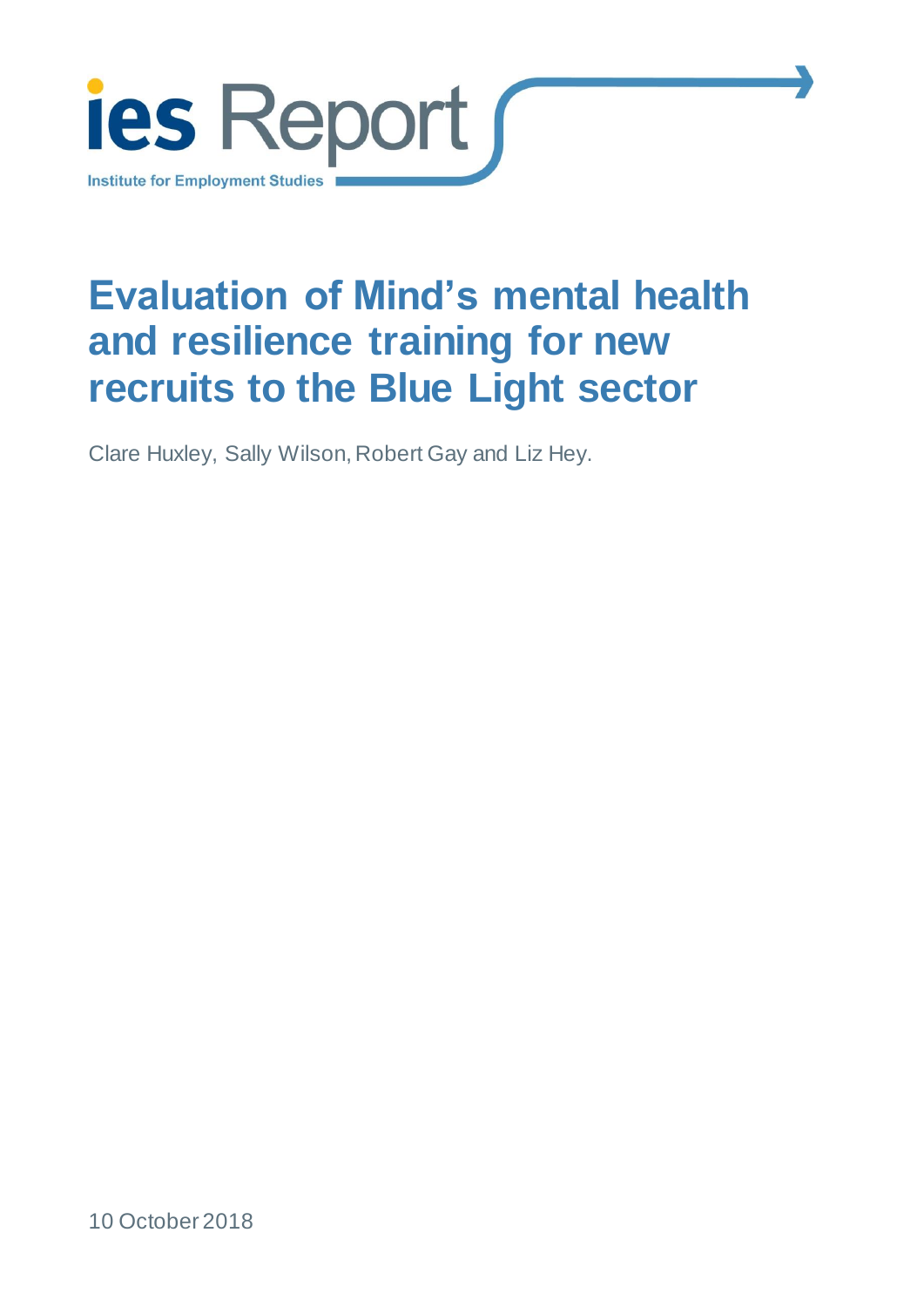## Institute for Employment Studies

IES is an independent, apolitical, international centre of research and consultancy in public employment policy and HR management. It works closely with employers in all sectors, government departments, agencies, professional bodies and associations. IES is a focus of knowledge and practical experience in employment and training policy, the operation of labour markets, and HR planning and development. IES is a not-for-profit organisation.

## Acknowledgements

The authors wish to thank Ashley Austin, Susannah Sconce and Jacob Diggle at Mind for their guidance and expert input throughout the research process as well as all of the Blue Light Programme staff at Mind who contributed valuable feedback and insights. We are also very appreciative of the input of staff at local branches of Mind who were instrumental to data collection, input and transfer processes. Thanks to Kate Spiegelhalter at IES who led on fieldwork management. We are also very grateful to Kate Arnill Graham at IES for her diligent and sensitive approach to participant recruitment. Finally, this research would not have been possible without our research participants and we would like to thank them for their willingness to contribute their personal views and experiences.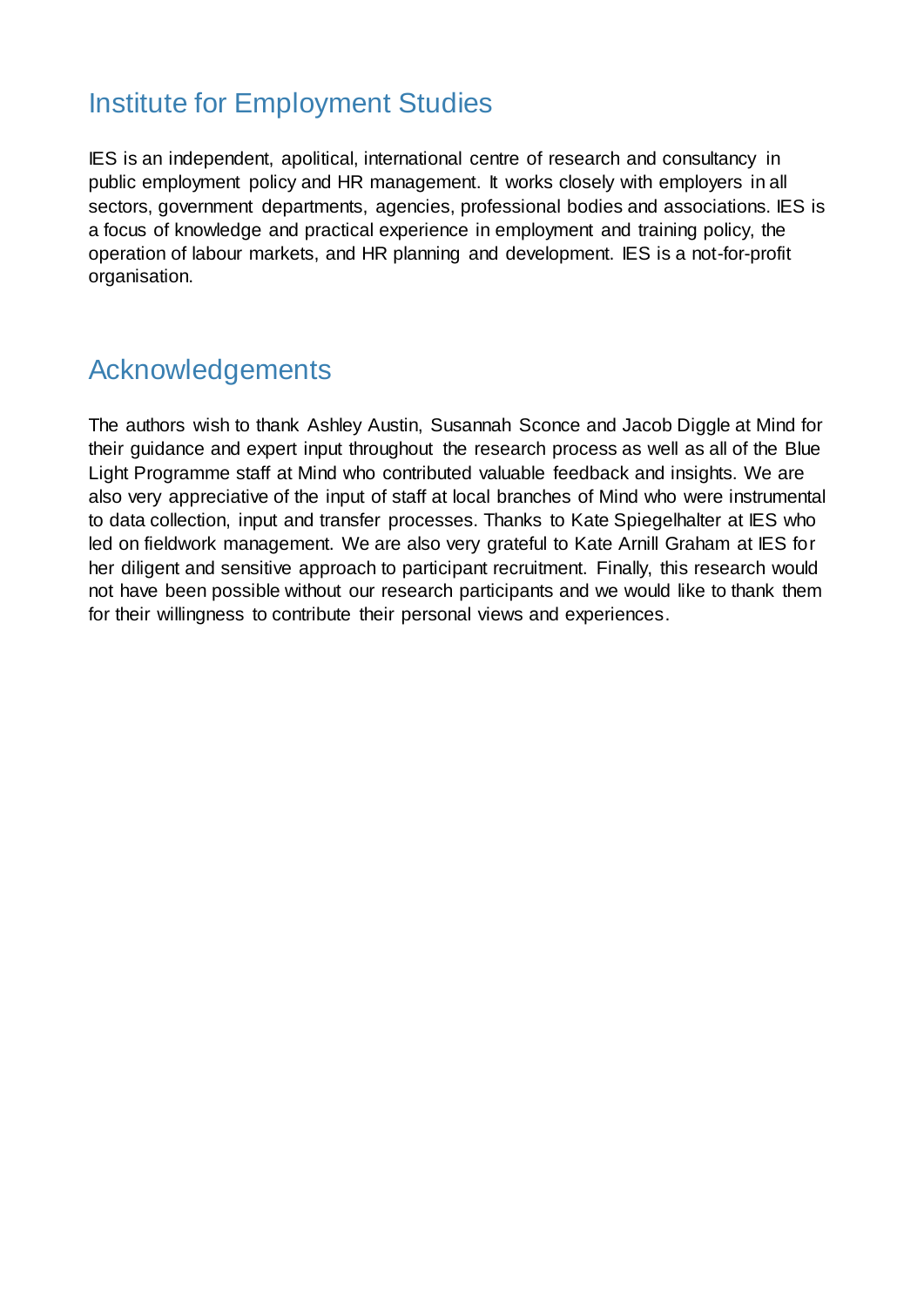## **Contents**

| 1              |                                                                                  |  |
|----------------|----------------------------------------------------------------------------------|--|
|                | 1.1                                                                              |  |
|                | 1.2                                                                              |  |
|                | 1.3                                                                              |  |
| 2 <sup>1</sup> |                                                                                  |  |
|                | 2.1                                                                              |  |
|                |                                                                                  |  |
|                |                                                                                  |  |
|                | 2.2                                                                              |  |
|                | 2.2.1                                                                            |  |
|                | 2.2.2                                                                            |  |
|                | 2.2.3                                                                            |  |
|                | 2.2.4                                                                            |  |
|                | 2.3                                                                              |  |
|                | 2.3.1                                                                            |  |
|                | 2.3.2                                                                            |  |
|                | 2.3.3                                                                            |  |
|                | 2.3.4                                                                            |  |
|                | 2.3.5                                                                            |  |
|                | 2.4                                                                              |  |
|                | 2.4.1                                                                            |  |
|                | 2.4.2                                                                            |  |
|                | 2.4.3                                                                            |  |
|                | 2.5                                                                              |  |
| 3              |                                                                                  |  |
|                | 3.1                                                                              |  |
|                |                                                                                  |  |
|                | 3.2                                                                              |  |
|                | 3.2.1                                                                            |  |
|                | 3.2.2                                                                            |  |
|                | 3.2.3                                                                            |  |
|                | 3.2.4                                                                            |  |
|                | Experience of mental health among family, friends and colleagues30<br>3.2.5      |  |
|                | 3.3                                                                              |  |
| 4              |                                                                                  |  |
|                | 4.1                                                                              |  |
|                | 4.2                                                                              |  |
|                | 4.2.1                                                                            |  |
|                |                                                                                  |  |
|                | 4.3                                                                              |  |
|                | 4.4                                                                              |  |
|                |                                                                                  |  |
|                | 4.5                                                                              |  |
|                | Views on Part 2: opportunities for reflection and refreshing learning  44<br>4.6 |  |
|                | 4.6.1                                                                            |  |
|                | 4.6.2                                                                            |  |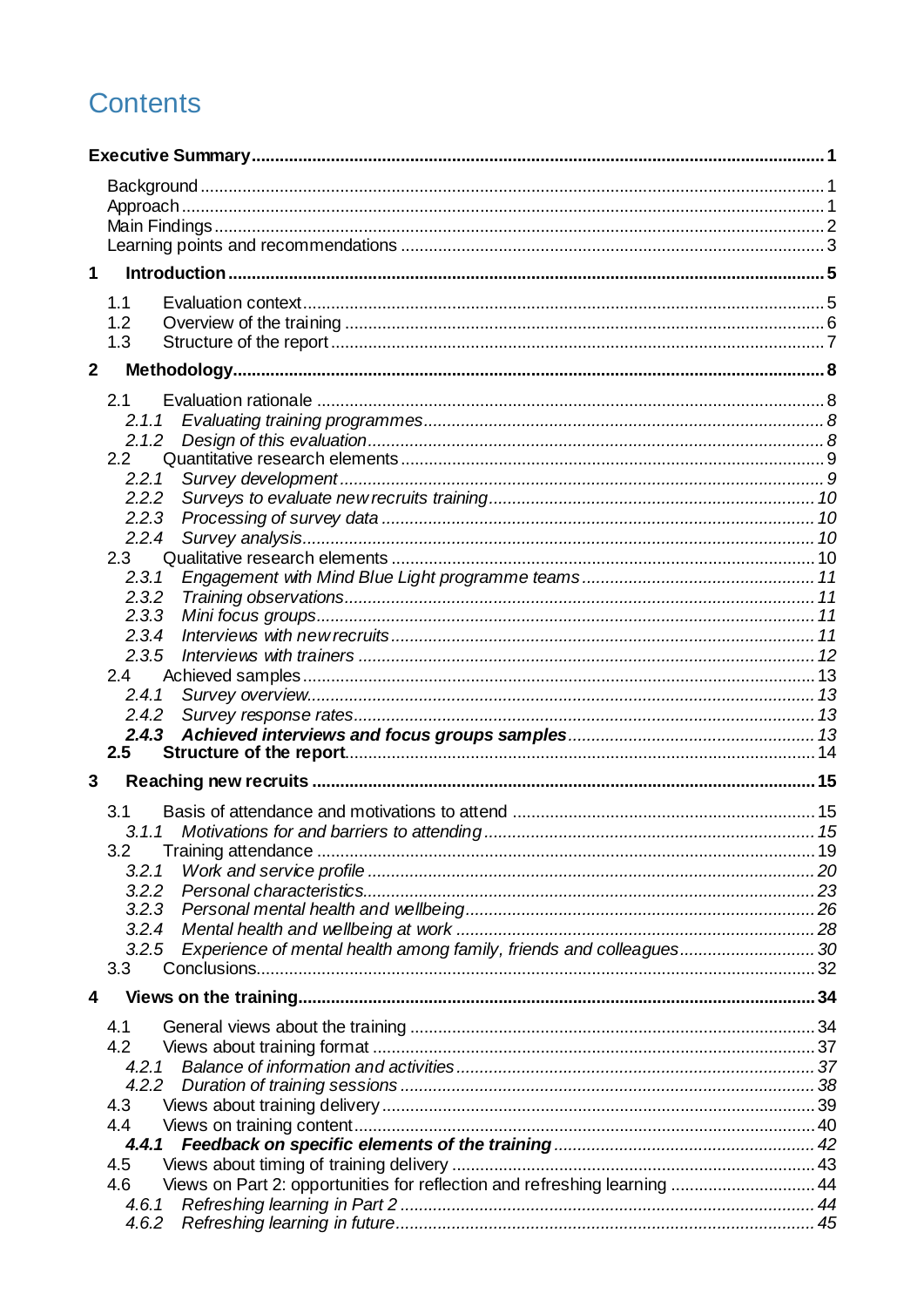|   | 4.7                                                                                      |      |
|---|------------------------------------------------------------------------------------------|------|
| 5 |                                                                                          |      |
|   | 5.1                                                                                      |      |
|   |                                                                                          |      |
|   | 5.2                                                                                      |      |
|   | 5.2.1                                                                                    |      |
|   |                                                                                          |      |
|   | 5.3                                                                                      |      |
|   | 5.3.1                                                                                    |      |
|   | 5.4                                                                                      |      |
|   |                                                                                          |      |
|   |                                                                                          |      |
|   | 5.5                                                                                      |      |
|   |                                                                                          |      |
|   | 5.5.2                                                                                    |      |
|   | 5.6                                                                                      |      |
|   | 5.6.1                                                                                    |      |
|   | 5.7                                                                                      |      |
|   |                                                                                          |      |
| 6 |                                                                                          |      |
|   | 6.1                                                                                      |      |
|   | 6.1.1                                                                                    |      |
|   |                                                                                          |      |
|   | 6.1.3                                                                                    |      |
|   | 6.2                                                                                      |      |
|   |                                                                                          |      |
|   |                                                                                          |      |
|   | 6.3                                                                                      |      |
|   | 6.3.1                                                                                    |      |
|   |                                                                                          |      |
|   | 6.4                                                                                      |      |
|   |                                                                                          |      |
|   | 6.5                                                                                      |      |
|   |                                                                                          |      |
|   | 6.6                                                                                      |      |
| 7 |                                                                                          |      |
|   | 7.1                                                                                      |      |
|   | How can the course be made most relevant and engaging to new recruits and their<br>7.1.1 |      |
|   |                                                                                          | . 69 |
|   | 7.1.2 How can we most effectively increase new recruits' mental health knowledge, help-  |      |
|   |                                                                                          |      |
|   |                                                                                          |      |
|   | 7.2                                                                                      |      |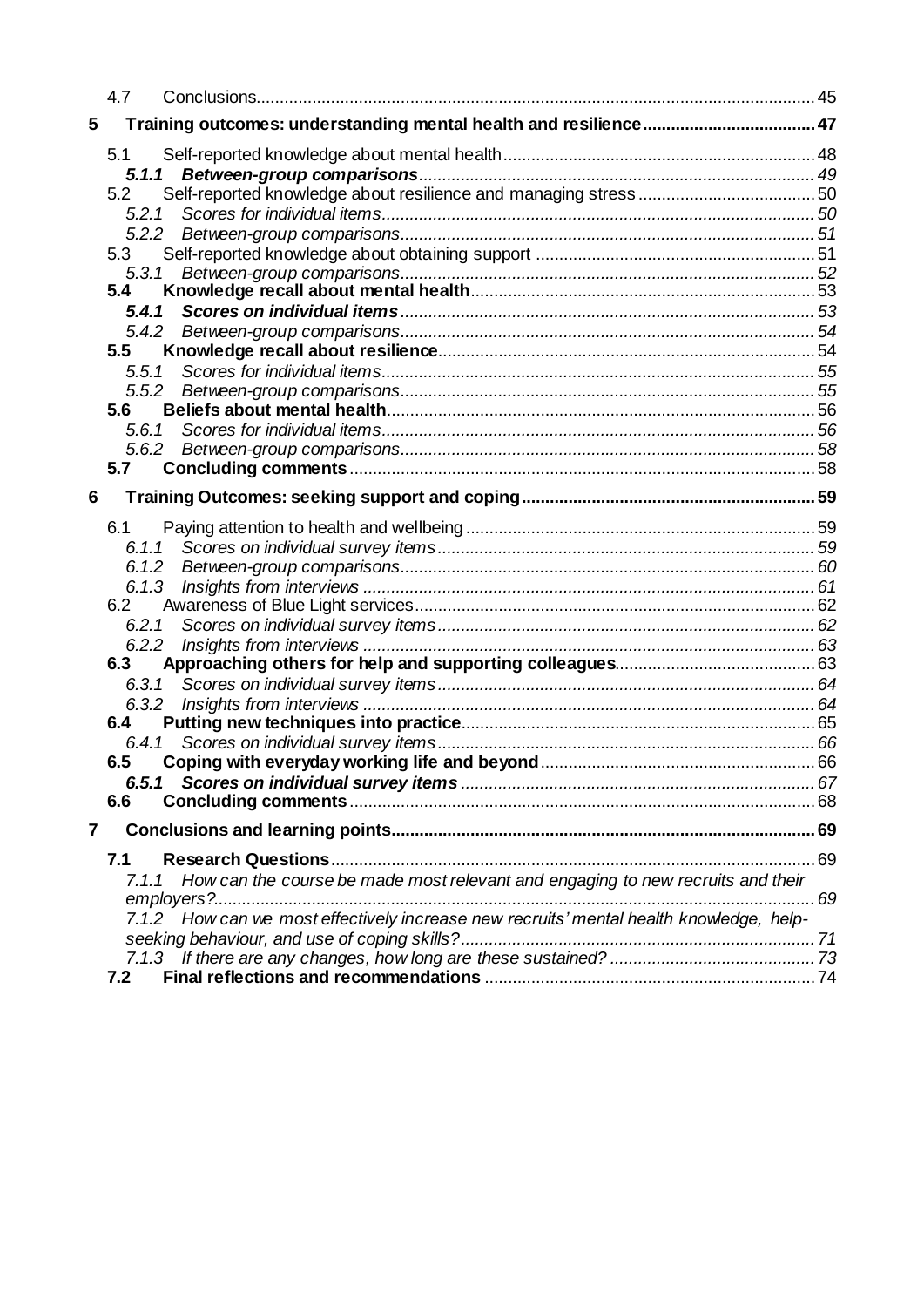## <span id="page-4-0"></span>**Executive Summary**

## <span id="page-4-1"></span>**Background**

The report presents the findings of an evaluation of the 'Mental Health and New Recruits' training interventions undertaken by the Institute for Employment Studies (IES). The training constitutes Strand 2 of the third phase of Mind's Blue Light programme of work for emergency services personnel in England and Wales. Separate evaluations were undertaken by other research partners for the other strands of work. The analysis and conclusions presented in this report were developed independently of these other research partners.

New recruits into the emergency services face significant pressures as they transition into their roles. Previous research with trainee paramedics showed that early intervention has potential to significantly reduce the likelihood of an individual experiencing mental health problems later in their career. As part of the Phase 3 programme, a series of training courses were delivered between January and June 2018 to new recruits within the Blue Light sector. The 'Mental health and New recruits' training programme, which comprised two half-day courses, aimed to introduce new recruits across the emergency services to a range of psychological coping skills and encourage help-seeking behaviour.

The Institute for Employment Studies' evaluation for 'Strand 2: New Recruits' was designed to contribute to the robust evidence base required as part of this project. The main areas of enquiry as specified by Mind centred on:

- 1. Determining the extent to which the training course could be made most relevant and engaging to new recruits and their employers;
- 2. Understanding whether the course had led to any change in new recruits' mental health knowledge, help-seeking behaviour and use of coping skills; and
- 3. Where changes had occurred, identifying how long these were sustained.

## <span id="page-4-2"></span>**Approach**

A mixed methods approach to the evaluation was adopted comprising three waves of survey, in-depth qualitative interviews, training observations and post Part 1 training focus groups. The broad aim was to capture actual and potential impacts of the training for recruits across the Blue Light sector and gain an understanding of issues that need to be considered in any potential wider rollout.

IES administered surveys over the course of the evaluation to explore immediate as well as longer lasting outcomes:

■ 'baseline' survey: participants completed this prior to Part 1 of the training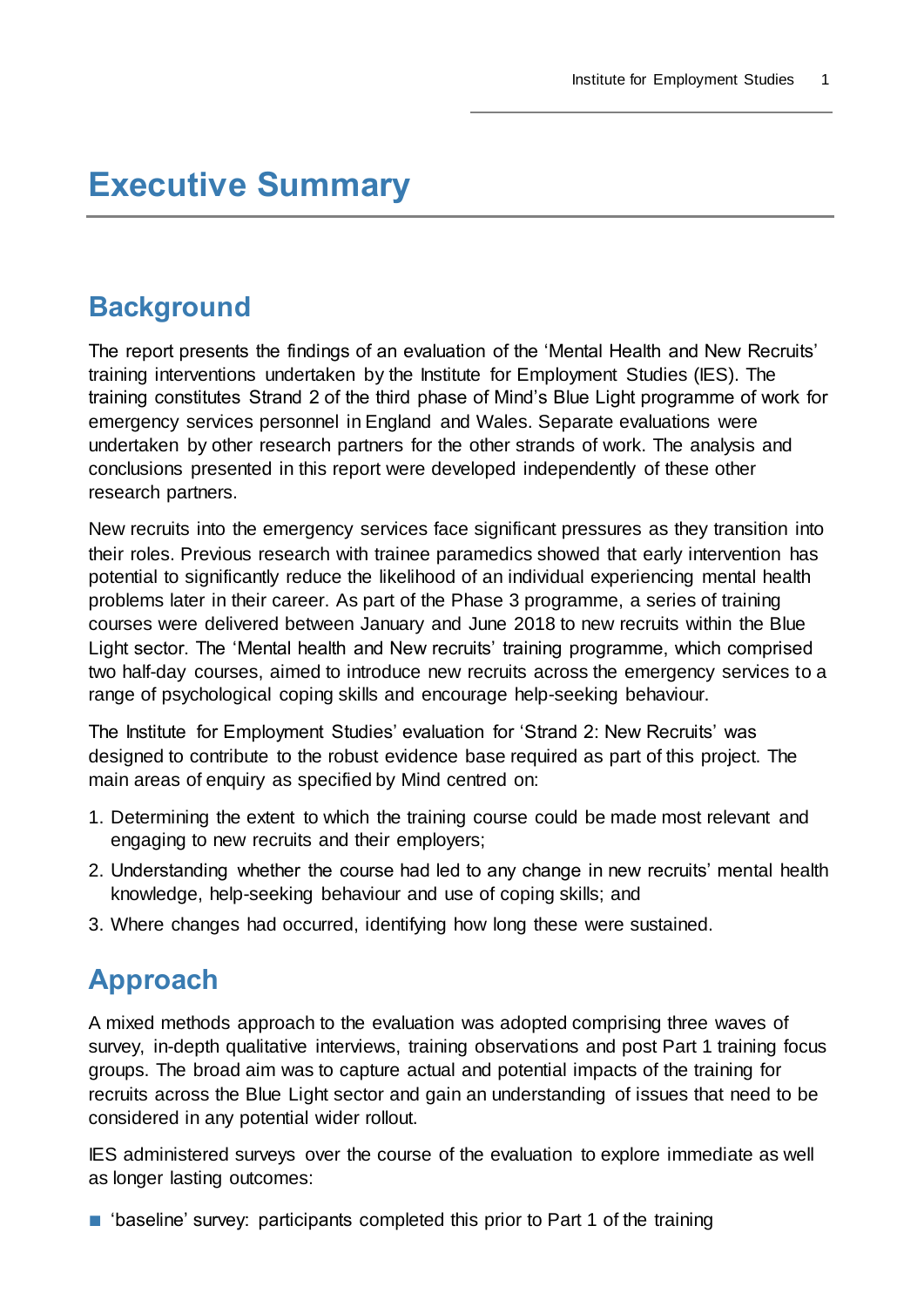- 'post Part 1 training' survey: participants completed this immediately after attending Part 1.
- 'follow-up' survey: participants completed this prior to Part 2 of the training; this was normally 8 -12 weeks after attending Part 1.

Different qualitative approaches were applied strategically to understand the training objectives, content and delivery; to evaluate how recruits engaged with the training; and to identify learning outcomes and any changes in behaviour.

## <span id="page-5-0"></span>**Main Findings**

**Approval ratings for the training were high; 94 per cent of new recruits attending Part 1 agreed it was useful**. The training materials were felt to be relevant and of high quality. Experienced local Mind trainers were successful in engaging participants and facilitating open group discussion, and they were able to respond flexibly to the interests and needs of the different Blue Light services. Recruits who attended the second part said that it had helped cement their learning and increased the likelihood of them implementing useful changes in the longer term.

**Although fewer participants attended Part 2 than Part 1** there was no evidence that 'no-shows' at Part 2 stemmed from lack of satisfaction of Part 1 or rejection of the material**. It seems likely that many participants simply had competing priorities and/or felt free to drop out of training that was not compulsory**. Anecdotal evidence from recruits who were interviewed indicated that some organisations had made Part 1 a compulsory requirement, but had not mandated participants to attend Part 2. This is likely to account for some level of drop-out between the two sessions, although this could not be verified as once people had dropped out of the course they also dropped out of the evaluation (despite efforts to contact them).

**When the populations who attended Part 1 of the training voluntarily and mandatorily were compared there were marked gender differences.** Among those who attended Part 1 on a voluntary basis the majority were female (72 per cent). In contrast, women made up only a minority (40 per cent) of those mandated to attend. One major implication therefore of making training optional is that smaller numbers of men attend.

**Recruits whose attendance was voluntary were more likely to have experience of poor mental health** (either their own or that of someone around them) than those for whom attendance was compulsory. This suggests that those with lived experience of mental health problems may have been especially motivated to attend the training. The above findings suggest that the basis upon which the training is offered has a direct impact upon the composition of training groups.

Recruits demonstrated relatively good levels of knowledge and understanding of mental health prior to Part 1 training. Where baseline levels of knowledge were high, there was limited potential for scores to improve further. **The biggest impact of the training was found on self-reported understanding of ways to build resilience.** The percentage of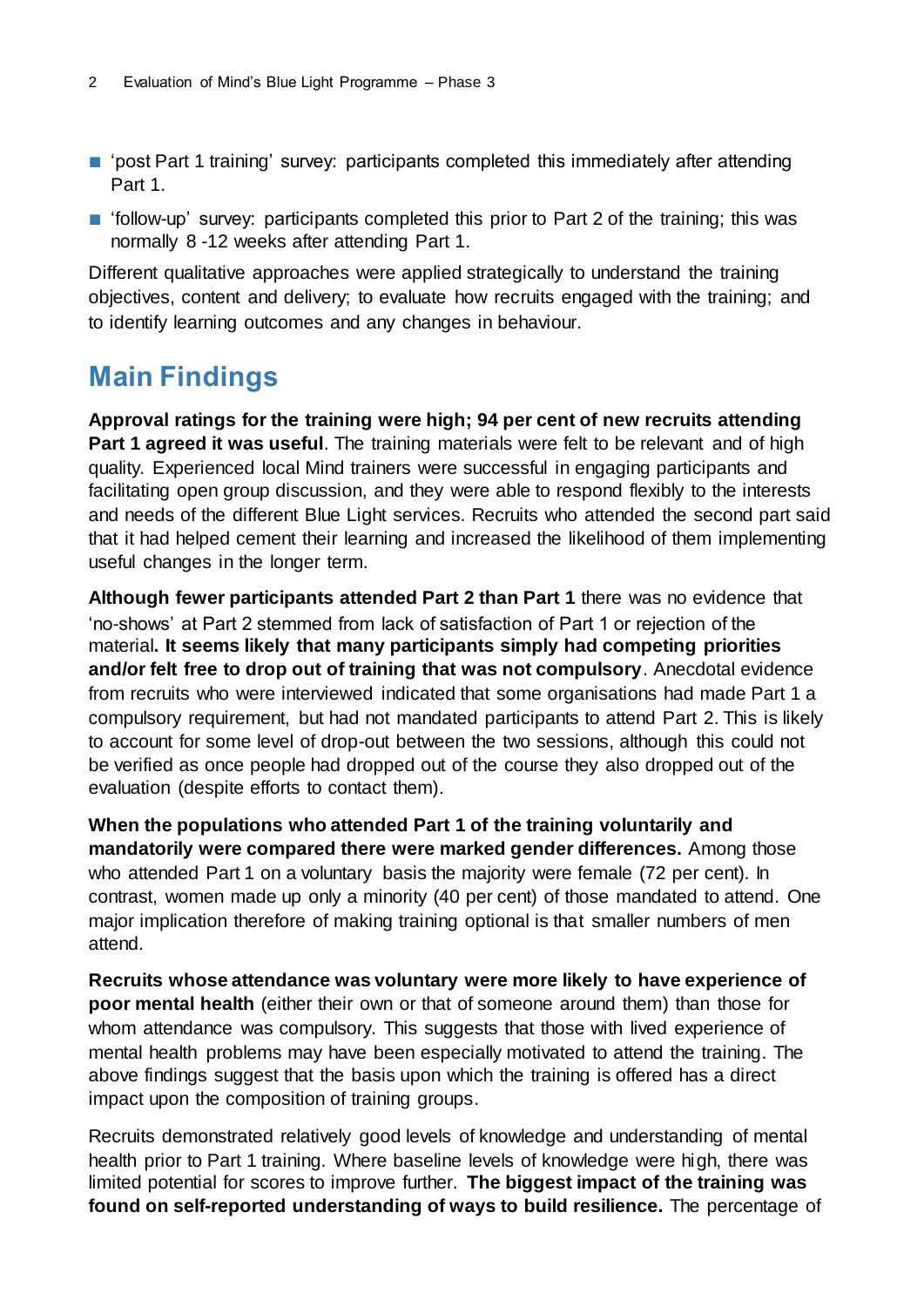survey respondents saying they understood this rose from 48 per cent before Part 1 of the training, to 93 per cent afterwards. This decreased to 71 per cent after the follow up period (ie just prior to Part 2), evidencing the difficulty of retaining new knowledge after several weeks and the potential benefits of a two-stage training model.

**At the follow up stage, 32 per cent had applied a coping technique that they had learned in Part 1** and a further 20 per cent intended to try. The most popular responses<sup>1</sup> were 'mindfulness', 'meditation' and 'sharing experiences with colleagues'. There was increased understanding of the support needs of people with mental health problems but also a recognition of the boundaries of a role in the emergency services.

The training was also **successful in raising awareness of and engagement with Mind's Blue Light resources**. One notable finding was that the proportion of recruits who had accessed Blue Light booklets increased from 9 per cent of new recruits at baseline to 20 per cent by the end of the evaluation period.

**The most powerful changes appeared to be about prompting individuals to reflect on their domain of control**: what problems they can (or should) realistically intervene to solve and what is best left to other professionals. These changes were particularly impactful when working with the public; 41 per cent of survey respondents felt the training had made a difference in this respect.

## <span id="page-6-0"></span>**Learning points and recommendations**

The course as it stands appears to be sufficiently relevant and engaging without any major review or change of approach. IES's research has shown that Mind's current training package increases understanding and knowledge around resilience building and help-seeking behaviours. **The findings demonstrate potential for the training to make a positive impact on the wellbeing of Blue Light New Recruits and we strongly recommend wider roll out.**

**Achieving long-term impact is a challenge for any training provider but the twosession model appears to enhance the potential for meaningful change**. Our findings show that the two-session training package is an effective one. However, any future roll out should be accompanied by a requirement to attend both sessions as there was substantial drop-out between Part 1 and Part 2 of the piloted training.

**Evidence suggests that making training compulsory may help achieve a more representative balance of genders**: in the population studied, men were less likely to attend the training when it was not compulsory. This could also help address potential self-selection biases among those who attend voluntarily; our findings suggest recruits with less personal familiarity with mental health and its impacts were under-represented among groups attending voluntarily. Ideally, senior management within services should endorse and emphasise the importance of the training.

 $\overline{a}$ 

 $1$  This was an open text survey question so respondents used their own words.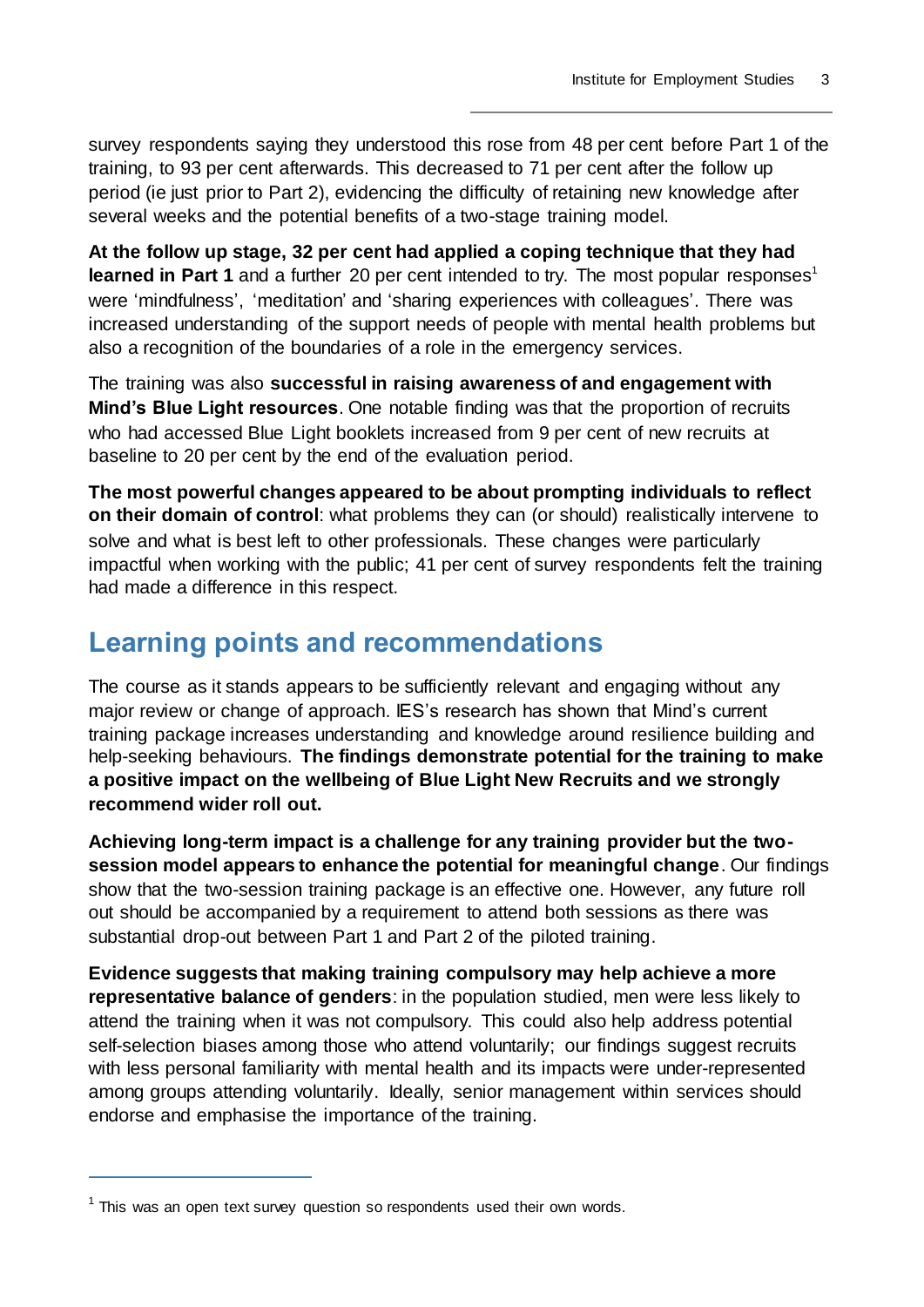**Mind could consider shifting the emphasis of the course to where there is most potential for new learning, ie psychological coping and resilience.** An additional suggestion would be to emphasise the coping skills content more strongly when promoting the course to recruits and services. A change in title could overcome resistance from those who feel they know about mental health already. Language used to publicise the training could highlight the relevance of the training to future work scenarios.

**We strongly recommend that Mind make printed or electronic content available to enhance learning outcomes.** Some recruits felt they would have liked to have received course materials that they could refer to afterwards and thus help cater to diverse learning styles.

**Changes in course duration should be introduced with caution**. Condensing training can result in valuable time spent in open discussion being lost. Potential to change attitudes and increase empathy can be compromised. Evidence suggests that recruits particularly valued the opportunity for open and honest group discussion offered by the course; particularly as some recruits noted that they had little opportunity to talk with colleagues during shifts.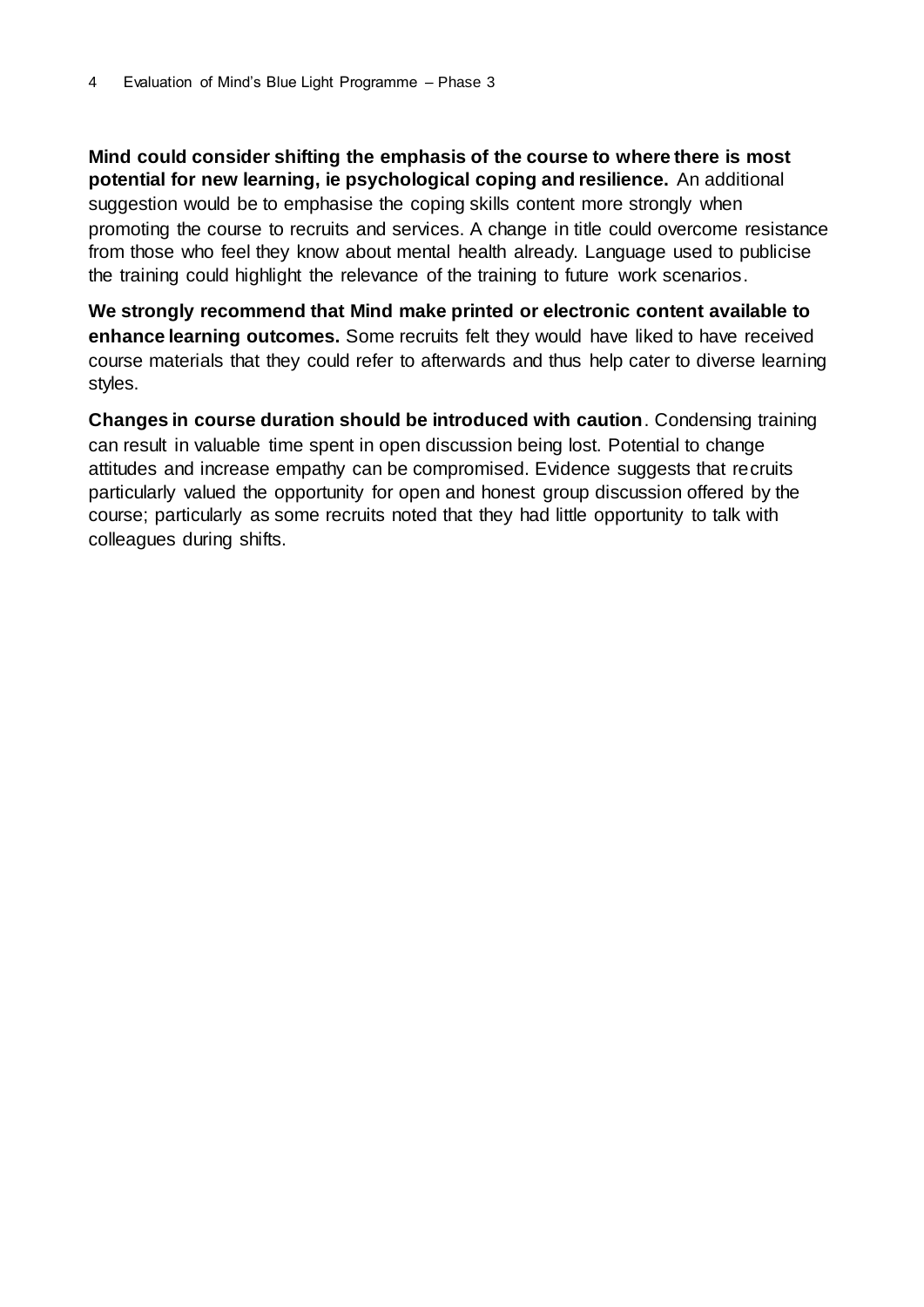## <span id="page-8-0"></span>**1 Introduction**

This report presents the findings of an evaluation of the 'Mental Health and New Recruits' training interventions undertaken by the Institute for Employment Studies (IES). The training constitutes Strand 2 of the third phase of Mind's Blue Light programme of work for emergency services personnel in England and Wales. Separate evaluations were undertaken by other research partners for the other strands of work. The analysis and conclusions presented in this report were developed independently of these other research partners.

## <span id="page-8-1"></span>**1.1 Evaluation context**

 $\overline{a}$ 

Between March 2015 and March 2016, Mind delivered the first year of their Blue Light programme which aimed to improve the mental health of emergency services staff and volunteers in England. To support this work, Mind commissioned research partners to assess the impact of the programme and identify process learning. As part of this initial phase, the Institute for Employment Studies undertook an evaluation of Mind's 'Workplace Wellbeing' intervention for emergency services personnel in England<sup>2</sup>. A second phase then involved a small number of continued legacy activities. In November 2016, the government provided further funding to Mind to support a third phase of the Blue Light Programme (Phase 3). Mind have used this additional support to continue delivering various aspects of the programme in England, extend the programme to Wales, and begin working with additional 'at risk' groups such as new recruits and Accident and Emergency staff.

Scoping research undertaken by Mind and Research Ability<sup>3</sup> found that new recruits into the emergency services faced significant pressures as they transitioned into their roles. Pressures and stressors identified in the scoping research included lifestyle transitions such as shift working. Recruits reported experiencing challenges around maintaining social relationships and dealing with external stressors, such as probation periods and exams. Also, despite the wide range of training programmes that new recruits undertake, they felt underprepared to deal with some aspects of their role. Feeling unprepared was particularly prevalent in 'distressing situations' or 'critical incidents'.

<sup>2</sup> Wilson S, Sinclair A, Huxley C, Spiegelhalter K (2016), *Evaluation of Mind's Blue Light Programme, Strand 2: Workplace wellbeing*, Mind

<sup>3</sup> Mind, Research Ability (unpublished), *Blue Light Programme – Phase Three New Audience Scoping: New Recruits Final Report*, Mind.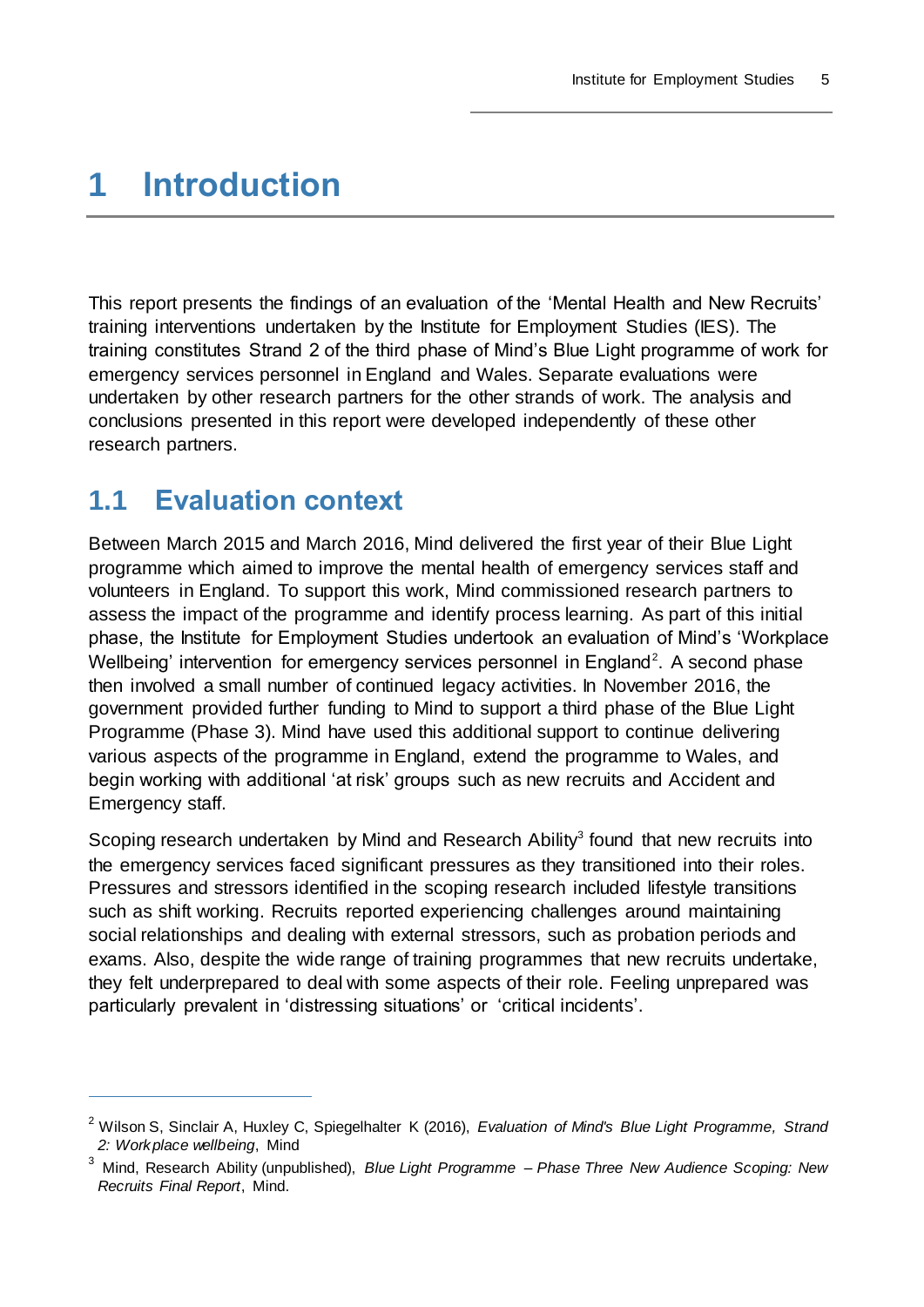Previous research<sup>4</sup> with trainee paramedics showed that early intervention has potential to significantly reduce the likelihood of an individual experiencing mental health problems later in their career. As part of the Phase 3 programme, a series of training courses were delivered between January and June 2018 to new recruits within the Blue Light sector. The 'Mental health and New recruits' training programme, which comprised two half-day courses, aimed to introduce new recruits across the emergency services to a range of psychological coping skills and encourage help-seeking behaviour.

The evaluation for 'Strand 2: New Recruits' was designed to contribute to the robust evidence base required as part of this project, and the main research questions as specified by Mind centred on :

- 1. Determining the extent to which the training course could be made most relevant and engaging to new recruits and their employers;
- 2. Understanding whether the course had led to any change in new recruits' mental health knowledge, help-seeking behaviour and use of coping skills; and
- 3. Where changes had occurred, identifying how long these were sustained.

In addition to the primary research questions, the evaluation sought to compare the process, effectiveness and outcomes of the training across the four emergency services to identify any similarities or differences. A further objective was to assess the practical implications of the evaluation findings to make recommendations for the possible wider roll-out of the training.

## <span id="page-9-0"></span>**1.2 Overview of the training**

 $\overline{a}$ 

Mind's face-to-face training for new recruits was rolled out from late January 2018 as part of a pilot phase. The training focused on a number of aspects of mental health and building resilience in the workplace. The training aimed to introduce new recruits to a range of psychological coping skills and encourage help-seeking behaviour.

The training took the format of a PowerPoint presentation with exercises and discussion activities delivered by a trainer to a group of between eight and twenty individuals, over the course of two half days delivered at different points during recruits' training. In order to fit with local services' schedules over the evaluation period, one of the Blue Light networks delivered a shorter version of the training. This covered the same content as the full half-day training but in a condensed format.

It was aimed at new recruits (defined as having up to three years' service within an emergency services organisation). On occasion, a manager or Blue Light programme representative from the Blue Light employer was also present at the training*.*

 $4$  Wild J, Smith K V, Thompson E, Béar F, Lommen M J J, Ehlers A (2016), 'A prospective study of pretrauma risk factors for post-traumatic stress disorder and depression', *Psychological medicine*, Vol. 46, No.(12)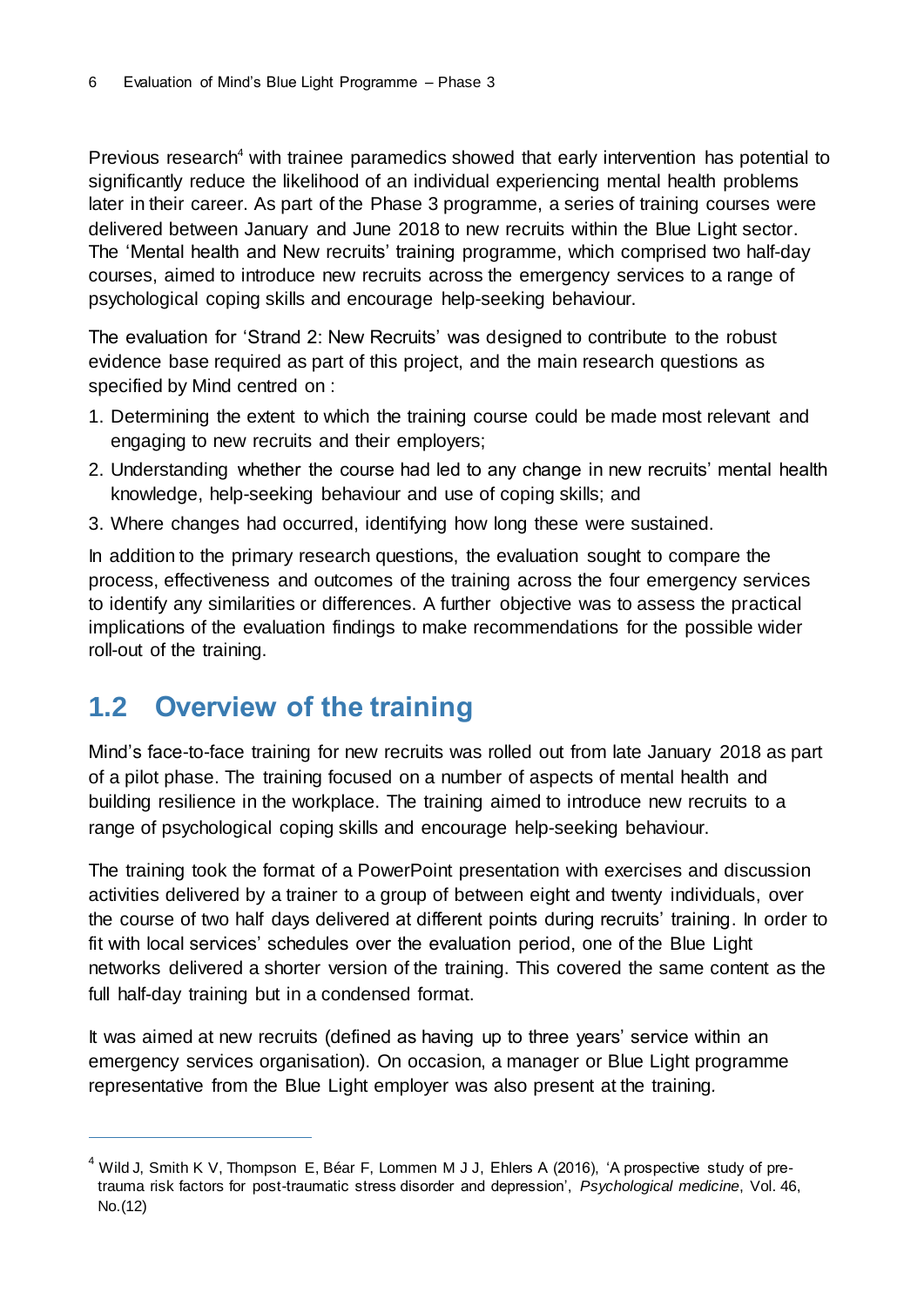The training took place in two parts: Part 1 covered awareness and understanding of mental health and resilience, tools and techniques for building resilience, and support available for new recruits including Mind's Blue Light programme. Part 2 focused on refreshing participants' understanding of mental health awareness and of techniques for managing wellbeing and building resilience, as well as giving an opportunity for reflection on the impact of their experiences since the first part of the training, and how they have or plan to put their learning into practice. It was envisaged that Part 2 would be delivered approximately three months after Part 1. In practice, Part 2 was delivered between two and four months after Part 1 of the training.

There were 16 training sessions delivered by four Blue Light Networks in England, including seven sessions delivered in the condensed format. These were attended by 241 new recruits to the emergency services. The number of people who received training was more than double Mind's original target. Attendance numbers at Part 2 were more modest<sup>5</sup>; but still achieved impressive reach.

## <span id="page-10-0"></span>**1.3 Structure of the report**

The report brings together findings obtained using a mix of methodologies and provides a synthesis of qualitative as well as quantitative data. In order to help navigate the findings, key 'take home points' are summarised at the top of sections or subsections within the chapters.

- Chapter 2 sets out the evaluation methodology.
- Chapter 3 provides a summary of who attended the training and changes in attendance between Part 1 and Part 2, as well as motivations for and barriers to attending the training.
- Chapter 4 focuses on how the face-to-face training for new recruits was received and views on its content and format.
- Chapter 5 provides an overview of the outcomes of the training for new recruits in terms of participants' knowledge and beliefs about mental health and coping.
- Chapter 6 addresses behaviour changes occurring after the training and application of new skills and knowledge.
- Chapter 7 draws out main conclusions and suggests some learning points for the future.

 $\overline{a}$ 

<sup>&</sup>lt;sup>5</sup> 123 new recruits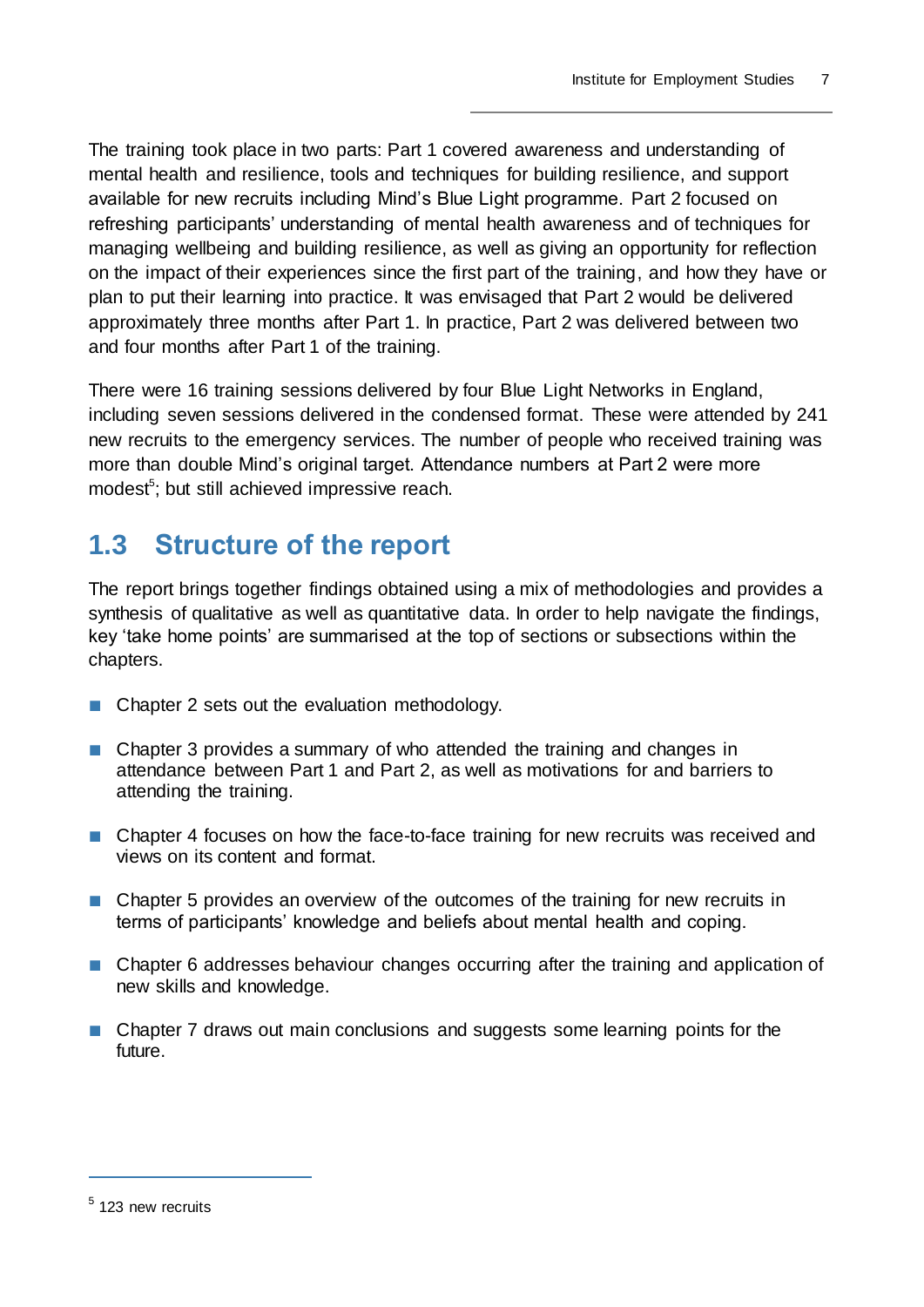## <span id="page-11-0"></span>**2 Methodology**

A mixed-methods approach to the evaluation was adopted comprising three waves of survey, in-depth qualitative interviews, training observations and post-training focus groups. The broad aim was to capture actual and potential impacts of the training for recruits across the Blue Light sector and gain an understanding of issues that need to be considered in any potential wider rollout.

## <span id="page-11-1"></span>**2.1 Evaluation rationale**

### <span id="page-11-2"></span>**2.1.1 Evaluating training programmes**

Training impacts can be hard to detect and the design of training evaluations requires an understanding that the impacts of training can occur at various different levels. Kirkpatrick's model (which is the most widely adopted model of training evaluation) sets out four levels as follows:

- 1. Reaction: what participants thought and felt about the training and the way it was delivered (satisfaction, 'happy sheets').
- 2. Learning: resultant increase in knowledge and/or skills and/or change in attitudes.
- 3. Behaviour: transfer of knowledge, skills, and/or attitudes from classroom to the job (e.g. change in job behaviour due to training programme)
- 4. Results: the final results that occurred because of attendance and participation in the training programme (e.g. job attendance, performance, productivity).

Kirkpatrick notes that useful evaluation at Level 3 and above should occur three to six months post-training. Some Level 4 impacts may take longer periods to observe and this is out of scope for most short to medium term evaluations.

### <span id="page-11-3"></span>**2.1.2 Design of this evaluation**

IES's surveys were designed to capture 'Level 1' and 'Level 2' impacts, and also to gather as much data as possible to indicate Level 3 impacts, ie planned or actual behavioural changes. Table 2.1 sets out this rationale.

Mini focus groups and in-depth interviews were designed to elicit data showing Level 3 and 4 impacts or indicating impacts that might take place subsequent to the evaluation period. These also provided nuanced data not easily captured via survey. The perspective of the trainers was obtained via two further interviews; these provided unique insights into the training delivery process.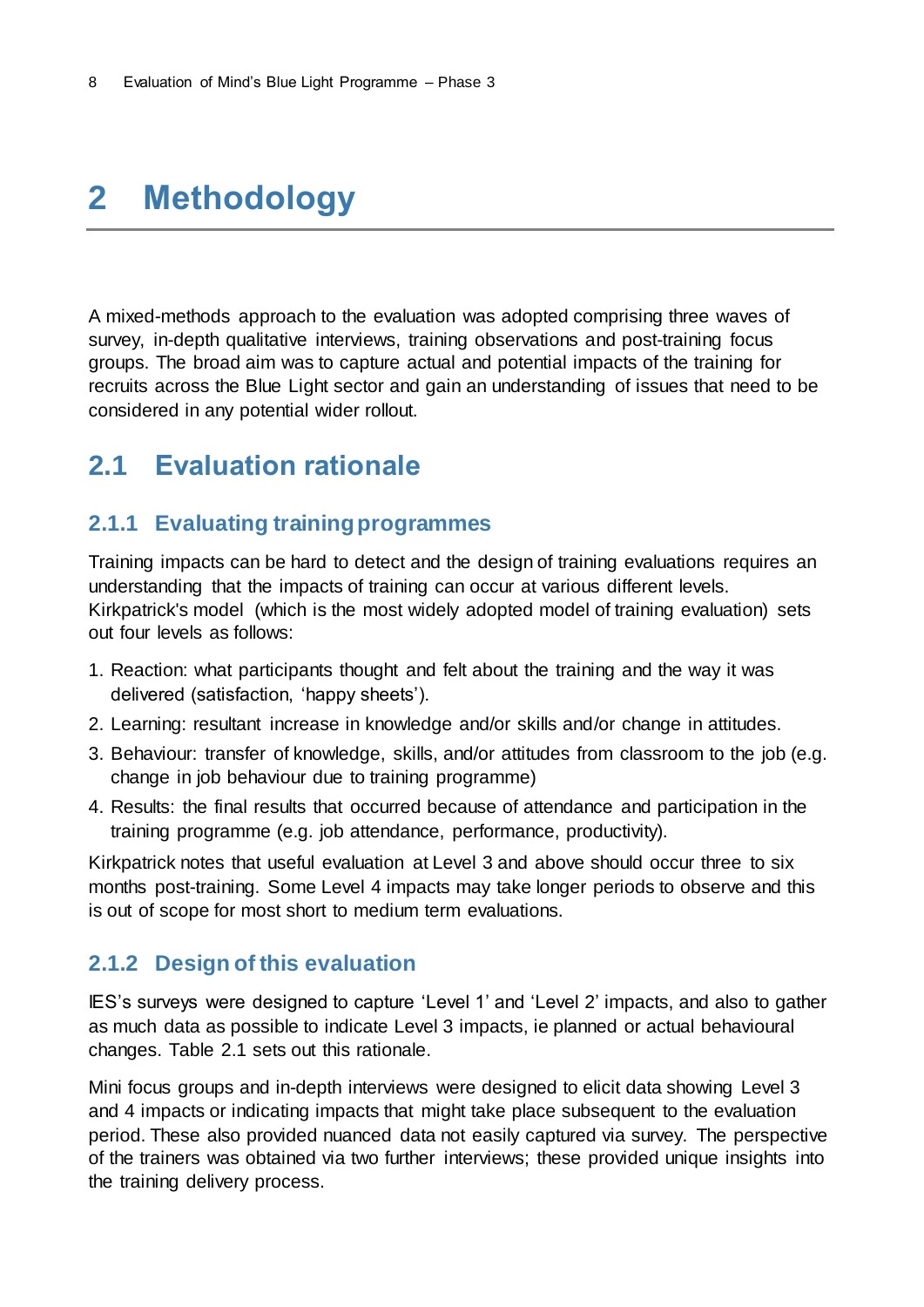#### **Table 2.1 Evaluation design**

| Blue Light Phase 3, Strand 2: New recruits |                                |                           |                                                                  |                                                             |                                             |                                        |                                                                                                |  |  |  |  |  |
|--------------------------------------------|--------------------------------|---------------------------|------------------------------------------------------------------|-------------------------------------------------------------|---------------------------------------------|----------------------------------------|------------------------------------------------------------------------------------------------|--|--|--|--|--|
|                                            | Training<br><b>Observation</b> | <b>Interviews</b><br>with | recruits                                                         | Qual research with new                                      | Surveys completed by new<br><b>recruits</b> |                                        |                                                                                                |  |  |  |  |  |
| Type of<br>outcome                         |                                | trainers                  | <b>Mini focus</b><br>groups<br>(immediat<br>ely after<br>Part 1) | <b>Interviews</b><br>$(15-24)$<br>weeks<br>after Part<br>1) | <b>Baseline</b><br>(prior to<br>Part 1)     | Post-<br>training<br>(after<br>Part 1) | <b>Follow</b><br>up<br>survey<br>(prior to<br>Part 2,<br>$2 - 4$<br>months<br>after<br>Part 1) |  |  |  |  |  |
| Reaction/delivery                          |                                |                           |                                                                  |                                                             |                                             |                                        |                                                                                                |  |  |  |  |  |
| Learning impacts                           |                                |                           |                                                                  | $\bullet$                                                   | $\bullet$                                   |                                        |                                                                                                |  |  |  |  |  |
| <b>Behaviours</b>                          |                                |                           |                                                                  |                                                             |                                             |                                        |                                                                                                |  |  |  |  |  |

●High potential to inform on this level

●Moderate potential to inform on this level

*Source IES, 2017*

## <span id="page-12-0"></span>**2.2 Quantitative research elements**

IES administered the following surveys over the course of the evaluation to explore immediate as well as longer-lasting outcomes:

- 'baseline' survey: participants completed this prior to receiving Part 1 of the training
- 'post Part 1 training' survey: participants completed this immediately after having participated in Part 1 of the training.
- 'follow-up' survey: participants completed this prior to receiving Part 2 of the training.

### <span id="page-12-1"></span>**2.2.1 Survey development**

A high degree of consistency in format and wording was used across all of the surveys to allow comparison of outcomes across time points. Sets of questions exploring awareness and understanding of, as well as behaviours relating to mental health and resilience in the workplace were developed in line with the objectives of the training. Questions were also added to elicit feedback on the delivery and content of training materials/facilitation, as well as views on when the training should be delivered to be most effective and useful. All were developed in consultation with Mind, whose guidance helped to ensure that measures and language were appropriate, and that the survey length and format was managed in order to encourage participation.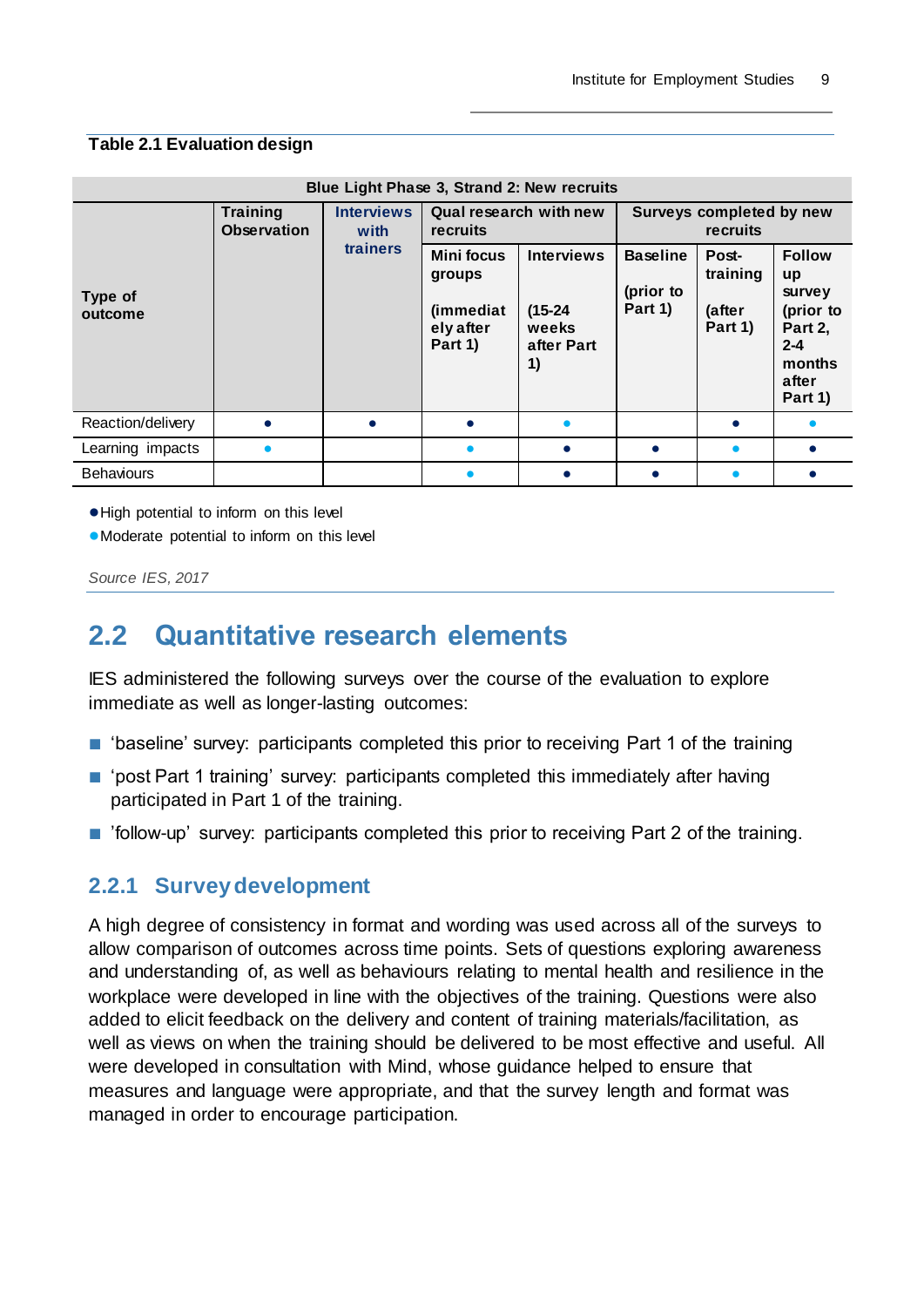### <span id="page-13-0"></span>**2.2.2 Surveys to evaluate new recruits training**

In total three surveys were administered to individuals who had participated in the new recruits training delivered by local Minds.

- **A 'baseline' survey** to collect basic demographic information, and explore previous experience and awareness of and attitudes to mental health, resilience and wellbeing in the workplace and beyond. All participants that attended Part 1 of the training were asked to complete a paper copy of the survey prior to beginning the training.
- **A** 'post-training' survey to capture immediate impressions of the training and its usefulness. This was delivered to all those that completed Part 1 of the training immediately after the training had concluded.
- **A 'follow-up' survey** to explore training-related changes in participants' knowledge and behaviour relating to mental health and resilience. The survey was administered approximately two to four months after the delivery of Part 1 of the training and immediately before Part 2 to evaluate the effectiveness of learning from Part 1 over time.

### <span id="page-13-1"></span>**2.2.3 Processing of survey data**

In order to survey training participants on the day of training, a paper-based format was required. The trainers oversaw initial survey distribution, completion and collection of surveys before a secure handover to local Mind staff who were responsible for data entry via the Snap survey website. Data was then downloaded securely by IES for subsequent analysis. Each local Mind was given instructions for storing and disposing of paper data securely.

### <span id="page-13-2"></span>**2.2.4 Survey analysis**

All survey data was exported into SPSS file format. The dataset was cleaned to remove duplicates, test data and responses with no data. The final datasets were analysed using SPSS statistical software. These were analysed to obtain descriptives including counts, and percentages. For variables of interest cross-tabulations were analysed using chisquare tests to test for statistical significance. To detect change over time in attitudes, understanding and behaviour, datasets were combined and changes in scores were tested for statistical significance using repeated measure ANOVAs/Friedman's ANOVAs. Paired sample t-tests were used to isolate main effects and mixed-design ANOVAs were applied to understand group differences.

## <span id="page-13-3"></span>**2.3 Qualitative research elements**

Different qualitative approaches were applied strategically to understand the training objectives, content and delivery; to evaluate how recruits engaged with the training, and to identify learning outcomes and any changes in behaviour. These approaches included: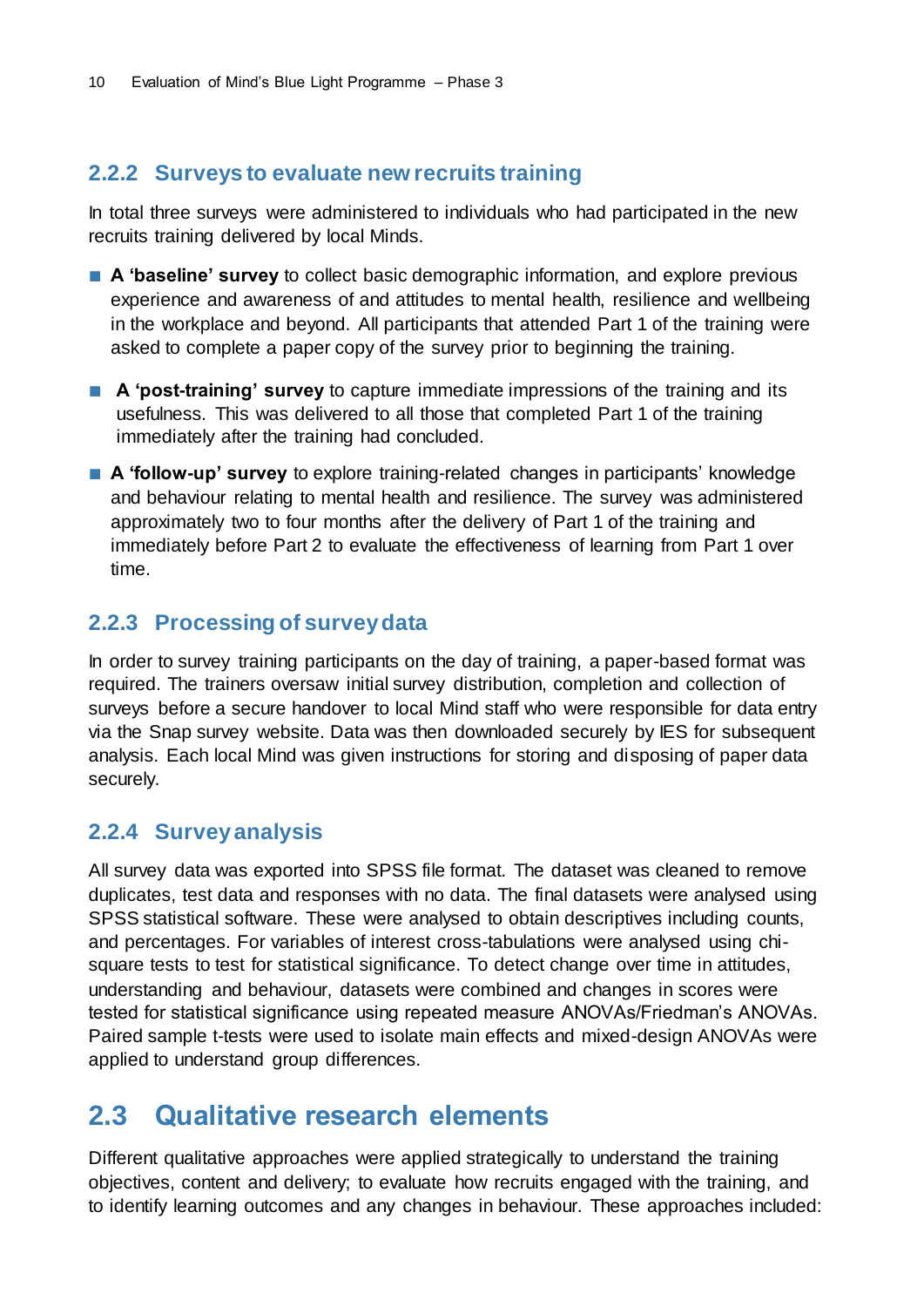training observations, interviews and mini focus groups with learners, interviews with trainers from local Minds, and discussions with members of the Blue Light programme team at national Mind.

### <span id="page-14-0"></span>**2.3.1 Engagement with Mind Blue Light programme teams**

In order to inform understanding of the training context, objectives and delivery, IES observed elements of the set-up and training development process, and participated in discussions with members of the Blue Light programme team at national Mind. These elements included shadowing a teleconference with national Mind and local Minds regarding set-up and feedback on the training, receiving versions of the training in development, and discussing implementation and development of the training with members of the Blue Light programme team at national Mind throughout the development and delivery period.

### <span id="page-14-1"></span>**2.3.2 Training observations**

Independent observation of one Part 1 and one Part 2 training session with different trainers was undertaken to provide early formative feedback on the training with practical suggestions for improving course content and delivery. These observations gave insight into a delivery session's facilitation, knowledge and learning, and other behaviours, such as non-verbal communication. A data capture tool was employed to record behaviours (e.g. trainer interaction with trainees, trainee attentiveness, time allocation to specific elements) that could affect learning and pinpoint any areas where there was more/less engagement and interest allowing exploration of the delivery, the response of participants, the quality of the debate, and the atmosphere of the sessions.

### <span id="page-14-2"></span>**2.3.3 Mini focus groups**

Following the training observations, two mini focus groups were conducted to capture immediate feedback on the training. Six participants participated in the Part 1 focus group and four participants in the Part 2. Bespoke topic guides were developed to allow reflection on elements specific to one part of the training as well as elements common to both sessions. They explored participants' experiences of the course with respect to format, content, and quality of delivery. Thematic analysis was used to identify emerging themes and examples of personal engagement with the training. These focus groups supplemented the data collected from the training observations to provide early formative feedback on the training while delivery was ongoing.

### <span id="page-14-3"></span>**2.3.4 Interviews with new recruits**

Twelve in-depth telephone interviews with trainees from differing locations, Blue Light services and other demographical factors were undertaken up to two months after they had attended the training. These allowed IES to explore the experiences and views of course participants and the extent to which they were able to apply their learning as well as how well the learning has been sustained.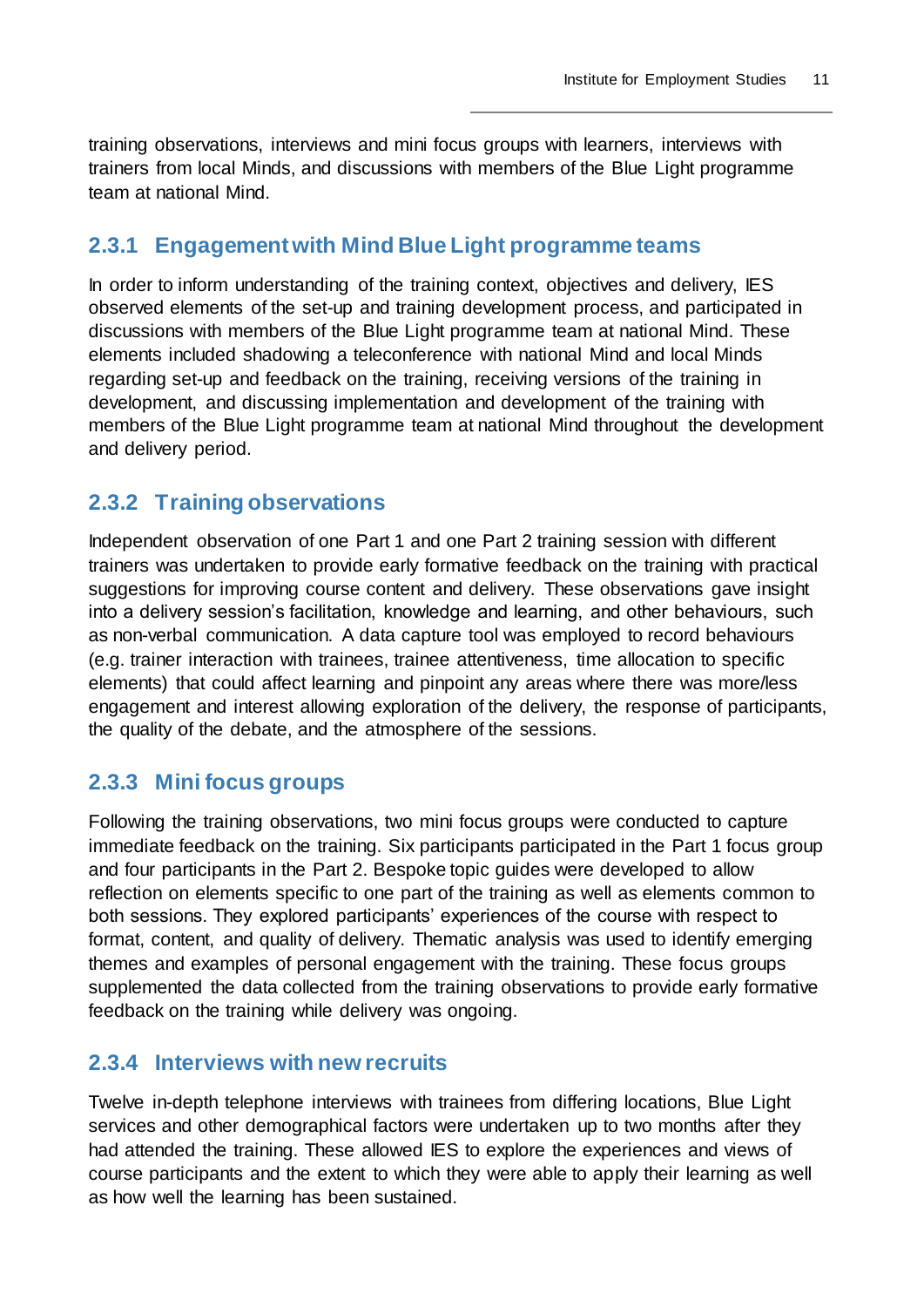An 'opt-in' process via paper-based surveys provided a primary means of interview recruitment. Respondents were asked to provide their contact details if they were agreeable in principle to discussing their views and experiences further. In consultation with Mind, a sampling frame was developed to help ensure interview sample included representation with respect to Blue Light service and other demographic characteristics. These included participants who reported having relevant lived experience (some individuals self-identified as having this lived experience in their survey responses). Standardised procedures for informed consent and assurance of confidentiality were developed, also in consultation with Mind.

Topic guides were developed to ensure consistency of approach across interviews. These covered issues such as:

- Acceptability of the training format, content and style of presentation and perceived usefulness and relevance, especially with regards to Part 2 of the training as this information was not captured in the surveys which all took place before Part 2 training had been received.
- Learning outcomes with respect to understanding and confidence to deal with/manage mental health issues at work as well as resilience building.
- Implementation in the workplace/in personal life and reflection on how recruits plan to use resilience tools and techniques in their future career and training.
- Views from the perspective of lived experience of mental health problems (where disclosed).

The data was analysed by coding it onto a two-dimensional template using Excel software. The approach allowed researchers to sort and code quotations and notes thematically. It also enabled thematic analysis to proceed on a partly bottom-up (data driven) as well as top-down (research-question driven) basis. This ensured that emerging, non-anticipated issues and themes were captured, as well as those defined from the outset. The final, populated frameworks were used to structure the report and the contents of the cells (quotes as well as summary notes) were synthesised with the quantitative findings to provide its narrative.

### <span id="page-15-0"></span>**2.3.5 Interviews with trainers**

In addition to interviews with trainees, IES carried out in-depth interviews with two course trainers to gain their professional insights in relation to the strengths and weaknesses of the content of the training programme and its delivery to participants. The sample included one trainer who had delivered training in the shorter two hour format and one who had delivered the full half-day training. Thematic analysis was used to identify key themes and examples of learner engagement with the training. Feedback and comments gathered from trainers during observation of Part 1 and 2 training were also incorporated into this data analysis.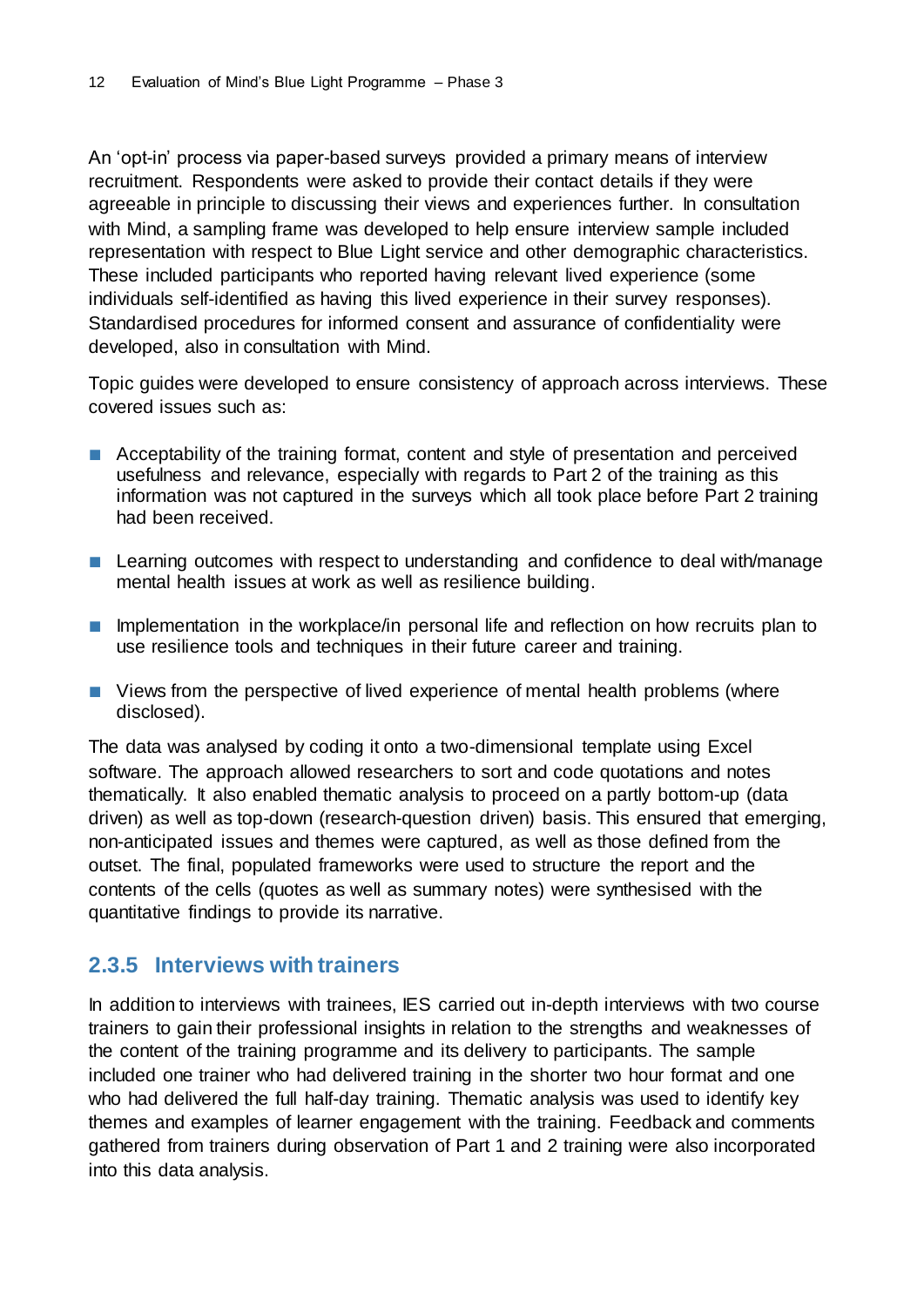## <span id="page-16-0"></span>**2.4 Achieved samples**

### <span id="page-16-1"></span>**2.4.1 Survey overview**

The three surveys administered to individuals who had participated in the new recruits training delivered by local Minds included:

- **'baseline' survey**: participants completed this prior to receiving Part 1 of the training
- 'post Part 1 training' survey: participants completed this immediately after having participated in Part 1 of the training.
- **'follow-up' survey**: participants completed this prior to receiving Part 2 of the training.

### <span id="page-16-2"></span>**2.4.2 Survey response rates**

The response rates for each of the surveys as a percentage of the recorded attendance for Part 1 training, ie the baseline sample, are shown in Table 2.2 below.

#### **Table 2.2 Survey response rates**

|                 | Responses | Response rate as % of original baseline sample |
|-----------------|-----------|------------------------------------------------|
| <b>Baseline</b> | 223       | 92.5                                           |
| Post-training   | 221       | 91.7                                           |
| Follow-up       | 124       | 51.5                                           |

*Source: IES, 2018*

### <span id="page-16-3"></span>**2.4.3 Achieved interviews and focus groups samples**

As shown in Table 2.3, 12 individual in-depth interviews with learners were conducted and two mini focus groups were undertaken. A purposive sampling approach was used to recruit participants to depth interviews. This ensured, as far as possible, that the sample reflected the various Blue Light services. Despite targeted approaches (and the offer of incentives to all interview participants) no Search and Rescue participants came forward for interview.

#### **Table 2.3 Interviews and focus groups with learners (number of participants)**

|                                                              | <b>Police</b> | <b>Fire</b> | Ambulance      | <b>Search &amp; Rescue</b> | Total |
|--------------------------------------------------------------|---------------|-------------|----------------|----------------------------|-------|
| Learner interviews                                           | 5             | 3           | 4              |                            | 12    |
| Part 1 mini focus group<br>(at police service session)       | 6             | -           | $\blacksquare$ |                            | 6     |
| Part 2 mini focus group<br>(at ambulance service<br>session) |               |             | 4              |                            |       |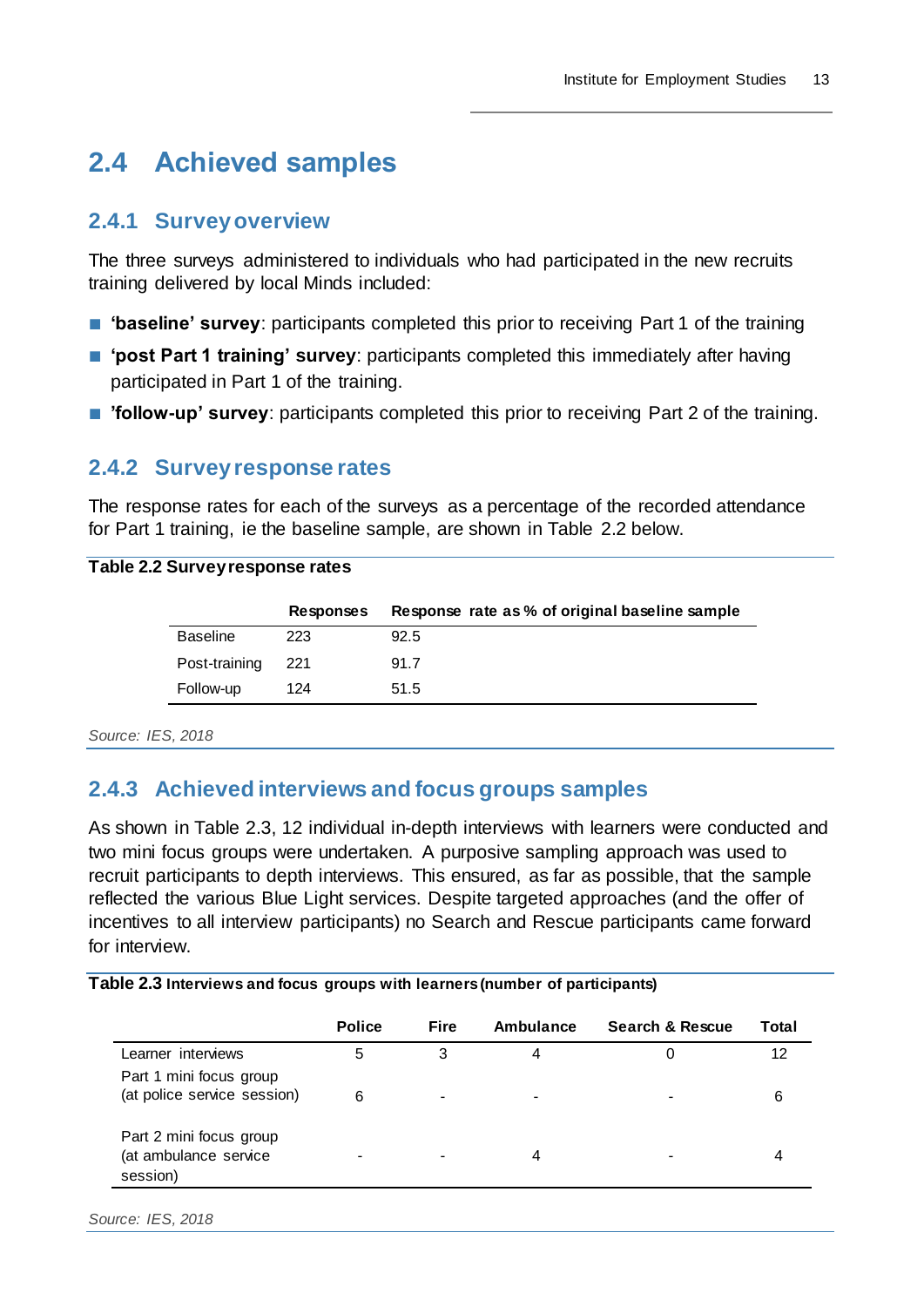## <span id="page-17-0"></span>**2.5 Structure of the report**

The sequence of presentation in the subsequent chapters follows the logic of the Kirkpatrick model presented earlier. Chapter 4 presents feedback on the content and format of the training (Level 1 in the Kirkpatrick model) while Chapter 5 discusses learning outcomes (Level 2). Chapter 6 considers early behavioural impacts (Level 2) and Chapter 7 draws together final conclusions and recommendations for Mind.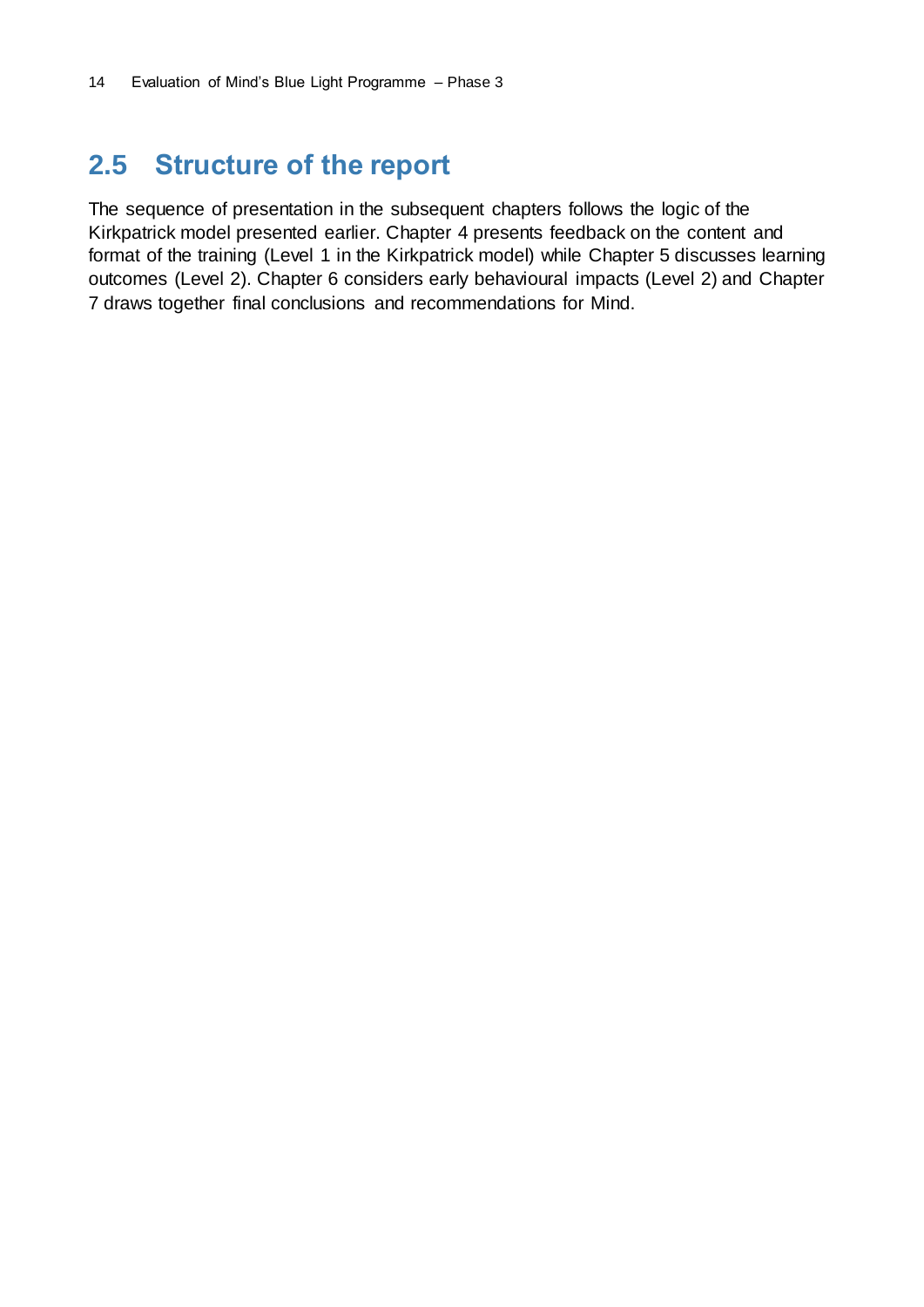## <span id="page-18-0"></span>**3 Reaching new recruits**

This chapter examines the demographic characteristics of training participants, whether the training reached its intended audience and whether the profile of those attending each part of the training differed in any systematic way.

Qualitative data is presented to explore recruits' motivations for attending the training and any reported barriers. Thoughts about the need for the training, and whether the training reached its intended audience are also presented.

The 'Mental health and New Recruits' course was delivered in two parts with the first part introducing the topics of mental health and resilience as well as providing information about resilience techniques and support available for Blue Light staff. The second part refreshed learning around mental health and resilience, and provided opportunities for recruits to share experiences and discuss the application of new coping techniques in their work.

The first part of the training was delivered between late January and the end of March 2018 and information about attendance was captured in the baseline survey. The second part was delivered between late April and early June (usually 4-6 weeks later) and attendance information was captured in the follow-up survey.

## <span id="page-18-1"></span>**3.1 Basis of attendance and motivations to attend**

- Services varied widely with regards to whether they made the training compulsory. Fewer than half of the recruits from the fire service reported that attendance was compulsory.
- One in five recruits reported personal interest as a reason why they attended Mind's training.
- Only around one in twenty recruits had been encouraged to attend the training by a manager or HR professional.

This section explores reasons why new recruits attended the training and barriers to attending.

### <span id="page-18-2"></span>**3.1.1 Motivations for and barriers to attending**

Reasons for attending the training and how these differed across Part 1 and Part 2 are discussed below. However, it should be noted that attendance figures were much lower for the Part 2 training so, in some cases, percentages reported in Part 2 are likely to be disproportionately influenced by a few individuals.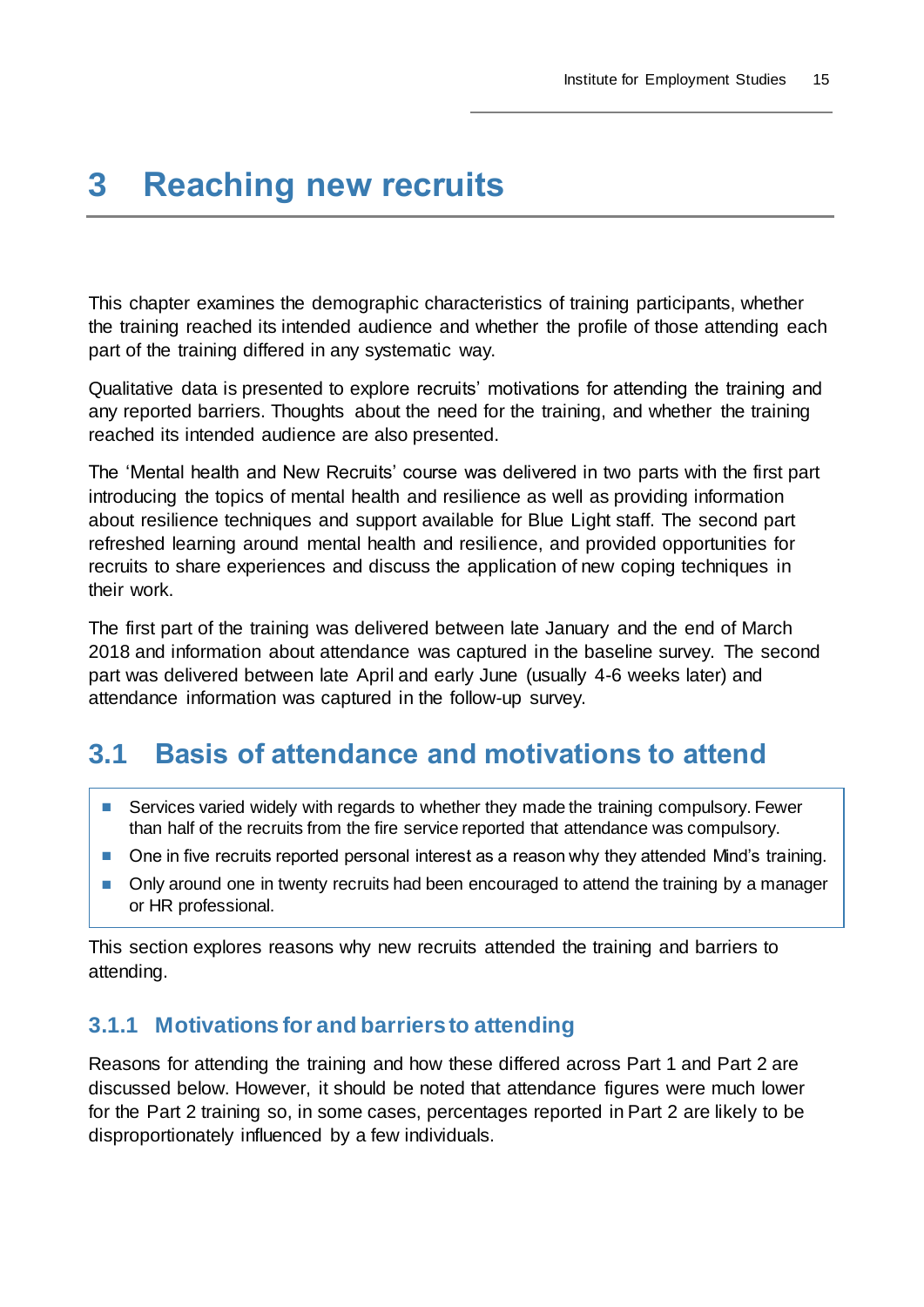#### **Compulsory attendance**

For both Part 1 and Part 2 training, the majority of recruits reported that one of their reasons for attending the training was because it was promoted as mandatory training or they were explicitly told to attend (see Figure 3.1).





*Note: respondents were able to select multiple options for this question. This table displays data for one of those options.*

#### *Source: Baseline survey, Follow-up survey, IES 2018*

The predominance of mandatory attendance varied widely by service (Figure 3.1). The majority of recruits in the police and ambulance services reported that they attended the training on this basis. The smallest proportion of recruits who reported that attendance was mandatory was among the fire service: around a third of recruits from the fire service who attended Part 1 reported this, however at Part 2 this had increased to half of all fire recruits present.

Across the services, there are likely to have been a number of reasons underlying attendance numbers for Part 2, not all of them related to whether new recruits were instructed to (or expected to) attend. As explained at the beginning of this section, five Part 2 sessions did not take place within the evaluation period. Moreover an important limitation of the evaluation is that researchers were not able to reach those who did not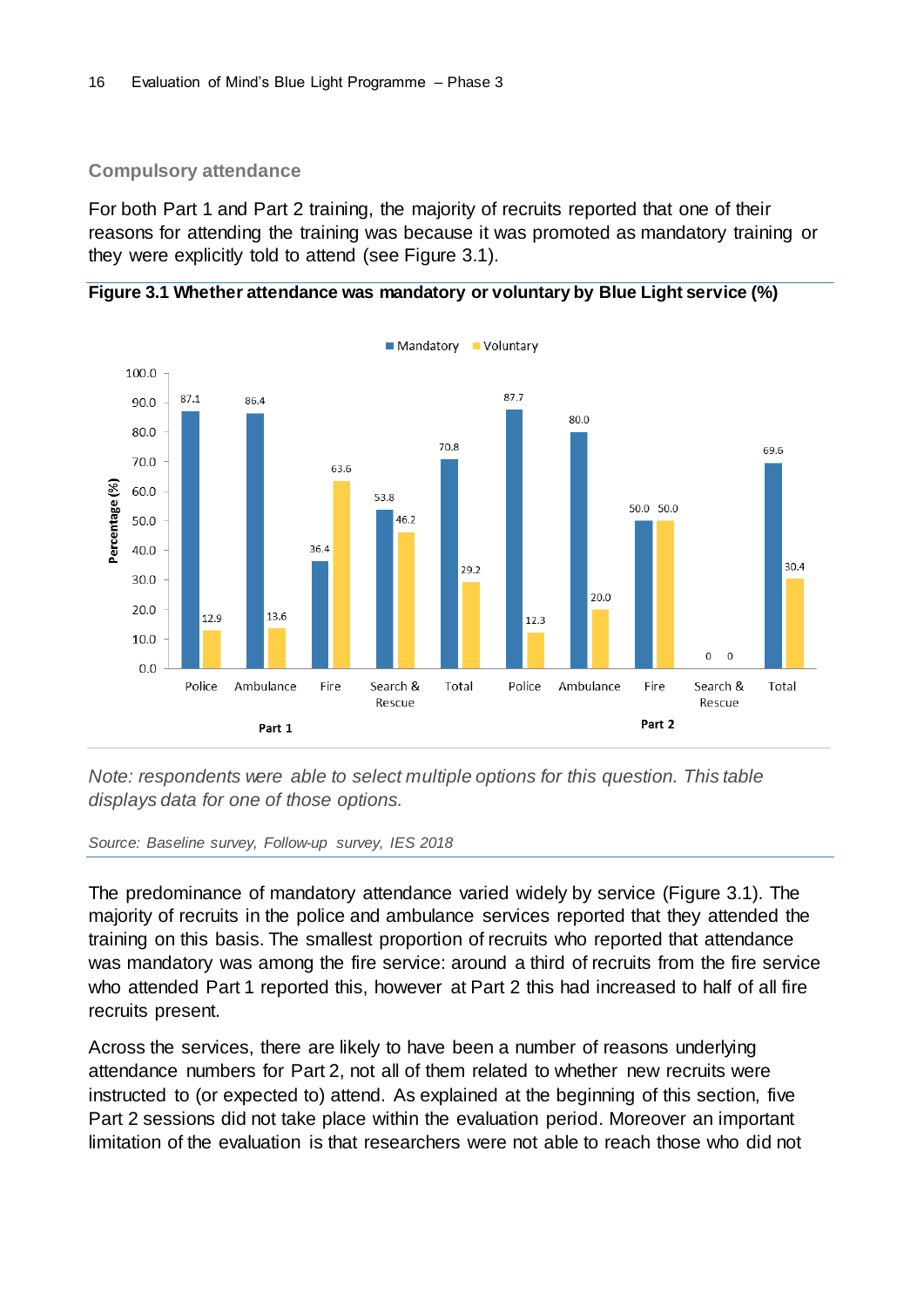attend Part 2 to explore their reasons<sup>6</sup>. There is therefore no way of ascertaining, for example, how many new recruits intended to undertake Part 2 but were called away to attend an emergency.

The majority of new recruits interviewed for the evaluation (all interviewees had completed both parts) thought that mental health training should be mandatory but some felt that recruits should be able to 'opt out' if they already had good knowledge around mental health from a previous role or from prior training.

*"I think it should be offered and I can't see why everyone shouldn't be made aware of it and be advised to attend but, whether they should or not, it's entirely up to them."*

#### Vulnerable Persons Advocate. Fire service

Other interviewees felt that Mind's training should be compulsory for all new recruits as the inconvenience to some outweighed the risk of others missing out on important messages. There was also a feeling that many people assuming they had a good knowledge of mental health already would find the training more beneficial than they expected.

Several recruits who participated in interviews or focus groups suggested that it would be useful for line managers and senior staff to receive the training as well, and that this would help embed a more widespread organisational culture which was supportive of mental health and wellbeing.

*"It should be a mandatory course for all managers and anyone going into management should have this kind of training behind them so that if someone did*  feel like they needed to go and have a conversation then the manager didn't send *them on again and it didn't feel like you're being passed around."*

Student Paramedic, Ambulance Service

#### **Personal interest**

 $\overline{a}$ 

Just under a fifth of recruits who attended either Part 1 or Part 2 stated that they attended the training because of they had a personal interest in the topic (see Table 3.1).

 $6$  With Mind's permission IES sent short questionnaires to those whose contact details were available, providing an opportunity for those not present at Part 2 to (anonymously) disclose any barriers to attending. However the small volume of responses prevented meaningful conclusions from being drawn.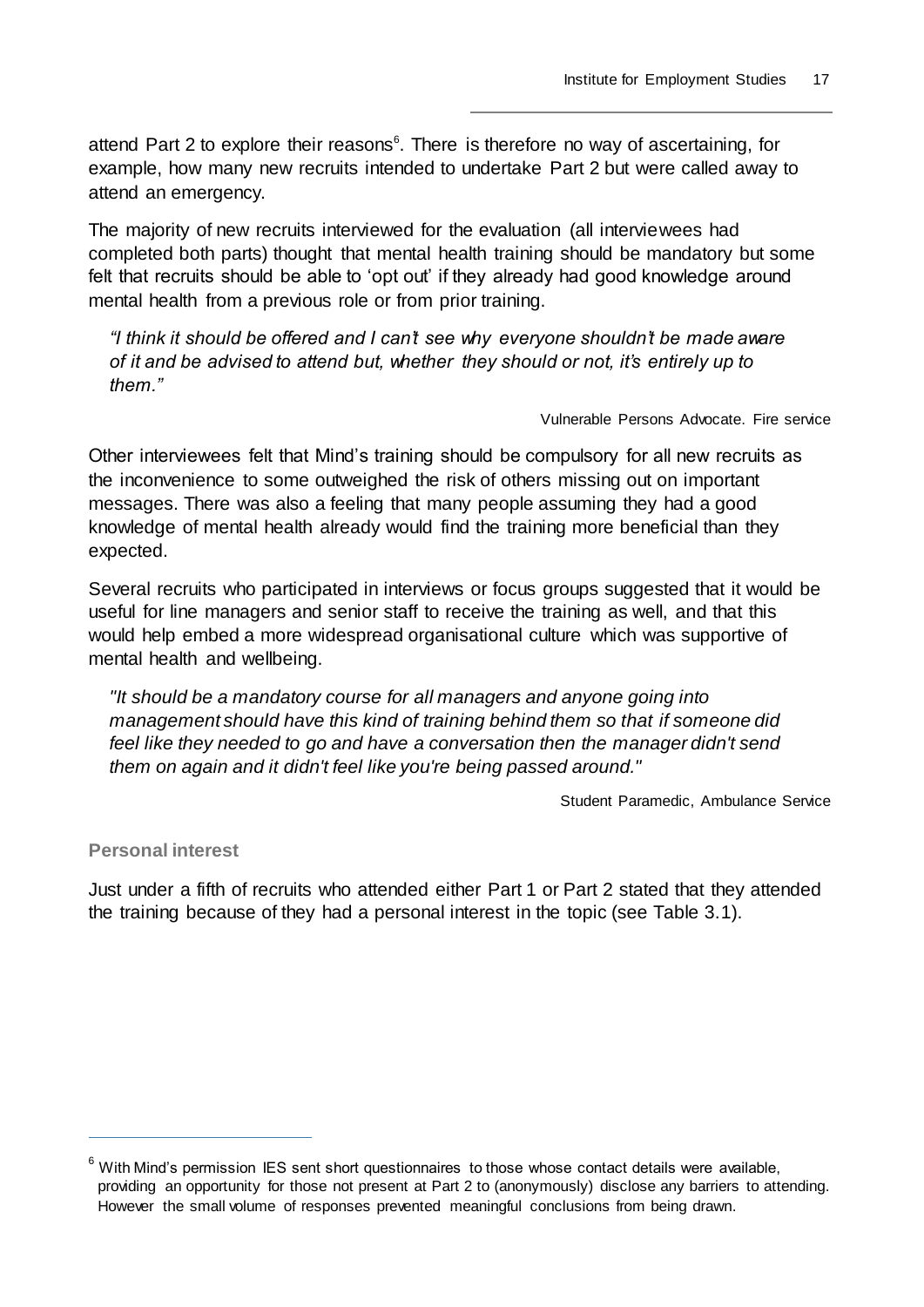|                      | <b>Police</b> |           | <b>Fire</b> |           | Ambulance |           | Search &<br><b>Rescue</b> |                          | All services |           |
|----------------------|---------------|-----------|-------------|-----------|-----------|-----------|---------------------------|--------------------------|--------------|-----------|
|                      | Part          | Part<br>2 | Part        | Part<br>2 | Part      | Part<br>2 | Part 1                    | Part 2                   | Part         | Part<br>2 |
| Personal<br>interest | 15.7          | 17.3      | 36.4        | 50.0      | 15.9      | 40.0      | 61.5                      | $\overline{\phantom{a}}$ | 19.2         | 18.2      |
| Total (No.)          | 140           | 81        | 22          | 10        | 44        | 10        | 13                        | 0                        | 223          | 124       |

#### **Table 3.1 Had a personal interest in attending the training by Blue Light service (%)**

*Note: respondents were able to select multiple options for this question. This table displays data for one of those options.*

*Source: Baseline survey, Follow-up survey, IES 2018*

The proportion of recruits who reported that personal interest was a motivating factor for attending the training varied by service (see Table 3.1); levels were highest among those services which had the lowest levels of mandatory attendance. The majority of search and rescue recruits who attended Part 1 cited personal interest as a reason for attending, although this group was very small (13 individuals). Over a third of recruits from the fire service reported personal interest as a motivation at Part 1 and this increased to half of those who attended Part 2 training; however, this group was also quite small (22 individuals). The proportion of recruits from the ambulance service who reported this doubled between Parts 1 and 2; however, cautions should be taken interpreting this result as the Part 2 group was very small (10 individuals).

While Part 2 groups were quite small in some cases, the evidence does seem to suggest that recruits with a personal interest may be more likely to attend Part 2 training – the proportion reporting this increases between Part 1 and 2 for all services. This finding highlights the role that making training compulsory can play in ensuring that all recruits obtain the full benefits of the two-part training model, and not only those who self-select with an interest in mental health and wellbeing.

Several recruits interviewed cited personal interest as a reason for attending. Some were interested in learning more about looking after their own mental health and that of colleagues, either in recognition of the demands of the job and the distressing scenes that they can encounter or in response to lived experienced of poor mental health, whereas some were hoping to use the training in their personal lives outside of work, eg helping them support a family member with poor mental health.

*"It can seem in the emergency services like nothing affects us… we need to counter the image that this job shouldn't affect you because it's what we do, but there's no way that you can't be affected by what you've seen or dealt with."* 

Community Support Officer, Police service

However, several interviewees reported that they had received mental health training previously and had viewed the additional Mind training as unnecessary, although some acknowledged that they had found it useful to refresh and reinforce their previous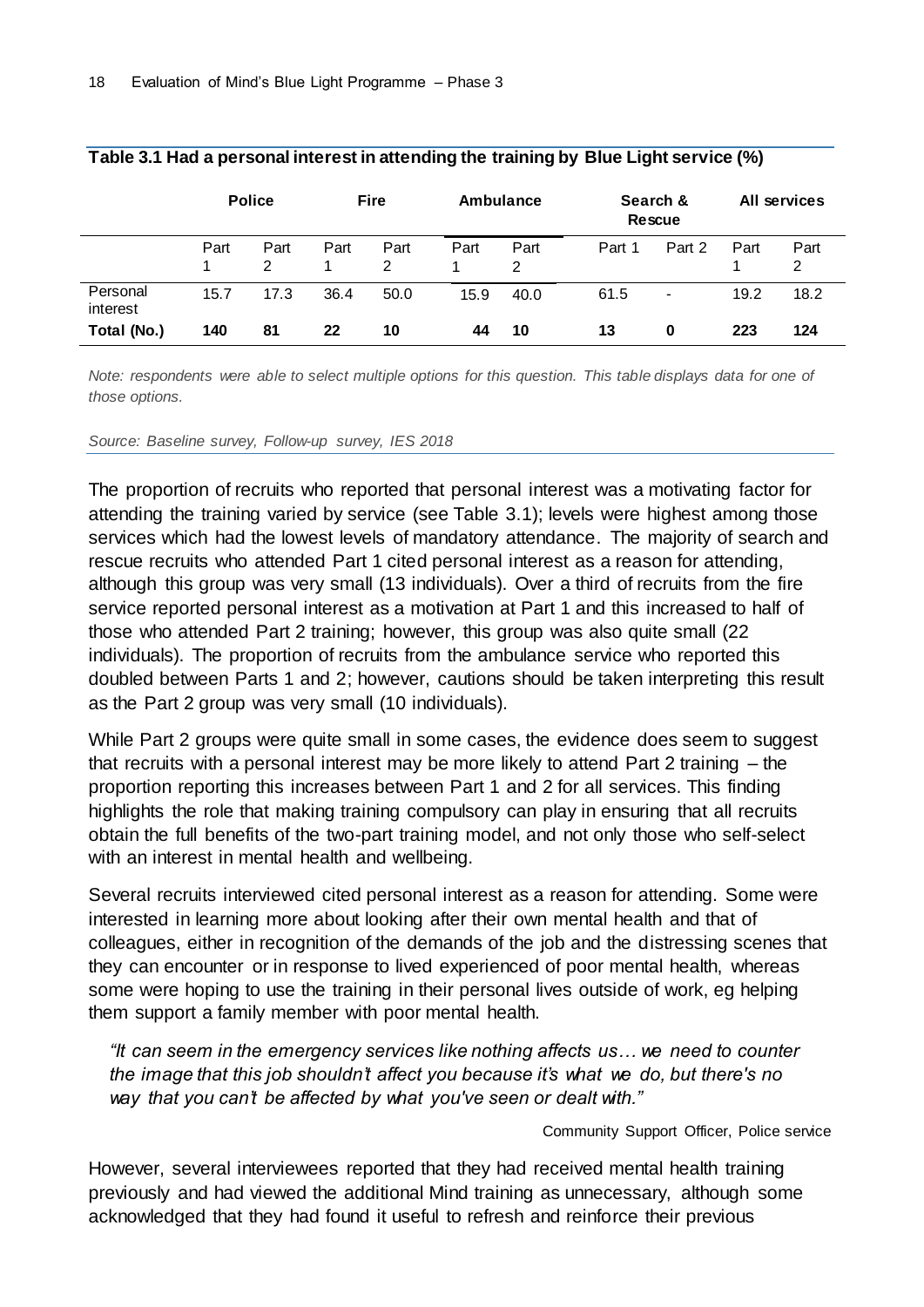learning. Previous experience of mental health training varied widely among interviewees: student paramedics reported taking a study module about mental health, some police recruits described mental health training which focused on legal aspects of dealing with vulnerable members of the public, and one fire service recruit had attended a course delivered by Mind at a previous employer.

#### **Encouragement to attend**

Very few recruits who attended Part 1 or Part 2 training reported that they were encouraged to attend by managers or HR (see Table 3.2). However, the training was compulsory for the majority of recruits who attended so managers may have felt that further encouragement was unnecessary. Interestingly, reported levels of encouragement were highest among recruits from the fire and search and rescue services, ie those services where formal obligation to attend was lowest. Among recruits from the ambulance service, the proportion reporting that they were encouraged to attend the training increased between Parts 1 and 2. It seems likely that recruits who received encouragement from managers or HR were more motivated to attend both parts of the training; **however, the group that attended Part 2 training was very small (10 individuals) so these results must be treated with caution.**

|                                             | <b>Police</b> |           | <b>Fire</b> |            | Ambulance |            | Search &<br><b>Rescue</b> |                     | All services |            |
|---------------------------------------------|---------------|-----------|-------------|------------|-----------|------------|---------------------------|---------------------|--------------|------------|
|                                             | Part          | Part      | Part        | Part<br>2  | Part      | Part<br>2  | Part                      | Part<br>2           | Part         | Part<br>2  |
| Encouraged by<br>managers/HR<br>Total (No.) | 2.9<br>140    | 6.2<br>81 | 13.6<br>22  | 10.0<br>10 | 2.3<br>44 | 10.0<br>10 | 7.7<br>13                 | $\blacksquare$<br>0 | 4.0<br>223   | 5.6<br>124 |

**Table 3.2 Encouraged by managers or HR to attend training by Blue Light service (%)**

*Note: respondents were able to select multiple options for this question. This table displays data for one of those options.*

#### *Source: Baseline survey, Follow-up survey, IES 2018*

Interviews with recruits evidenced a mix of messages coming from organisations about Mind's training. For some recruits, the training was expected to fit around their scheduled shifts, and others reported that the Part 1 training had been mandatory but attendance for Part 2 was voluntary.

*"[Training] was encouraged if you were free/shift patterns fitted in."* 

Constable, Police service

## <span id="page-22-0"></span>**3.2 Training attendance**

This section describes who participated in the training with regard to work and personal characteristics, as well as their personal experience of mental health.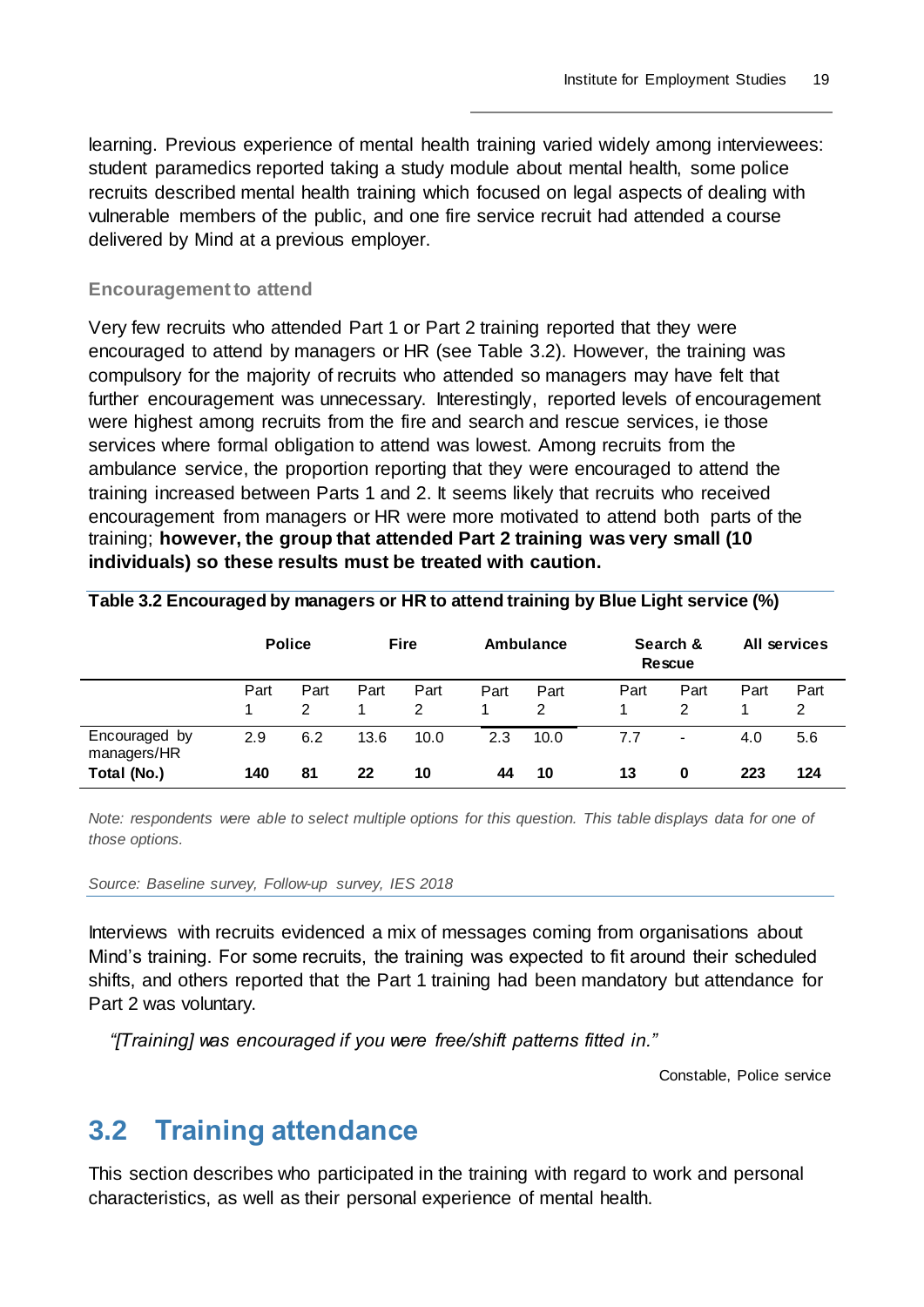In the initial aims for the project, Mind set out to deliver the 'Mental Health and New Recruits' training to 100 recruits. Over twice as many recruits received the training during the evaluation period. A total of 223 recruits completed the baseline survey at the start of the Part 1 training session. However just under half of this number attended Part 2 of the training: (124 follow-up survey responses). Course information provided by Mind showed that five planned Part 2 sessions did not take place during the evaluation period; this was predominantly due to logistical difficulties around scheduling the training. Overall, this could have impacted on the attendance of as many as 60 participants (assuming an average of 12 per session). Therefore, some participants who were able and willing to attend Part 2 were not able to benefit from the entire course at this time (or provide a full set of data to the evaluation).

### <span id="page-23-0"></span>**3.2.1 Work and service profile**

- Through the first training session, Mind was able to reach 140 recruits from the police service, 44 from the ambulance service, 22 from the fire service and 13 from Search and Rescue.
- Changes in the balance of services attending Part 2 show that drop out was a bigger issue for some of the services than others.
- The biggest fall in numbers was seen in the ambulance service; only 23 per cent of those attending Part 1 completed the second half of the training.
- Nearly all those attending met Mind's expectation that participants would have been in training for three years or less. The majority of recruits attending had been in training for three months or less.

#### **Blue Light service**

Of those attending Part 1, nearly two-thirds of recruits originated within the police service, a fifth were from the ambulance service, a further tenth were from the fire service, with only six per cent from search and rescue (see Figure 3.3).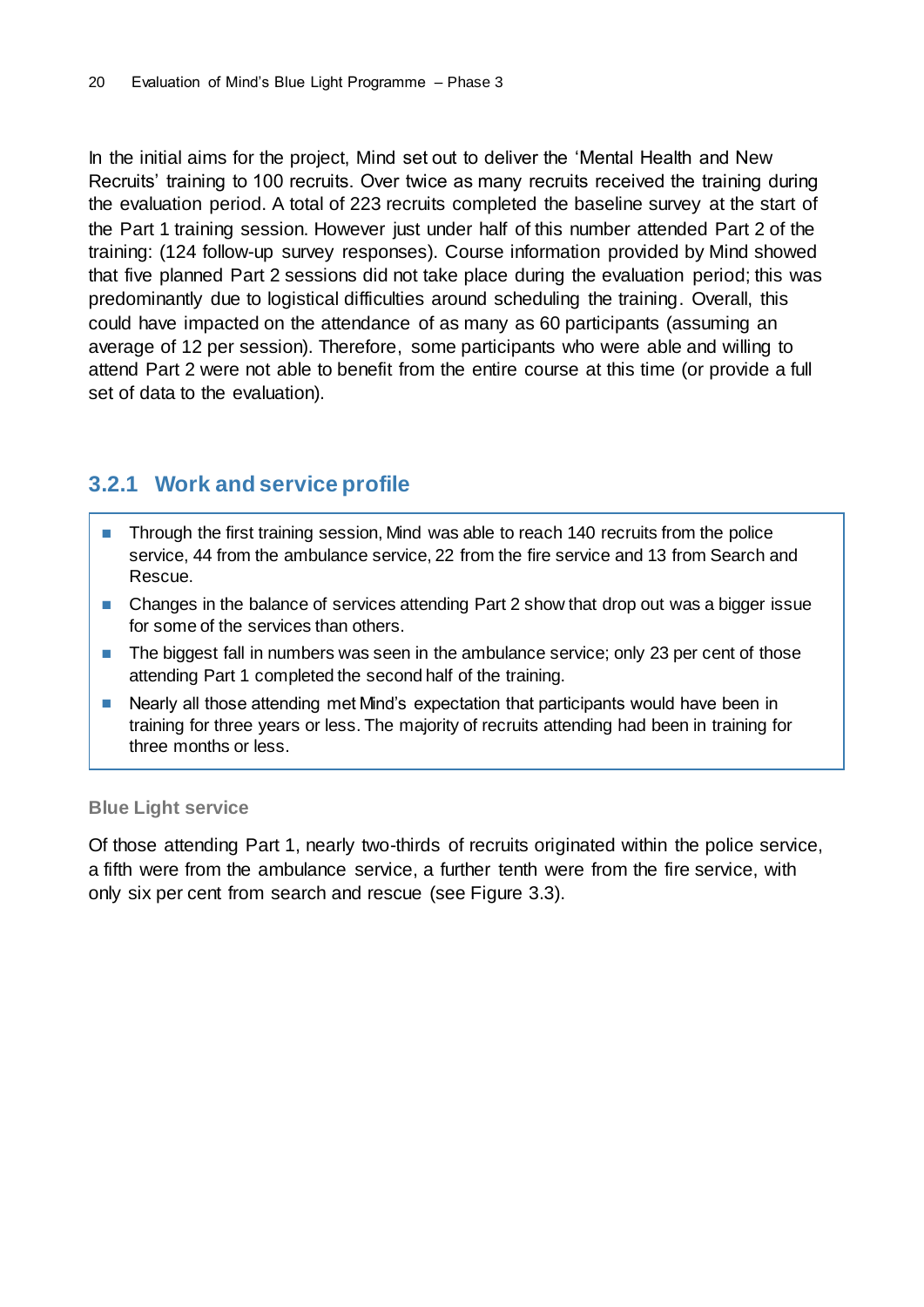



*Source: Baseline survey, Follow-up survey, IES 2018*





Figure 3.2 shows how attendance halved between Part 1 and Part 2 (from 219 to 101: these figures refer to those who disclosed which service they belonged to). While attendance numbers fell for all services between the training sessions, drop out was a bigger issue for some of the services than others. Among recruits from the ambulance service, attendance at Part 2 falls to a quarter of that at Part 1 (from 44 to 10 recruits) and

*Source: Baseline survey, Follow-up survey, IES 2018*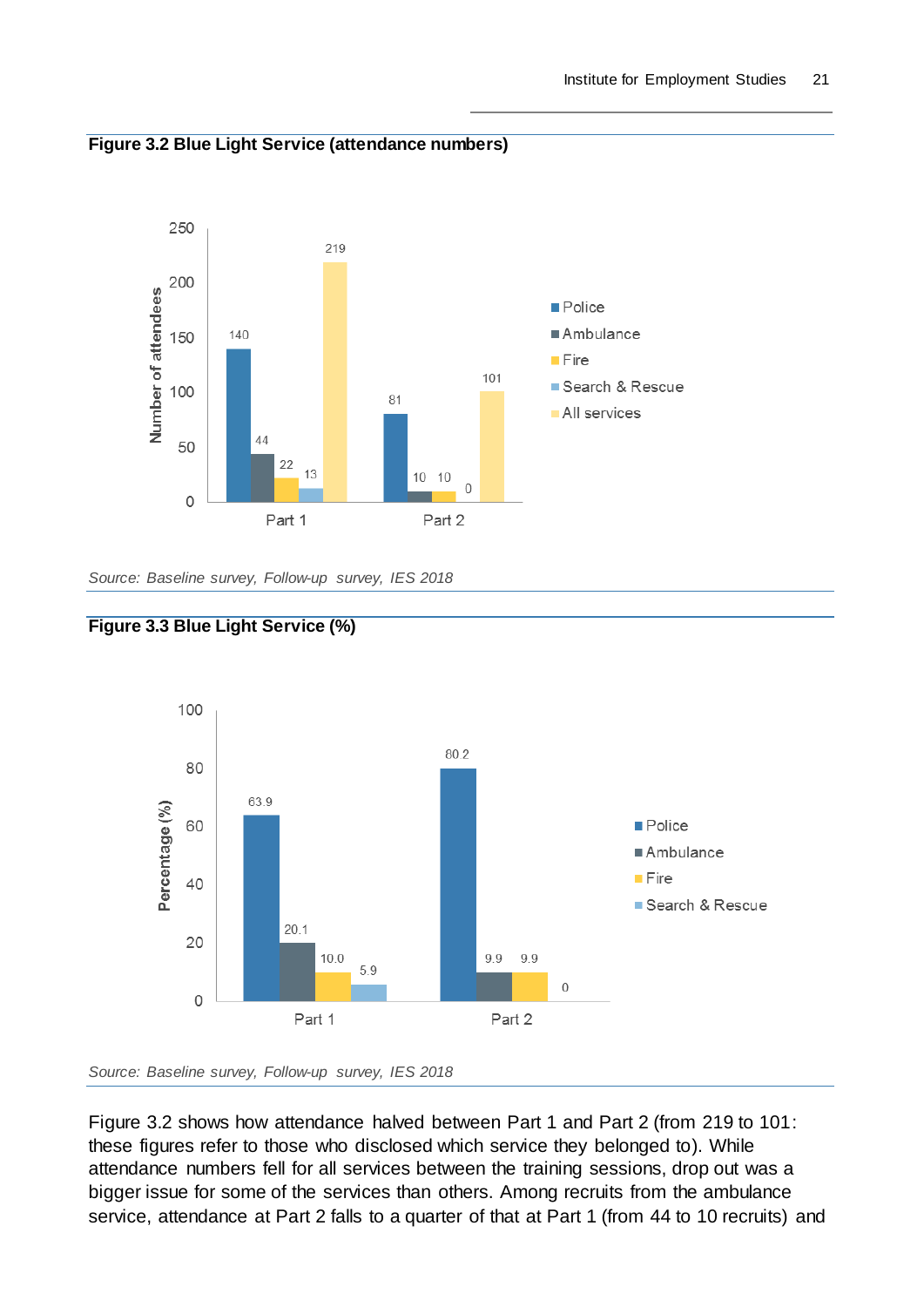the number of fire service recruits halved between Part 1 and Part 2 (from 22 to 10). None of the recruits from search and rescue who attended Part 1 completed Part 2 during the evaluation period (there was only one training group of 13 search and rescue recruits in the evaluation).

Figure 3.3 shows changes in the balance of services attending Parts 1 and 2 as a result of the fall in numbers attending. The proportion of recruits from the ambulance service halved (from 20 per cent to 10 per cent) between Part 1 and Part 2, and, as highlighted above, no search and rescue recruits attended Part 2 training.

#### **Time in training**

Nearly all those attending met Mind's expectation that participants would have been in training for three years or less. Most received their training within the first few months of transitioning into their role: the majority of recruits attending Part 1 had been in training for three months or less, and 15 per cent had been in training for four to six months (see Figure 3.4).

While there was lower attendance across all levels of experience at Part 2, attendance rates were proportionately lower among recruits with more experience. The proportion of recruits decreased slightly for those with more than six months experience (from 15 per cent to 13 per cent) and more markedly for those with four to six months experience (from 15 per cent to 6 per cent).



#### **Figure 3.4 Time in training by Blue Light service (%)**

*Source: Baseline survey, Follow-up survey, IES 2018*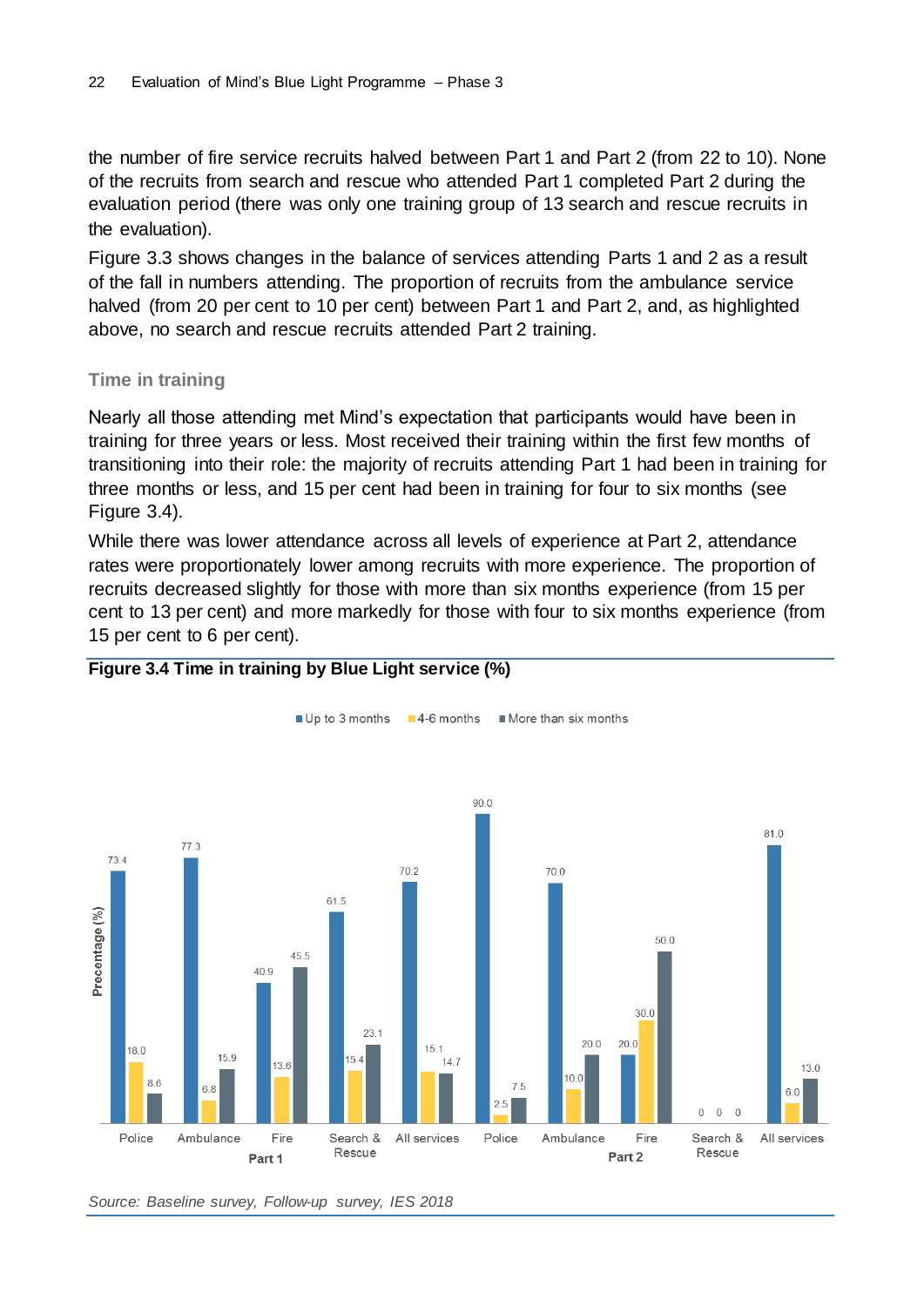However, this overall pattern of decreased attendance among more experienced recruits was not the case across all services, The proportion of recruits who had been in training for three months or less at the start of the training decreased among those from the ambulance service (from 77 per cent to 70 per cent) and from the fire service (from 41 per cent to 20 per cent). This suggests that this finding is mostly attributable to police service recruits, who comprised the majority of training participants.

It is unclear why recruits' level of experience affected Part 2 training drop-out differently for individual services (although note that collectively fewer than 20 individuals from the fire and ambulance services participated in Part 2). One possible factor influencing attendance could be that recruits with more experience are more in demand for attending incidents. Some recruits may be receiving a lot of training in addition to Mind's mental health course and as a result they may be experiencing training fatigue.

### <span id="page-26-0"></span>**3.2.2 Personal characteristics**

- Overall, there was an even balance of men and women attending the training. However, as the majority of staff in these Blue Light sectors are male, we might expect to see a higher proportion of men attending. This could be a reflection of actual numbers of women recruited at the time of the evaluation or a 'macho' culture resulting in resistance to attending.
- Among recruits who attended Part 1 voluntarily, nearly three quarters were female. In contrast when attendance was mandatory, only 40 per cent were female. Despite the majority of staff in the ambulance, fire and police services being male, only just over a tenth of men (11 per cent) attended the training voluntarily compared with just under a third of women (32 per cent). This suggests that making the training compulsory may achieve a better balance of genders.

#### **Gender**

Overall, there was relatively little change in the gender balance of recruits attending training across the sessions: around half of recruits attending Part 1 and 2 were male (see Table 3.3). However, as the majority of staff in the ambulance, fire and police services are male, we would expect the majority of recruits attending the training to be men. It is also possible that the gender balance may in some cases reflect current recruiting practice.

Among recruits who attended Part 1 voluntarily, 72 per cent were women, whereas among those whose attendance was mandatory only 40 per cent were female. Again, we would expect the majority of recruits to be male for both voluntary and mandatory training. However, only just over a tenth of men (11 per cent) attended the training voluntarily compared with just under a third of women (32 per cent). This suggests that making the training compulsory may achieve a better balance of genders.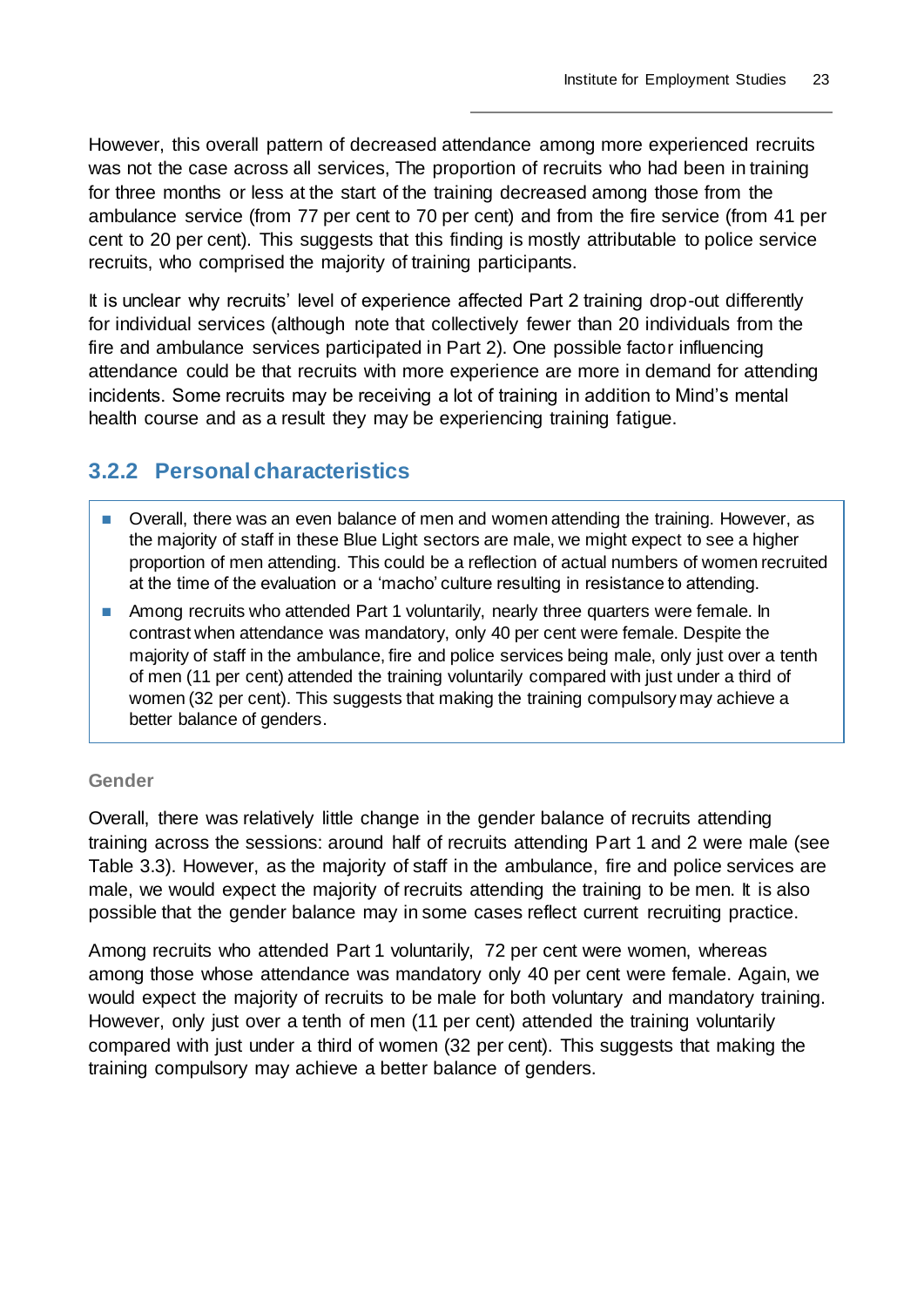|                      | <b>Police</b> |           | <b>Fire</b> |                        | Ambulance |           |        | Search &<br><b>Rescue</b> |           | All services           |  |
|----------------------|---------------|-----------|-------------|------------------------|-----------|-----------|--------|---------------------------|-----------|------------------------|--|
|                      | Part<br>1     | Part<br>2 | Part<br>1   | Part<br>$\overline{2}$ | Part<br>1 | Part<br>2 | Part 1 | Part 2                    | Part<br>1 | Part<br>$\overline{2}$ |  |
| Male                 | 55.4          | 55.0      | 40.9        | 30.0                   | 55.8      | 33.3      | 61.5   | $\blacksquare$            | 54.4      | 50.5                   |  |
| Female               | 43.9          | 45.0      | 59.1        | 70.0                   | 44.2      | 66.7      | 38.5   | -                         | 45.2      | 49.5                   |  |
| Prefer not to<br>say | 0.7           | 0.0       | 0.0         | 0.0                    | 0.0       | 0.0       | 0.0    | -                         | 50.0      | 0.0                    |  |
| Total (%)            | 100           | 100       | 100         | 100                    | 100       | 100       | 100    | $\blacksquare$            | 100       | 100                    |  |
| Total (No.)          | 139           | 80        | 22          | 10                     | 43        | 9         | 13     | $\mathbf 0$               | 217       | 99                     |  |

#### **Table 3.3 Gender by Blue Light service (%)**

*Source: Baseline survey, Follow-up survey, IES 2018*

Table 3.3 shows that the ambulance and fire services experienced particularly large drops in attendance by men between Part 1 and Part 2 of the training. The proportion of men attending Part 2 from the ambulance service decreased from 56 per cent to 33 per cent, and for the fire service this statistic also decreased (41 per cent to 30 per cent).

#### **Age**

The modal age range of participants was 25 to 35 years and overall the majority of recruits attending the training were relatively young. The age profile of recruits attending the course remained relatively consistent between Part 1 and Part 2: over three-quarters of recruits were aged under 35 years, and a little under a third were aged 25 years or younger (see Table 3.4). It is worth highlighting that around a fifth of recruits had considerable life or career experience before transitioning to their current role in the Blue Light services.

#### **Table 3.4 Age by Blue Light service (%)**

|                      | <b>Police</b> |                        | <b>Fire</b> |           | Ambulance |           |        | Search &<br><b>Rescue</b> |           | All services           |
|----------------------|---------------|------------------------|-------------|-----------|-----------|-----------|--------|---------------------------|-----------|------------------------|
|                      | Part<br>1     | Part<br>$\overline{2}$ | Part<br>1   | Part<br>2 | Part<br>1 | Part<br>2 | Part 1 | Part 2                    | Part<br>1 | Part<br>$\overline{2}$ |
| Up to $24$<br>years  | 32.1          | 28.4                   | 22.7        | 30.0      | 27.3      | 40.0      | 15.4   | -                         | 29.2      | 29.7                   |
| 25-35 years          | 54.3          | 59.3                   | 27.3        | 0.0       | 52.3      | 50.0      | 15.4   | $\blacksquare$            | 48.9      | 52.5                   |
| 35 years and<br>over | 13.6          | 12.3                   | 50.0        | 70.0      | 20.5      | 10.0      | 69.2   | $\overline{\phantom{a}}$  | 21.9      | 17.8                   |
| Total (%)            | 100           | 100                    | 100         | 100       | 100       | 100       | 100    | ۰                         | 100       | 100                    |
| Total (No.)          | 140           | 81                     | 22          | 10        | 44        | 10        | 13     | $\mathbf 0$               | 219       | 101                    |

*Source: Baseline survey, Follow-up survey, IES 2018*

Table 3.4 shows the variation in age profile by service. Recruits from the fire and search and rescue services tended to be older. Among fire service recruits, half of those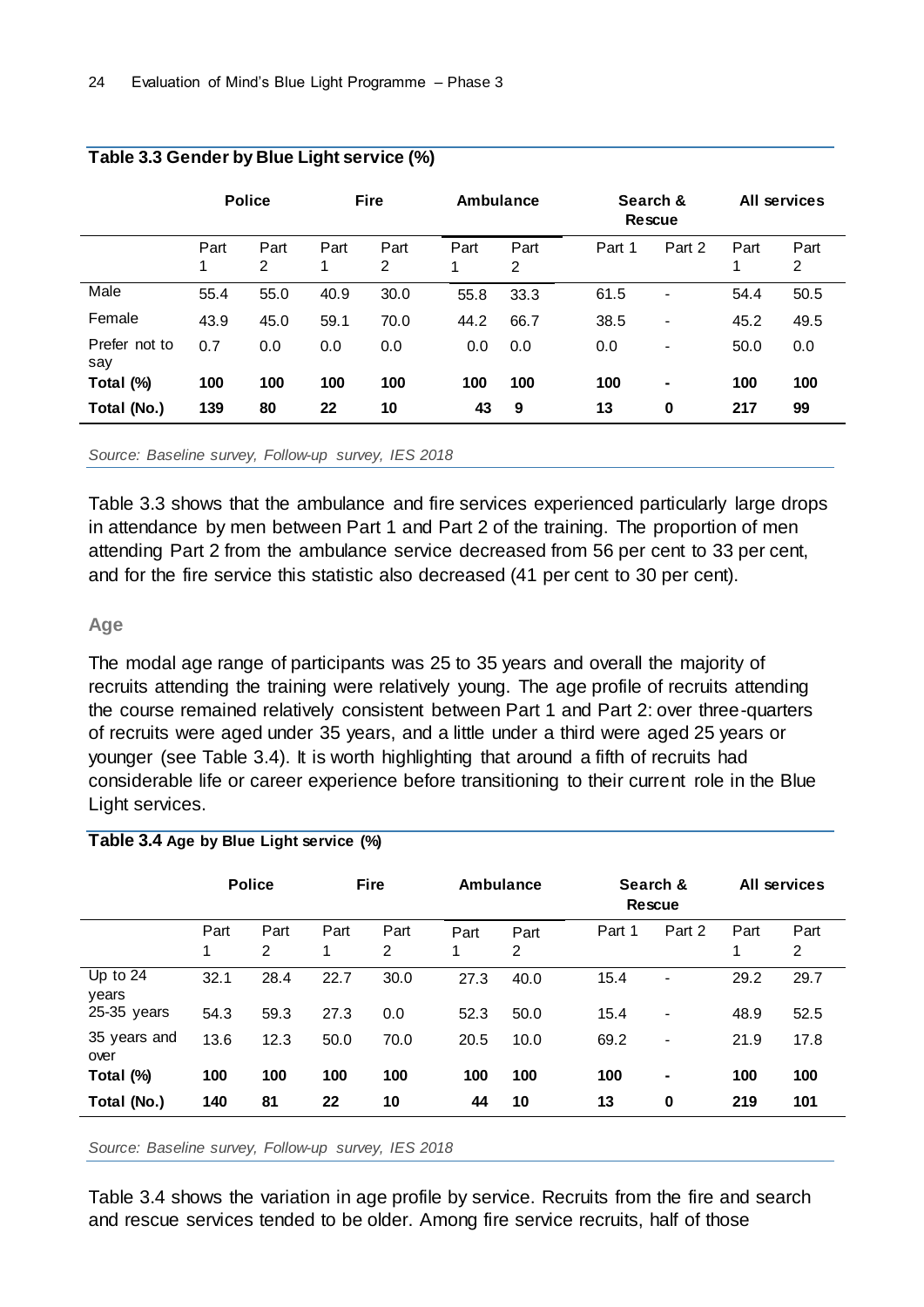attending Part 1 were aged 35 or over and this increased to the majority of attendees at Part 2. Similarly, 69 per cent of search and rescue recruits who attended Part 1 were aged 35 or older; no search and rescue recruits attended Part 1. Among recruits from the ambulance service, the proportion of those aged 35 years or older halved between Part 1 and 2 (from 21 per cent to 10 per cent).

Some of the variation in age by service may be influenced by the training pathways for certain roles, e.g. paramedics who were studying at university and detective constables recruited via the direct entry pathway. It is unclear why older recruits were less likely to attend Part 2 training. Some older recruits may have felt their existing coping skills were sufficient or they may simply have had more demands upon their time.

#### **Ethnicity**

Table 3.5 provides an overview of ethnicity among recruits who attended the training. The majority of recruits who attended the training identified as white, around one tenth identified as black and minority ethnic. As some groups include small numbers of individuals, further detail and commentary have not been included for service or additional ethnicity groups. Data presented here should be treated with caution as some groups are very small (10 individuals).

|                      | <b>Police</b> |           | <b>Fire</b> |           | Ambulance |           | Search &<br><b>Rescue</b> |                          | <b>All services</b> |           |
|----------------------|---------------|-----------|-------------|-----------|-----------|-----------|---------------------------|--------------------------|---------------------|-----------|
|                      | Part<br>1     | Part<br>2 | Part<br>1   | Part<br>2 | Part<br>1 | Part<br>2 | Part 1                    | Part 2                   | Part<br>1           | Part<br>2 |
| White                | 90.0          | 87.7      | 100.0       | 100.0     | 83.3      | 70.0      | 100.0                     | $\blacksquare$           | 90.3                | 87.1      |
| <b>BME</b>           | 9.3           | 12.3      | 0.0         | 0.0       | 16.7      | 30.0      | 0.0                       | $\overline{\phantom{a}}$ | 9.2                 | 12.9      |
| Prefer not to<br>say | 0.7           | 0.0       | 0.0         | 0.0       | 0.0       | 0.0       | 0.0                       | $\overline{\phantom{a}}$ | 0.5                 | 0.0       |
| Total (%)            | 100           | 100       | 100         | 100       | 100       | 100       | 100                       | $\blacksquare$           | 100                 | 100       |
| Total (No.)          | 140           | 81        | 22          | 10        | 42        | 10        | 13                        | $\bf{0}$                 | 217                 | 101       |

### **Table 3.5 Ethnicity by Blue Light service (%)**

*Source: Baseline survey, Follow-up survey, IES 2018*

#### **Other personal characteristics**

The surveys collected information about other personal characteristics such as disability, sexuality, and religion or belief. Information has not been provided for these characteristics at the level of Blue Light service as some groups comprise a very small number of responses and would therefore not be suitable for further analysis. Key points are as follows:

■ The majority of recruits (95 per cent) attending either Part 1 or Part 2 did not consider themselves to be disabled. Among recruits who attended Part 1 training, a higher proportion of recruits for whom training was voluntary (nine per cent) identified as disabled, compared with those for whom training was mandatory (two per cent).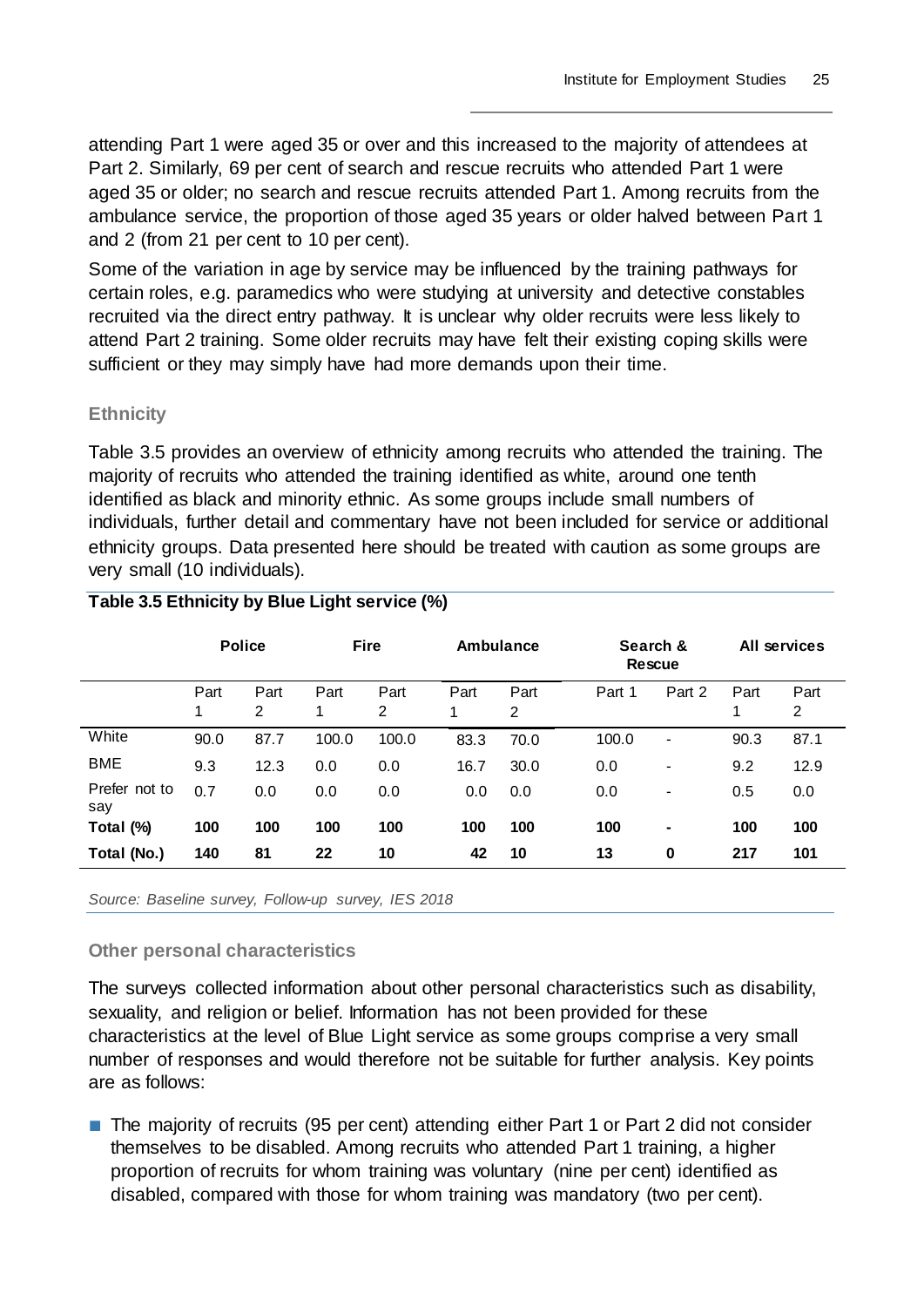- Similar proportions of recruits in Part 1 and Part 2 identified as heterosexual (85 per cent and 86 per cent respectively), gay, lesbian or bisexual (11 per cent each); or preferred not to say (4 per cent and 3 per cent respectively).
- Just over half of recruits attending Part 1 identified as having no religion (52 per cent), 40 per cent identified as Christian, one per cent as Muslim, one per cent comprised either Buddhist or Hindu, and four per cent preferred not to say. In Part 2, the largest proportion identified as Christian (46 per cent), 44 per cent as having no religion, three per cent as Muslim, one per cent as Buddhist, two per cent as any other religion and four per cent preferred not to say.

### <span id="page-29-0"></span>**3.2.3 Personal mental health and wellbeing**

- When training attendance was voluntary, recruits attending were more likely to have had personal experience of mental health or to have used mental health services than those for who attendance was compulsory.
- This evidence suggests that those with experience of mental health may be self-selecting to attend. More generally the basis upon which the training was offered appears to have affected the composition of training groups.

This section presents findings for all recruits from both Part 1 and Part 2, but service level information is provided for Part 1 only. Service level findings from Part 2 are not reported as the Part 2 groups for ambulance and fire are quite small (10 individuals each) and there is a risk of disclosing sensitive information about individuals. Similarly, findings for search and rescue recruits have not been reported as this group comprised 13 individuals only.

#### **Personal experience of mental health problems**

Around a third of recruits who attended Part 1 and Part 2 training reported having personal experience of mental health problems (see Table 3.6).

However, among recruits who attended Part 1, a higher proportion of recruits for whom training was voluntary (56 per cent) reported having personal experience of mental health problems compared with those for whom training was mandatory (29 per cent). This suggests that for some recruits learning to manage their own mental health (or indeed struggling to do so) may have influenced their decision to attend the training. This draws attention to the partially self-selected nature of the sample and the requirements of different groups; arguably those less familiar with mental health problems would stand to benefit from their awareness being raised. However the resilience/coping skills elements and space for reflection may be needed more by those who already have experience of mental health problems and may be seeking out new ways of coping.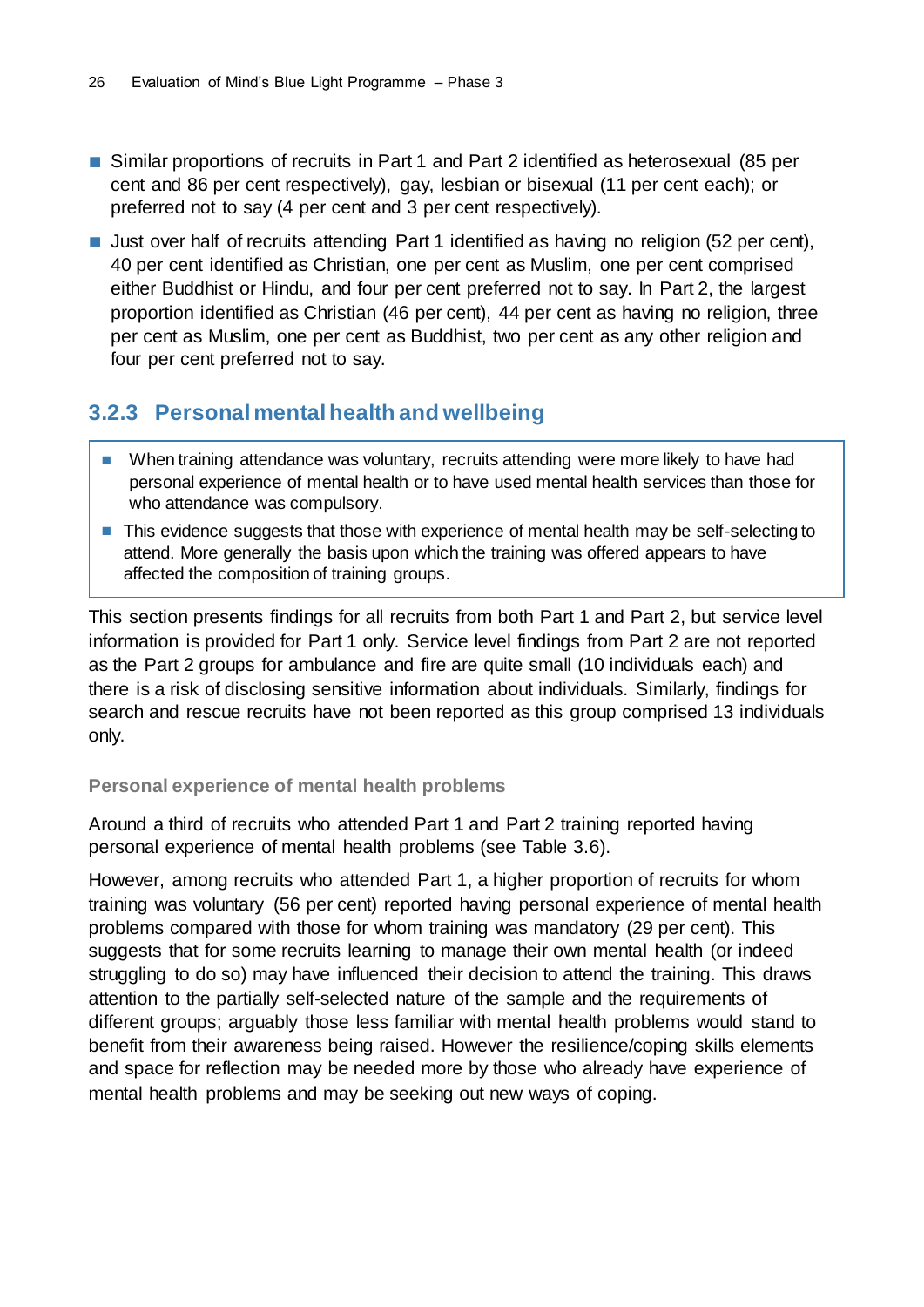|                   | <b>Police</b> | <b>Fire</b> | Ambulance |        | All services |
|-------------------|---------------|-------------|-----------|--------|--------------|
|                   | Part 1        | Part 1      | Part 1    | Part 1 | Part 2       |
| Yes               | 28.3          | 31.8        | 37.2      | 32.9   | 31.0         |
| No                | 63.8          | 54.5        | 58.1      | 59.3   | 63.0         |
| Not sure          | 2.9           | 9.1         | 4.7       | 4.2    | 2.0          |
| Prefer to not say | 5.1           | 4.5         | 0.0       | 3.7    | 4.0          |
| Total (%)         | 100           | 100         | 100       | 100    | 100          |
| Total (No.)       | 138           | 22          | 43        | 216    | 100          |

#### **Table 3.6 Personal experience of mental health problems by Blue Light service (%)**

*Source: Baseline survey, Follow-up survey, IES 2018*

Table 3.6 shows that levels of personal experience of mental health problems were similar across the police, ambulance and fire services with around a third of recruits reporting this.

#### **Use of mental health services**

Around a fifth of recruits who attended either Part 1 or Part 2 training had used or were currently using mental health services (see Table 3.7).

Among recruits who attended Part 1 training, over twice as many recruits for whom training was voluntary (37 per cent) reported having used mental health services compared with those for whom training was mandatory (17 per cent). This suggests that those who have already used mental health services may be more willing to engage with further sources of support such as Mind's training. Again, there is a risk that some recruits may self-select out of the training if they feel less able or willing to access support. This could be due to stigma or feeling that the training is for others with greater needs than their own. It is important that those with less experience of using mental health services do not miss out on the training.

|  | Table 3.7 Used mental health services by Blue Light service (%) |  |  |  |  |
|--|-----------------------------------------------------------------|--|--|--|--|
|--|-----------------------------------------------------------------|--|--|--|--|

|                   | <b>Police</b> | <b>Fire</b> | Ambulance | All services |        |
|-------------------|---------------|-------------|-----------|--------------|--------|
|                   | Part 1        | Part 1      | Part 1    | Part 1       | Part 2 |
| Yes               | 13.0          | 27.3        | 29.5      | 20.3         | 16.8   |
| No                | 82.6          | 72.7        | 68.2      | 76.5         | 80.2   |
| Not sure          | 2.2           | 0.0         | 2.3       | 1.8          | 2.0    |
| Prefer to not say | 2.2           | 0.0         | 0.0       | 1.4          | 1.0    |
| Total (%)         | 100           | 100         | 100       | 100          | 100    |
| Total (No.)       | 138           | 22          | 44        | 217          | 101    |

*Source: Baseline survey, Follow-up survey, IES 2018*

Reported levels of use of mental health services were lowest among recruits from the police service: around one in ten of those who attended Part 1 reported using mental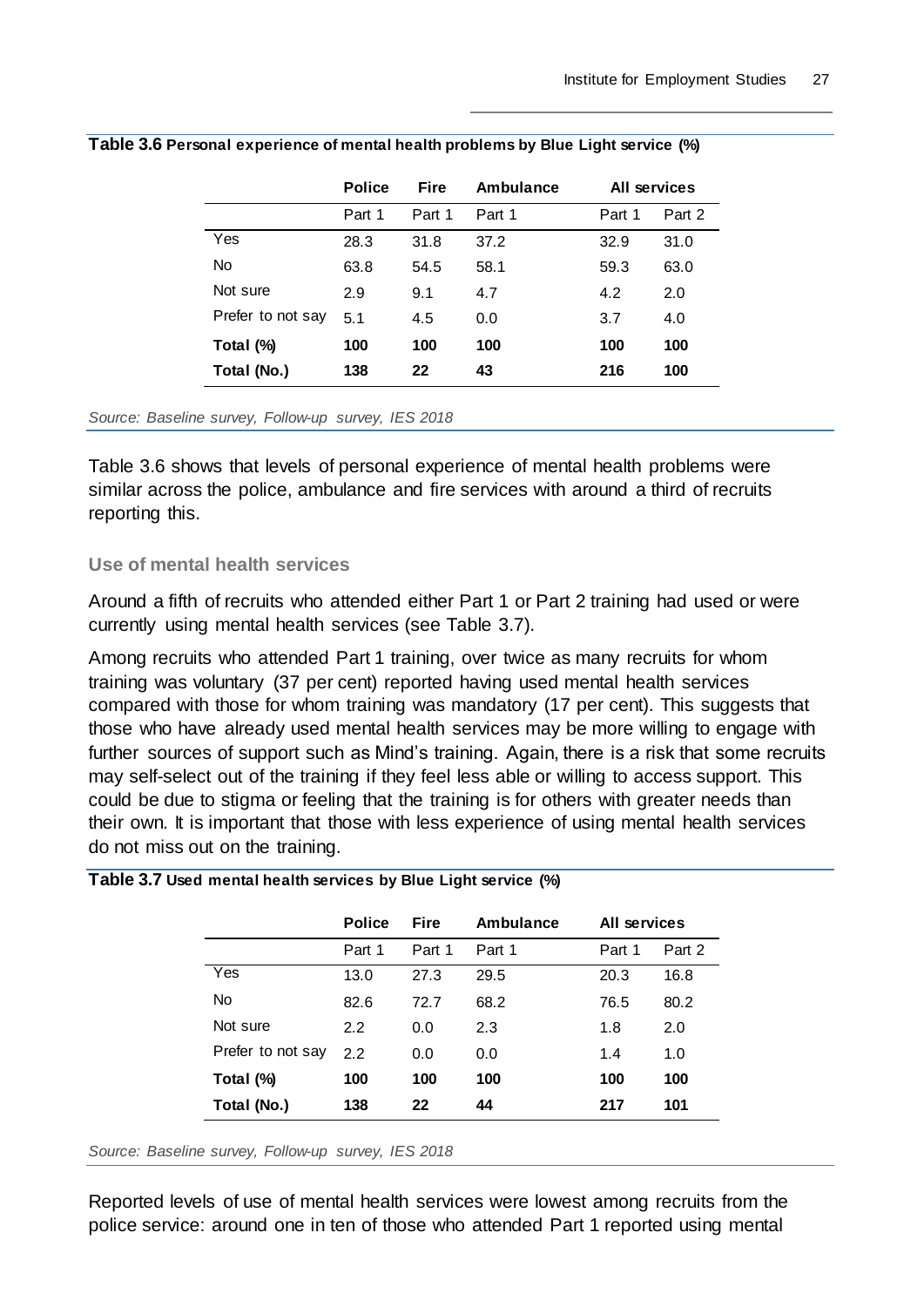health services at some point (see Table 3.7). This is especially interesting considering that levels of personal experience of mental health were similar across the ambulance, fire and police services (around a third). This suggests that police recruits attending the training were less likely to seek help. Mind's training may be particularly helpful for some recruits with regards to help-seeking behaviours.

#### **Current mental health**

The vast majority of recruits who attended Part 1 and Part 2 of the training felt their current mental health was good or very good (88 per cent each) A very small number (ie one per cent) felt that their current mental health was poor (see Table 3.8).

|                   | <b>Police</b> | <b>Fire</b> | Ambulance | Total  |        |
|-------------------|---------------|-------------|-----------|--------|--------|
|                   | Part 1        | Part 1      | Part 1    | Part 1 | Part 2 |
| Very good         | 30.7          | 50          | 31.8      | 32     | 28.7   |
| Good              | 56.4          | 45.5        | 54.5      | 55.7   | 59.4   |
| Moderate          | 9.3           | 4.5         | 9.1       | 8.7    | 8.9    |
| Poor              | 0.7           | 0           | 4.5       | 1.4    | 1      |
| Don't know        | 0.7           | 0           | 0         | 0.5    | 0      |
| Prefer not to say | 2.1           | 0           | 0         | 1.8    | 2      |
| Total (%)         | 100           | 100         | 100       | 100    | 100    |
| Total (No.)       | 140           | 22          | 44        | 219    | 101    |

#### **Table 3.8 Current mental health by Blue Light service (%)**

*Source: Baseline survey, Follow-up survey, IES 2018*

Encouragingly, most recruits across the services who attended Part 1 training reported that their current mental health was good or very good (see Table 3.8). Recruits from the fire service were most likely to describe their current mental health this way (96 per cent), followed by recruits from the police service (87 per cent) and the ambulance service (86 per cent). Recruits from the ambulance service were most likely to describe their current mental health as 'poor': one in twenty ambulance service recruits reported this.

### <span id="page-31-0"></span>**3.2.4 Mental health and wellbeing at work**

- The majority of recruits attending the training had experienced stress, low mood or poor mental health at either their current or a previous workplace or place of study. This was quite high for a relatively young group, ie mostly aged under 35 years.
- A higher proportion of recruits who attended voluntarily had experienced poor mental health in the workplace or taken time off because of poor mental health than those for whom training was mandatory. This highlights a risk of self-selection biases for previous experience of poor mental health in the workplace among those who choose to attend the training.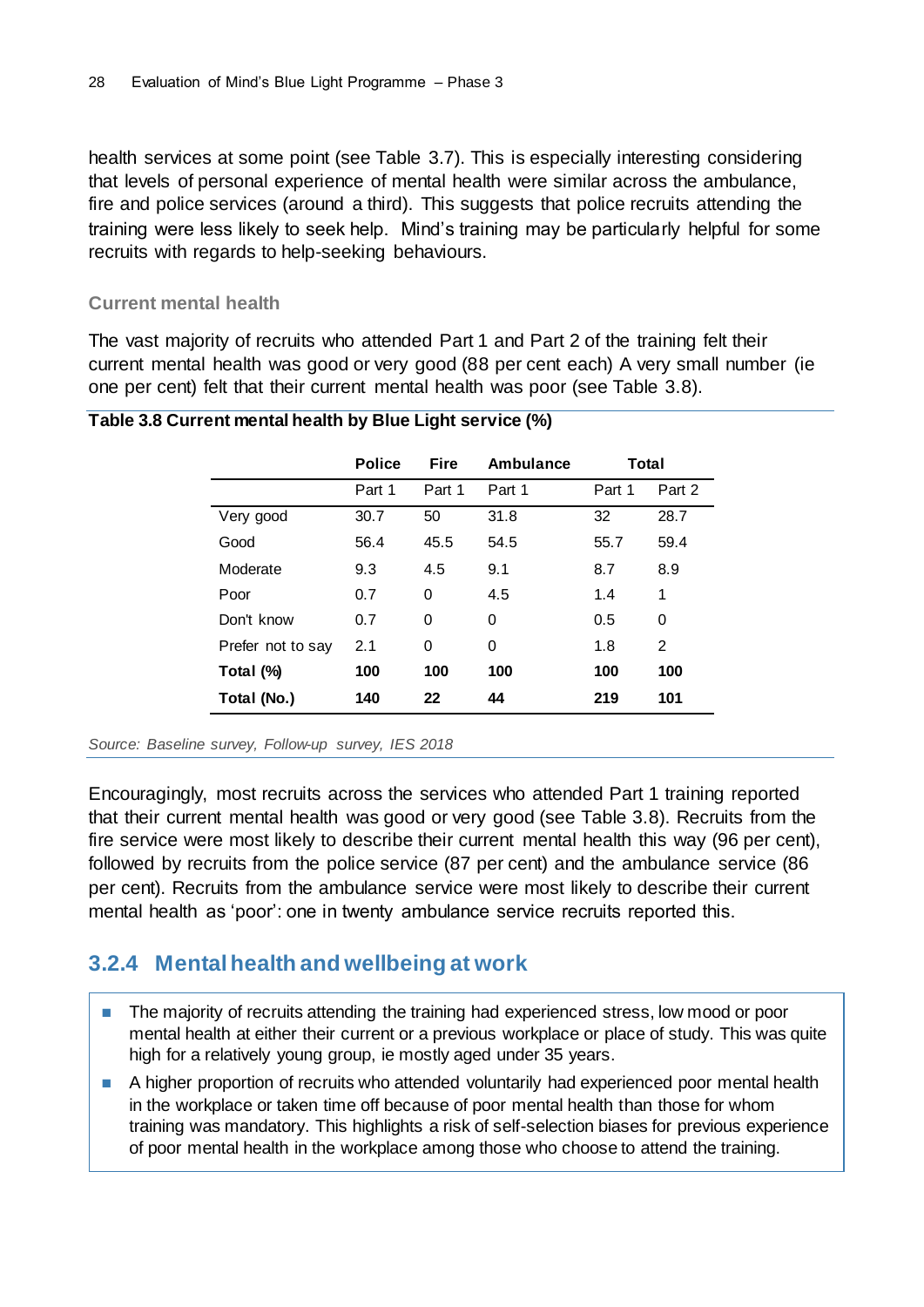■ Ambulance service recruits were most likely to report having taken time off work for mental health reasons: over a third of recruits from ambulance service reported having taken time off for this reason.

This section presents findings for all recruits from both Part 1 and Part 2, but service level information is provided for Part 1 only. Service level findings from Part 2 are not reported as the Part 2 groups for ambulance and fire are quite small (10 individuals each) and there is a risk of disclosing sensitive information about individuals. Similarly, findings for search and rescue recruits have not been reported as this group comprised 13 individuals only.

#### **Stress, low mood or poor mental health in the workplace**

The majority of recruits attending Part 1 or Part 2 training (66 per cent each) had experienced stress, low mood or poor mental health at either their current or a previous workplace or place of study (see Figure 3.5). This is quite high considering that this was a relatively young group; most recruits were under 35 years. Similarly, the majority of recruits at Part 1 had been in training for up to six months, however, a quarter (25 per cent) had already experienced stress or poor mental health in their current workplace or place of study.

Among recruits who attended Part 1 training, a higher proportion of recruits for whom training was voluntary (89 per cent) had experienced stress, low mood or poor mental health at either their current or a previous workplace compared with recruits whose training was mandatory (66 per cent). This suggests that those who have already experienced poor mental health in their role may be more motivated to attend. While it is good that recruits are seeking the support they need in their role, it is also important that those who have not yet experienced poor mental health at work engage with the training to reduce risk of future poor mental health.

#### **Figure 3.5 Personal experience of stress, low mood or poor mental health in the workplace by Blue Light service (%)**

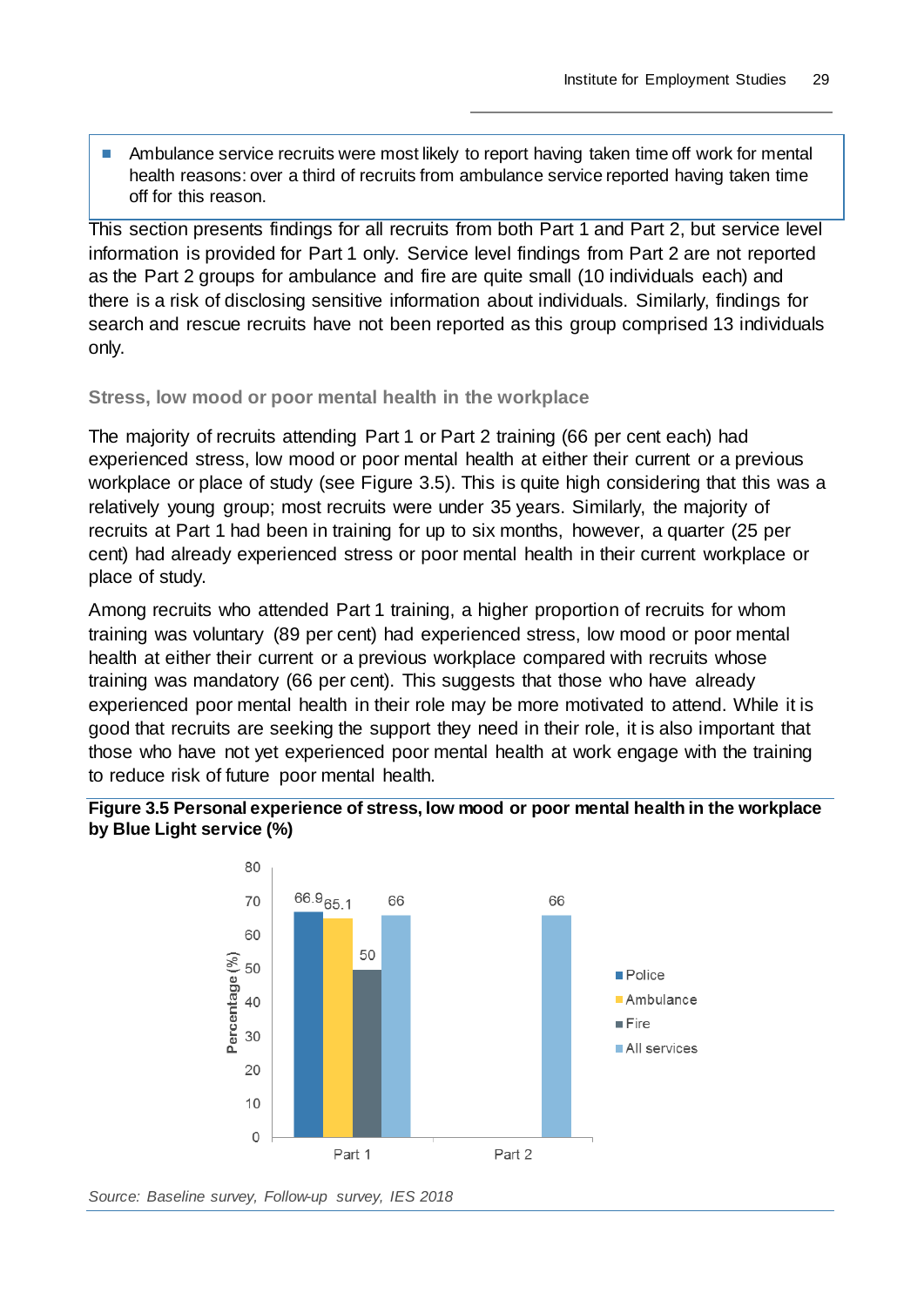Experience of poor mental health in the workplace varied by service (see Figure 3.5). Among those who attended Part 1, the highest proportions of recruits who reported having experienced stress, low mood or poor mental health in either their current or a previous role were among the police and ambulance services (67 per cent and 65 per cent respectively).

#### **Time off work**

Just under a fifth of recruits who attended Part 1 had taken time off from work, training or study as a result of stress, low mood or poor mental health, and over a tenth of those who attended Part 2 reported having taken time off for these reasons (see Table 3.9).

Among recruits who attended Part 1 training, twice as many recruits for whom training was voluntary (30 per cent) had taken time off from work, training or study as a result of stress, low mood or poor mental health compared with recruits whose training was mandatory (15 per cent). Again, this suggests that those who have experienced poor mental health at work may be more motivated to attend the training compared with those who have not experienced this. While it is encouraging that those for whom the training is most directly relevant are more likely to attend, it is key that the training reaches all recruits who would benefit, whether or not they have previously experienced poor mental health in the workplace.

|                   | <b>Police</b> | <b>Fire</b> | Ambulance | All services |        |
|-------------------|---------------|-------------|-----------|--------------|--------|
|                   | Part 1        | Part 1      | Part 1    | Part 1       | Part 2 |
| Yes               | 8.7           | 18.2        | 38.6      | 17.5         | 11.9   |
| No                | 90.6          | 81.8        | 59.1      | 80.2         | 87.1   |
| Not sure          | 0.0           | 0.0         | 0.0       | 0.9          | 0.0    |
| Prefer to not say | 0.7           | 0.0         | 2.3       | 1.4          | 1.0    |
| Total (%)         | 100           | 100         | 100       | 100          | 100    |
| Total (No.)       | 138           | 22          | 44        | 217          | 101    |

**Table 3.9 Taken time off work, training or study as a result of stress, low mood or poor mental health by Blue Light service (%)**

*Source: Baseline survey, Follow-up survey, IES 2018*

The proportion of recruits at Part 1 training who reported having taken time off work, training or study because of poor mental health varied considerably by service (see Table 3.9). Over a third of recruits from ambulance service reported having taken time off for this reason, whereas just under a tenth of police recruits reported having done this.

### <span id="page-33-0"></span>**3.2.5 Experience of mental health among family, friends and colleagues**

■ Similarly to previous findings, when training attendance was voluntary, recruits attending were more likely to have experience of a family member, colleague or person they live with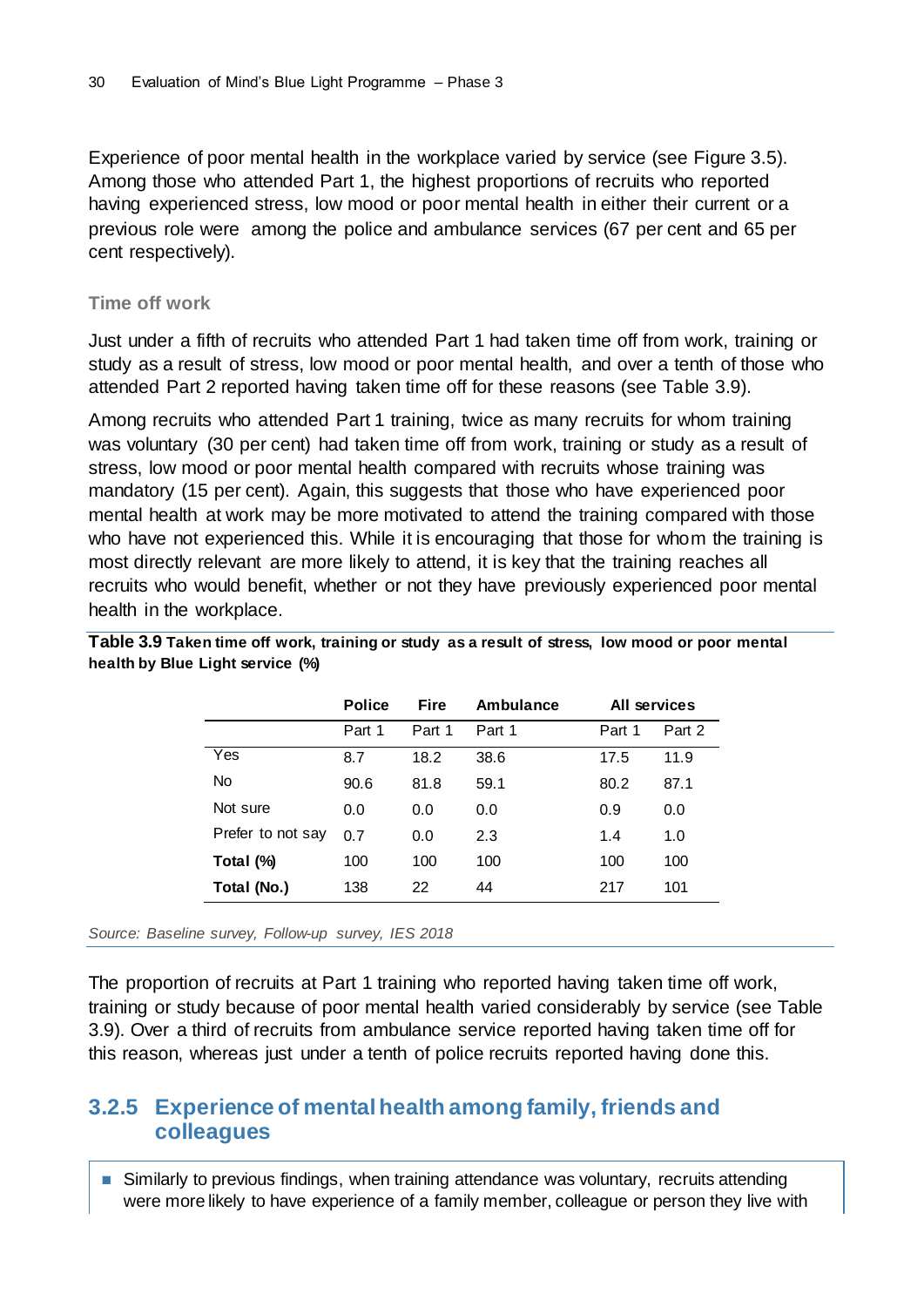having mental problems. This suggests that some recruits may have been motivated to attend so that they could learn to support others.

- However, recruits may not be aware if colleagues are experiencing poor mental health; which underlines the potential benefits of compulsory training in preparing all recruits to support their colleagues when they are experiencing problems.
- Recruits from the ambulance service were most likely to report working or studying alongside someone with a mental health problem: around one in five ambulance recruits who attended Part 1 reported this. However, this group included paramedics in their third year of study who may have felt more able to disclose as they have known each other longer than recruits who have only met recently.

As with the previous section we present findings for all recruits from both Part 1 and Part 2, but service level information is provided for Part 1 only. Again this is due to the small numbers of Part 2 attendees in some categories and concerns around anonymity.

#### **Family and friends**

More than half of the recruits who attended either Part 1 (53 per cent) or Part 2 training (52 per cent) had a family member who had experienced mental health problems. Among recruits who attended Part 1 training, a higher proportion of those for whom training was voluntary (72 per cent) had a family member who had experienced mental health problems compared with recruits whose training was compulsory (49 per cent). This suggests that for some recruits, learning to support or understand a family member's mental health may have contributed to their decision to attend the training.

Just under a third of recruits who attended either Part 1 (29 per cent) or Part 2 (32 per cent) of the training were currently living with someone experiencing a mental health problem or had previously done so. Among recruits who attended Part 1 training, a higher proportion of recruits for whom training was voluntary (46 per cent) were currently living with or had lived with someone with a mental health problem compared with recruits whose training was mandatory (25 per cent). Similar to the above finding, this suggests that some recruits may have been motivated to attend the training because they wanted to better support or understand someone with a mental health condition.

#### **Colleagues**

Fewer than one tenth of recruits who attended Part 1 training and Part 2 reported that they were currently working or training alongside someone with a mental health problem (see Table 3.10). However, around half of the recruits who attended Part 1 (47 per cent) or Part 2 (54 per cent) reported that they had worked or trained alongside someone with a mental health condition at some point.

Among recruits who attended Part 1 training, over a fifth of recruits for whom training was voluntary (22 per cent) were currently working or training alongside someone with a mental health problem, compared with only four per cent of recruits for whom the training was mandatory. Possibly, for some recruits, learning to support a colleague's mental health may have influenced their decision to attend the training.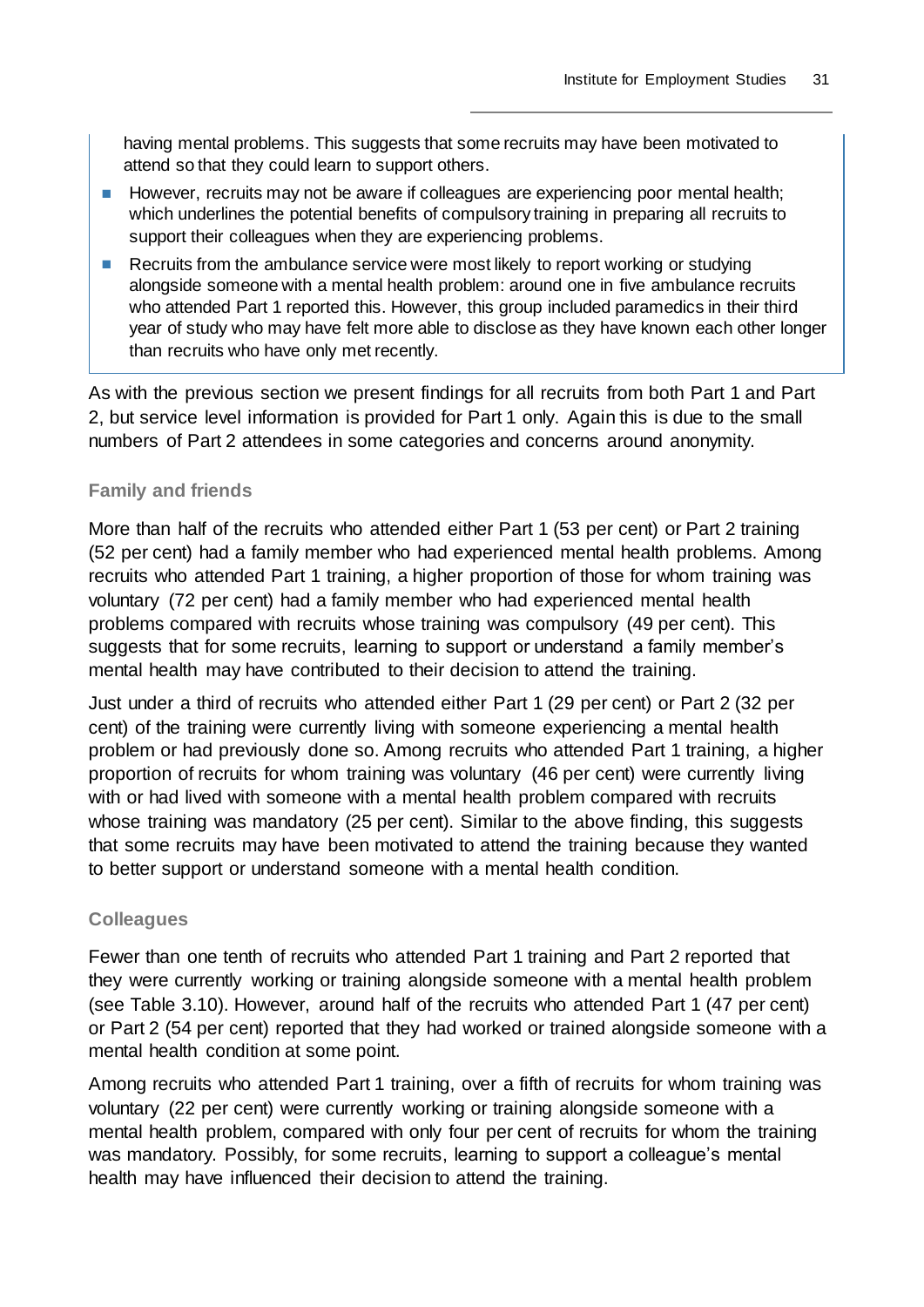|                   | <b>Police</b> | <b>Fire</b> | Ambulance | All services |        |
|-------------------|---------------|-------------|-----------|--------------|--------|
|                   | Part 1        | Part 1      | Part 1    | Part 1       | Part 2 |
| Yes               | 2.9           | 4.5         | 20.5      | 7.9          | 7.0    |
| <b>No</b>         | 33.6          | 59.1        | 4.9       | 38.0         | 35.0   |
| Not sure          | 62.8          | 36.4        | 38.6      | 53.7         | 57.0   |
| Prefer to not say | 0.7           | 0.0         | 0.0       | 0.5          | 1.0    |
| Total (%)         | 100           | 100         | 100       | 100          | 100    |
| Total (No.)       | 137           | 22          | 44        | 216          | 100    |

**Table 3.10 Currently working or training alongside someone with a mental health problem by Blue Light service (%)**

*Source: Baseline survey, Follow-up survey, IES 2018*

The proportion of recruits at Part 1 training who reported working alongside someone with a mental health problem varied considerably by service (see Table 3.10). The highest proportion of recruits who reported working or studying alongside someone with a mental health problem was among the ambulance service: around one in five ambulance recruits who attended Part 1 reported that this was the case, compared with around one in twenty police or fire service recruits. It is worth noting that recruits who have been in training for a longer period would be more likely to know whether fellow recruits were experiencing mental health problems. Recruits from the ambulance service included paramedics in their third year of study who may be working with others they studied alongside.

## <span id="page-35-0"></span>**3.3 Conclusions**

The reach of the training changed substantially between Parts 1 and 2. More than 200 new recruits completed the evaluation baseline survey (on arrival at Part 1), compared with just over 120 who were present at Part 2 to complete the follow-up survey. An important issue to address in the evaluation therefore was basis of attendance, ie whether employers had mandated their new recruits to attend or offered it as an option.

Services varied widely with regards to whether they made the training compulsory. While the majority of recruits in the police and ambulance services reported that training was mandatory (around 80 per cent), fewer than half of those in the fire service reported that attendance was compulsory. Across all services, only around one in twenty recruits had been encouraged to attend the training by a manager or HR professional.

In general the training reached the populations for which it was intended. Nearly all those attending fitted with Mind's expectation that the audience had been in training for three years or less. Similarly, the majority were aged 35 years or under which fits well with Mind's aim of offering training to individuals early in their career to help prevent poor mental health throughout their Blue Light career. Overall, there was an even balance of men and women attending the training. However Part 1 attendance figures show that women were more likely to attend on a voluntary basis than men.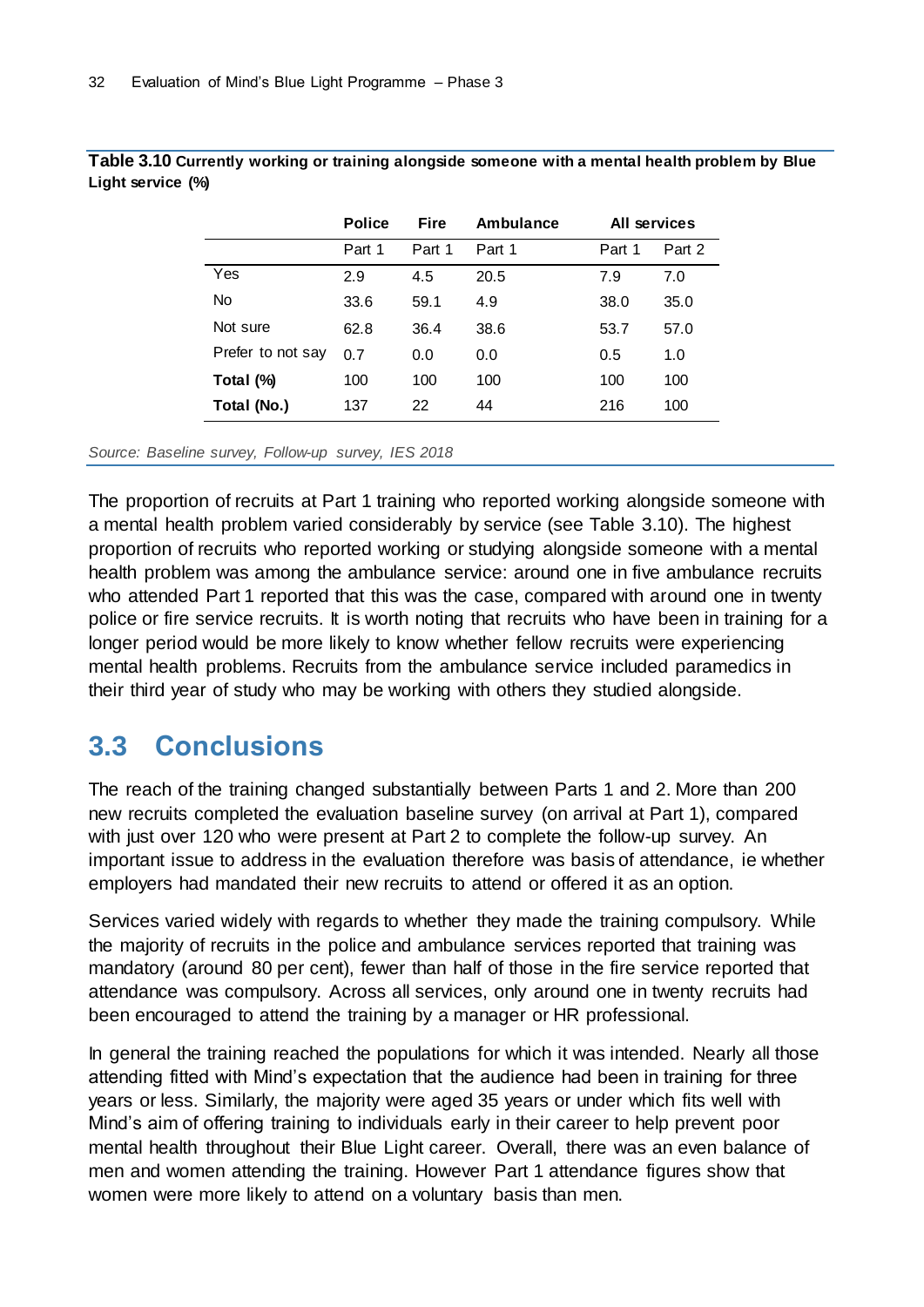Data from the evaluation confirms that both first and second-hand experience of poor mental health in the workplace is high among Blue Light recruits. Two thirds of recruits attending the training had experienced stress, low mood or poor mental health at either their current or a previous workplace or place of study, and a quarter had already experienced this in their current role. This is quite a high level considering that this was a relatively young group (most recruits were under 35 years) and that the majority at Part 1 had been in training for up to six months. It is likely, however, that the training audience may not be entirely representative of the population of new recruits as a whole. Encouraging services to make the training compulsory could help counter self-selection biases and ensure that the training reaches all who would benefit from it.

Findings show that personal experience of mental health was a key motivation to attend for some recruits. One in five recruits reported that personal interest was a reason why they attended the training. When training attendance was voluntary, those attending were more likely to have had lived experience of poor mental health (either their own or someone else's), compared with those for whom attendance was compulsory. This suggests that some recruits were motivated to attend by circumstances in their own lives or those of people they knew.

The impacts reported in subsequent chapters should be interpreted in this context of the findings reported above; ie arguably they may not reflect the impacts that could have been achieved if new recruits who were less interested or knowledgeable about mental health had been mandated to attend.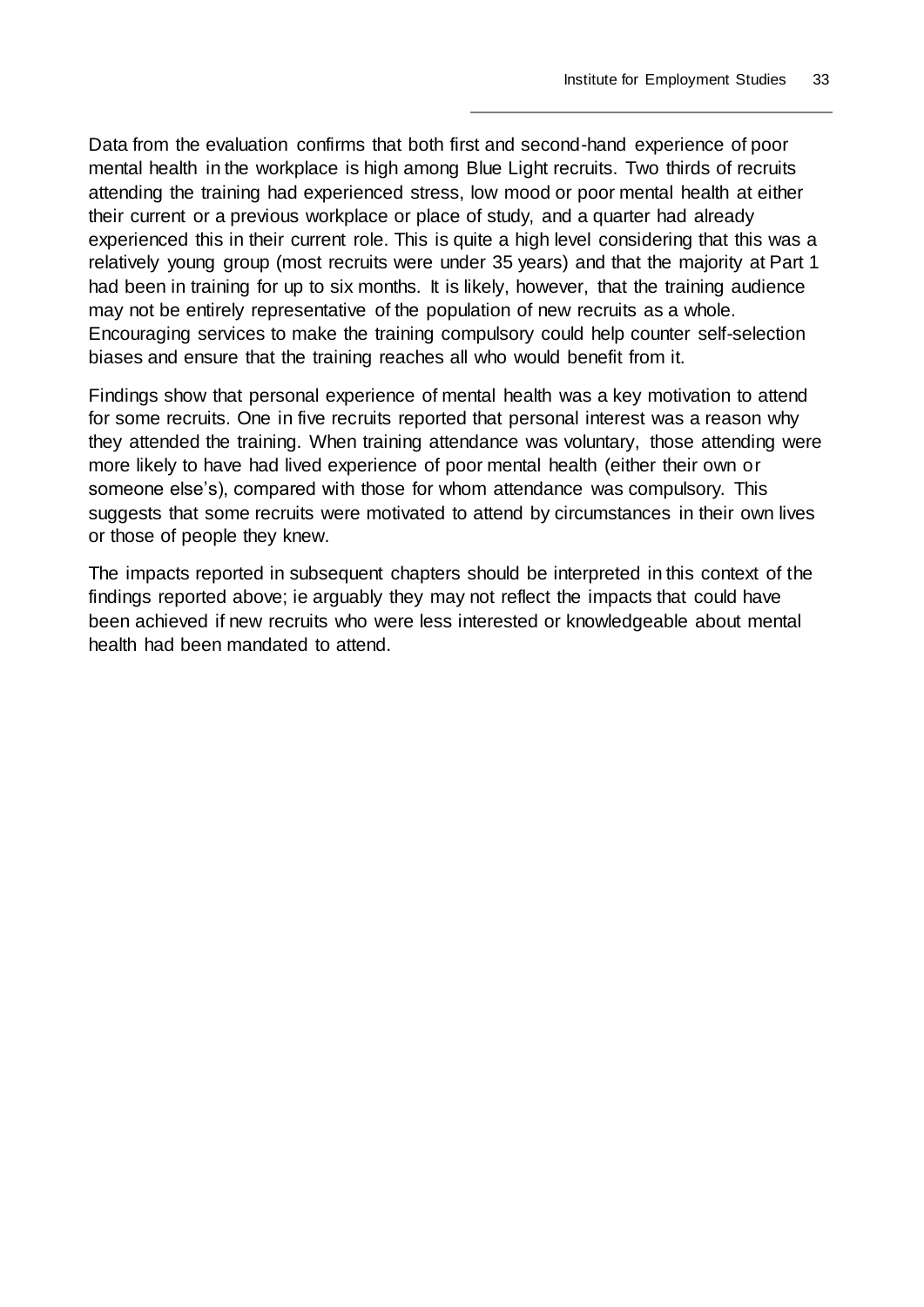# **4 Views on the training**

This chapter focuses on impressions of the training format and content to identify 'Level 1<sup>7</sup> training impacts; including whether a suitable context for learning was provided and the appropriateness of the material for its intended audience.

Table 4.1 presents an overview of the surveys that provided the data presented in this chapter and when they occurred in the evaluation timeline.

#### **Table 4.1 Overview of surveys**

| <b>Survey</b>                 | Timing                                                                    |
|-------------------------------|---------------------------------------------------------------------------|
| Baseline survey (Wave 1)      | Completed prior to receiving Part 1 of the training                       |
| Post-training survey (Wave 2) | Completed immediately after having participated in Part 1 of the training |
| Follow-up survey (Wave 3)     | Completed prior to receiving Part 2 of the training                       |

#### *Source: IES, 2018*

 $\overline{a}$ 

The analysis explores whether specific groups responded to the training differently. Throughout the chapter, it is highlighted where statistically significant differences have been found with respect to:

- **Blue Light Service**: ie whether individual services responded differently
- **Training requirement**: ie whether attendance was mandatory or voluntary
- **Training format**: since some training was delivered in a 'condensed' two hour format instead of the 'full' half-day format, data for recruits in the 'full' and 'condensed' conditions was compared.

## **4.1 General views about the training**

- The vast majority of recruits across the Blue Light services found the training useful and would recommend it to others.
- Recruits who had attended the training on a voluntary basis were more likely to recommend the training than those for whom the training was compulsory.
- In line with Mind's aims, there was agreement that the training was particularly suited to recruits who were new to the Blue Light services or hadn't previously received mental health training.

 $7$  According to Kirkpatrick's (2010) model presented in Chapter 2.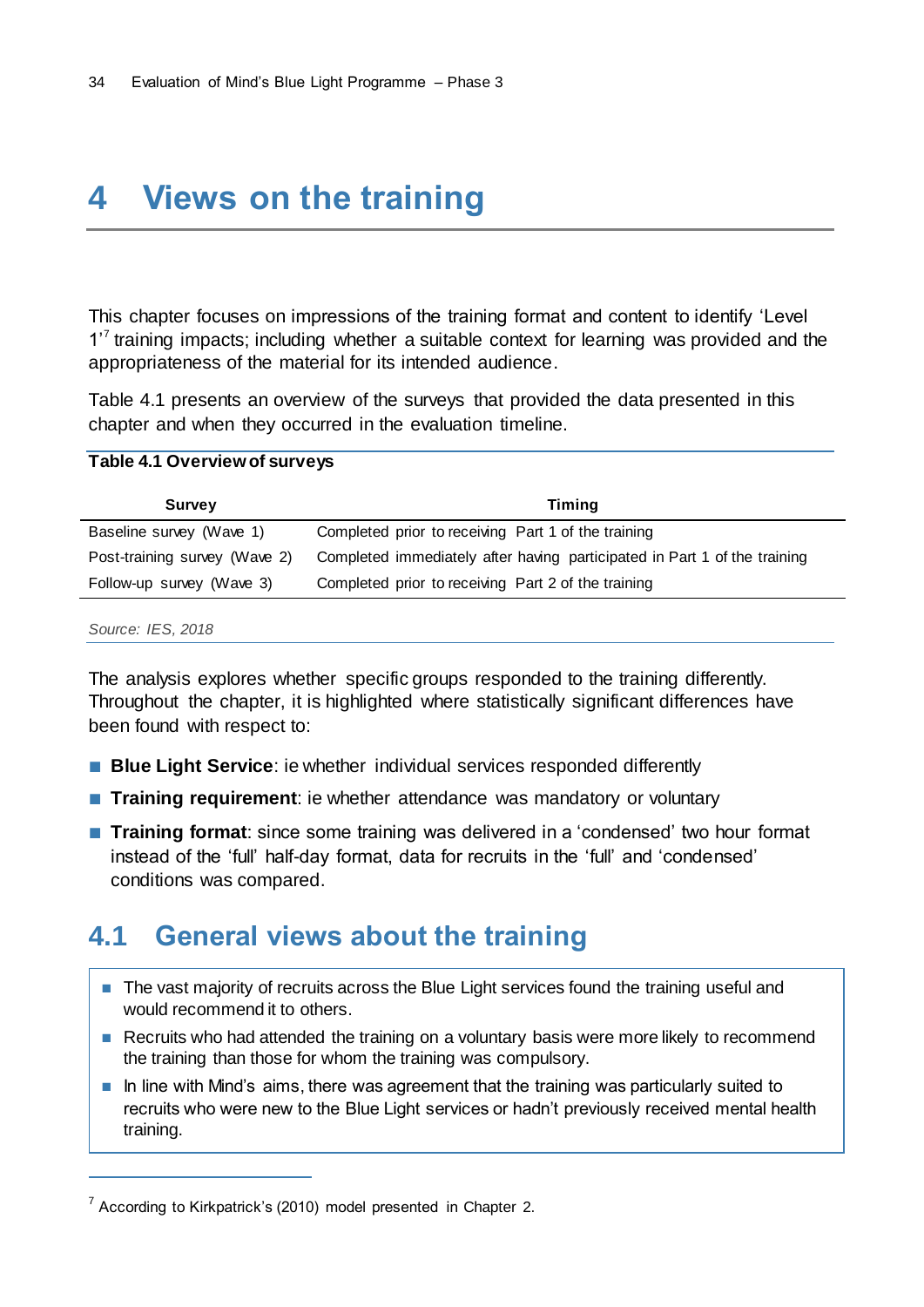■ The format of the training received (full or condensed versions) did not affect approval ratings in a significant way.

All but one of the recruits who attended Part 1 agreed or strongly agreed that the information given was clear and easy to understand; the same number agreed or strongly agreed that the information was presented at a pace that they could follow.

Nearly all recruits who completed Part 1 of the training said they found it useful (see Figure 4.1) and the majority of respondents (92 per cent) said they would recommend the training to others. Levels of agreement for these questions were similar across the Blue Light services (see Figure 4.1), regardless of whether attendance had been mandatory or not or whether recruits attended the full or condensed training formats (see Figure 4.2).





*Source: Post-training survey, Follow-up survey, IES 2018*

Recruits who attended Part 2 were asked to reflect on Part 1 a second time. With hindsight, just under three-quarters of respondents felt the training had been useful (see Figure 4.1). Surprisingly, a higher proportion (82 per cent) of respondents who had received the condensed training felt the training had been useful compared with 64 per cent of respondents who had received the full half-day training (see Figure 4.2). Views on this question were similar across the Blue Light services (see Figure 4.1), and did not differ according to whether attendance had been mandatory or not.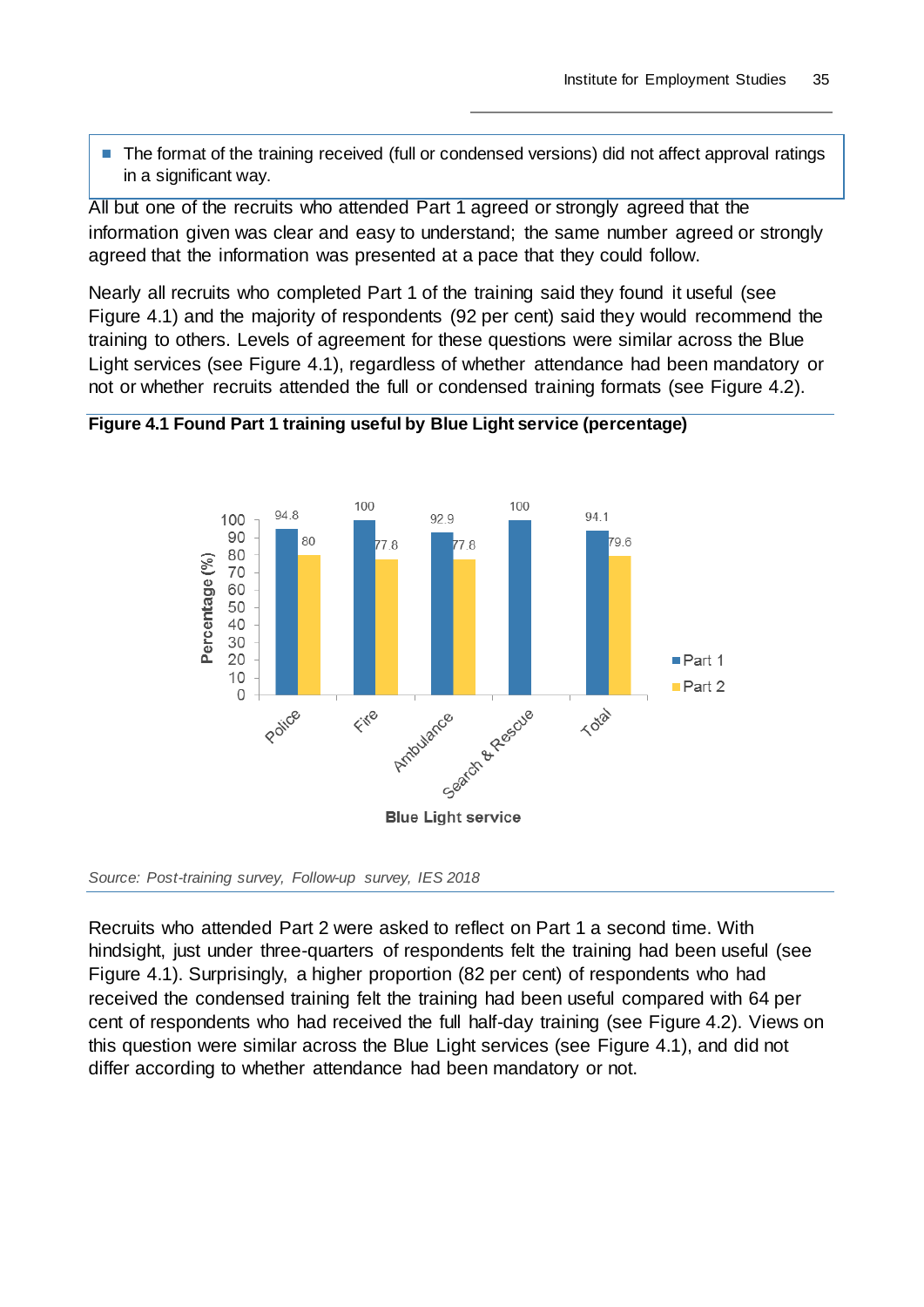

#### **Figure 4.2 Found Part 1 training useful by Training format (percentage %)**

*Source: Post-training survey, Follow-up survey, IES 2018*

Just over three-quarters (76 per cent) of respondents who attended Part 2 said they would recommend the training to others. Between-group comparisons showed that all respondents who had attended Part 2 on a voluntary basis said that they would recommend the training, while among those who were mandated to attend, only 81 per cent said they would recommend it (this difference was statistically significant)<sup>8</sup>. Views on this did not differ across the Blue Light services.

The evaluation interviews yielded similar findings. The training was felt to be especially useful among recruits who had not previously worked in similar roles and/or hadn't received any previous mental health training. Others felt it mainly served to update and consolidate existing knowledge.

*"There is a lot of information in there that we wouldn't have otherwise have got and I think whichever role you tend to go into, it is vital information to look after each other and notice the signs when people are struggling."* 

Student Paramedic, Ambulance service

*"Yes definitely I think that there were things that I hadn't learnt even after being on the mental health awareness course beforehand and it was interesting to have the refresher as well."* 

Forensic Examiner, Police service

 $^8$  Fisher's Exact test, p < .05.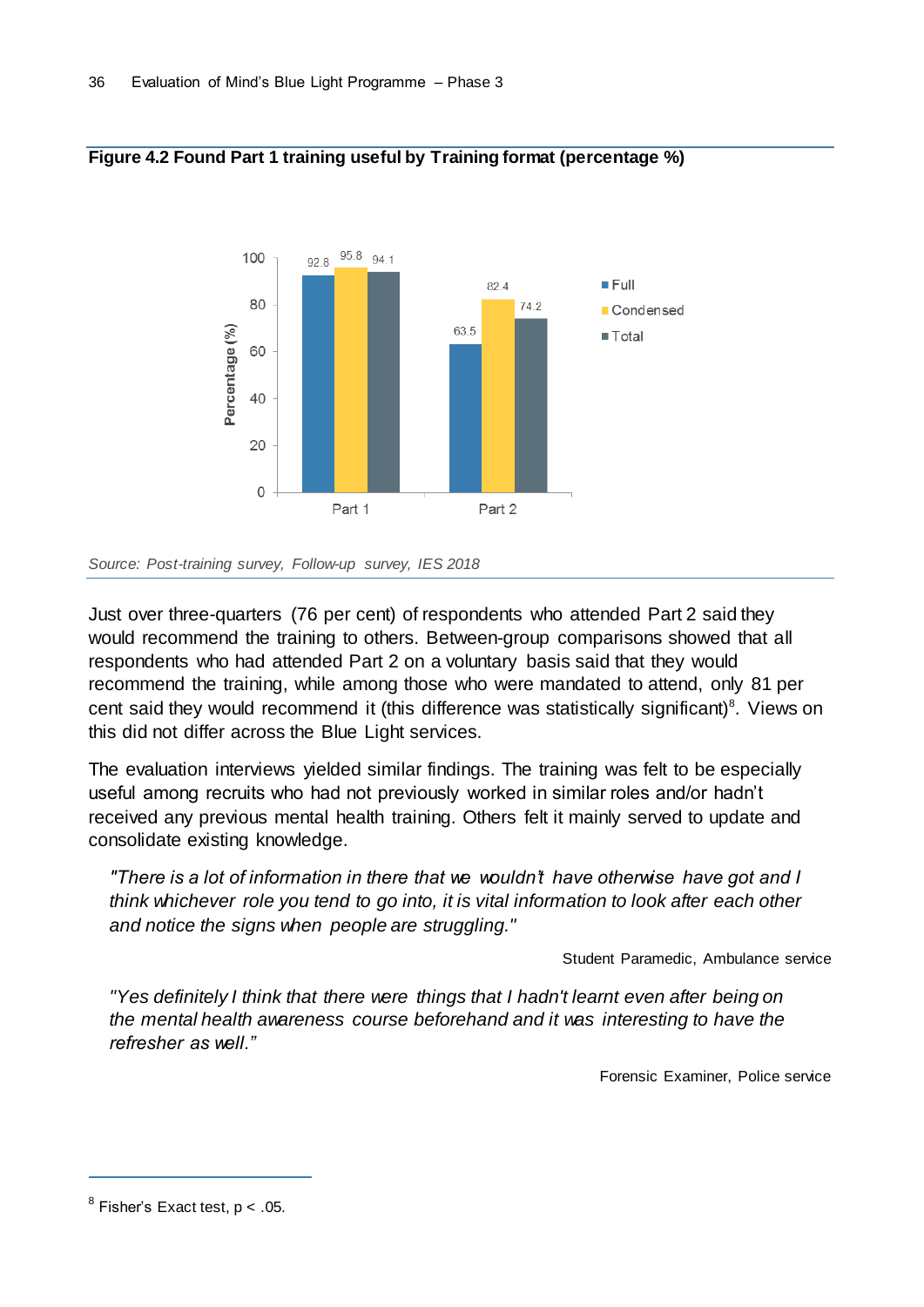A small minority of those interviewed said they would not recommend the training. Reasons for this included, the view that the expectation to talk openly in a group environment would not suit everyone. Some interviewees also expressed concerns about confidentiality within their organisation if they were to seek help at work, and therefore had reservations around the advice regarding help-seeking. A view was also put forward that some colleagues might find the content repetitive or 'basic'.

## **4.2 Views about training format**

- Almost all of recruits who participated in the evaluation felt that the information was clear and easy to understand.
- Most recruits felt that the balance between presentations and interactive elements was good and appreciated having opportunities to talk about issues the slides had raised.
- Most recruits were happy with the length of the training regardless of whether they had attended the full-length training or the condensed version.

This section explores thoughts on the format of the training including the balance of interactive and presentation elements, and the length of the training.

## **4.2.1 Balance of information and activities**

The majority of Part 1 attendees (92 per cent) felt that the amount of information provided in the training was "about right". The majority of respondents (92 per cent) felt that the balance between presentations and interactive elements was about right: most of those who disagreed wanted more interactive content. Respondents who had received the full (half-day) training were more likely (11 per cent) to report that there was too much time spent listening to presentations; none of those who received the condensed two-hour training had this complaint<sup>9</sup>. However, observation of the condensed training suggested that there may be less time available for discussion in this format.

Recruits who were interviewed were generally positive about the balance on elements in the training sessions. Several interviewees had liked the way the slides had been used as the basis for discussions with the group. Some particularly valued the opportunities for recruits to share their experiences and, in some cases, when the trainer shared relevant examples from their own life. However, one police recruit felt that participants had been 'less talkative' in Part 2 of the training because several groups had been combined. He felt that his original Part 1 group had bonded well and were quite open, whereas people were less comfortable speaking about mental health with people they didn't know in the group. Several recruits reported that the activities helped them keep engaged and paying attention.

*"It kept you engaged throughout so it wasn't death by PowerPoint."*

Student Paramedic, London Ambulance

 $^{9}$  x2(1)=10.46, p < .01.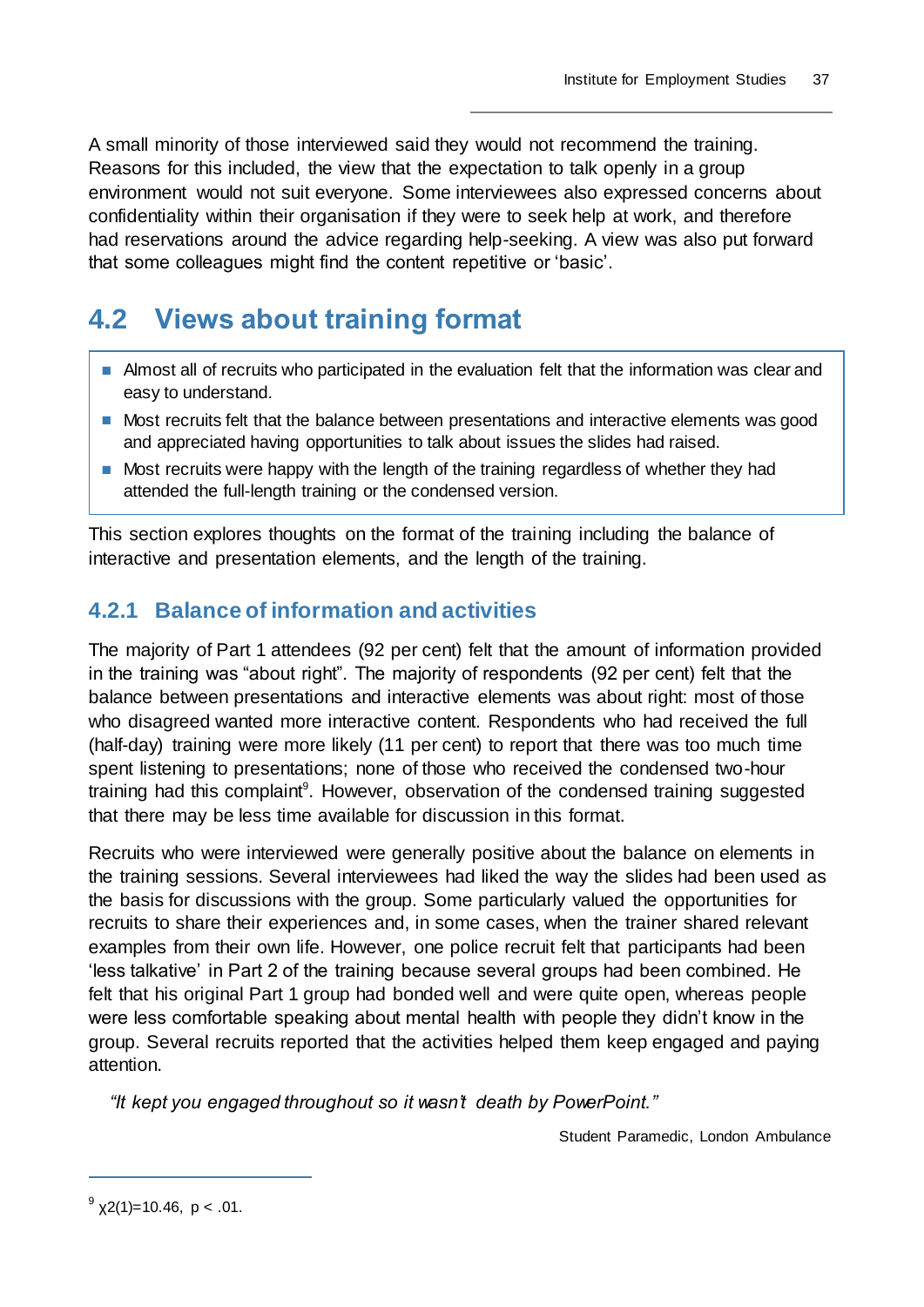Some of interviewees from the police service felt that there were too many slides or too much information in the Part 1 training,

*"It was really interactive and engaging, but there was just too much content in Part 1 in the short space of time."*

Community Support Officer, Police

However, one police recruit thought that it had worked well to 'frontload' statistics at the beginning of the first presentation. One potential benefit of two-part training is that there are two opportunities for knowledge to be absorbed and become embedded (see section 4.6 Views on Part 2).

### **4.2.2 Duration of training sessions**

Around one in ten respondents (13 per cent) felt that the training was too long. In particular, respondents for whom the training was mandatory were more likely to feel this way (17 per cent) than those who attended on a voluntary basis (3 per cent).

|             | <b>Full training</b> | Condensed training |
|-------------|----------------------|--------------------|
| Too long    | 17.7                 | 7.4                |
| About right | 74.2                 | 90.4               |
| Too short   | 4.8                  | 2.1                |
| Not sure    | 3.2                  | 0.0                |
| Total (%)   | 100                  | 100                |
| Total (No.) | 124                  | 94                 |

#### *Source: Post-training survey, IES 2018*

Just under a fifth of those who received the full half-day training felt it was too long, compared with less than a tenth of those who received the condensed two-hour training<sup>10</sup>. Interestingly, very few respondents who received the condensed training felt that the training was too short. Among those who received the lengthier version, five per cent felt that the training was too short. Overall, the majority of respondents felt that the length was "about right". Views on the duration of the training were similar across the Blue Light services.

Generally, recruits who participated in interviews felt that the training they had received was about the right length and that there was sufficient time to cover all the information and provide opportunities for discussion. Feedback was mostly positive regardless of training format.

<sup>&</sup>lt;sup>10</sup> χ2(1)=5.75, p < .05.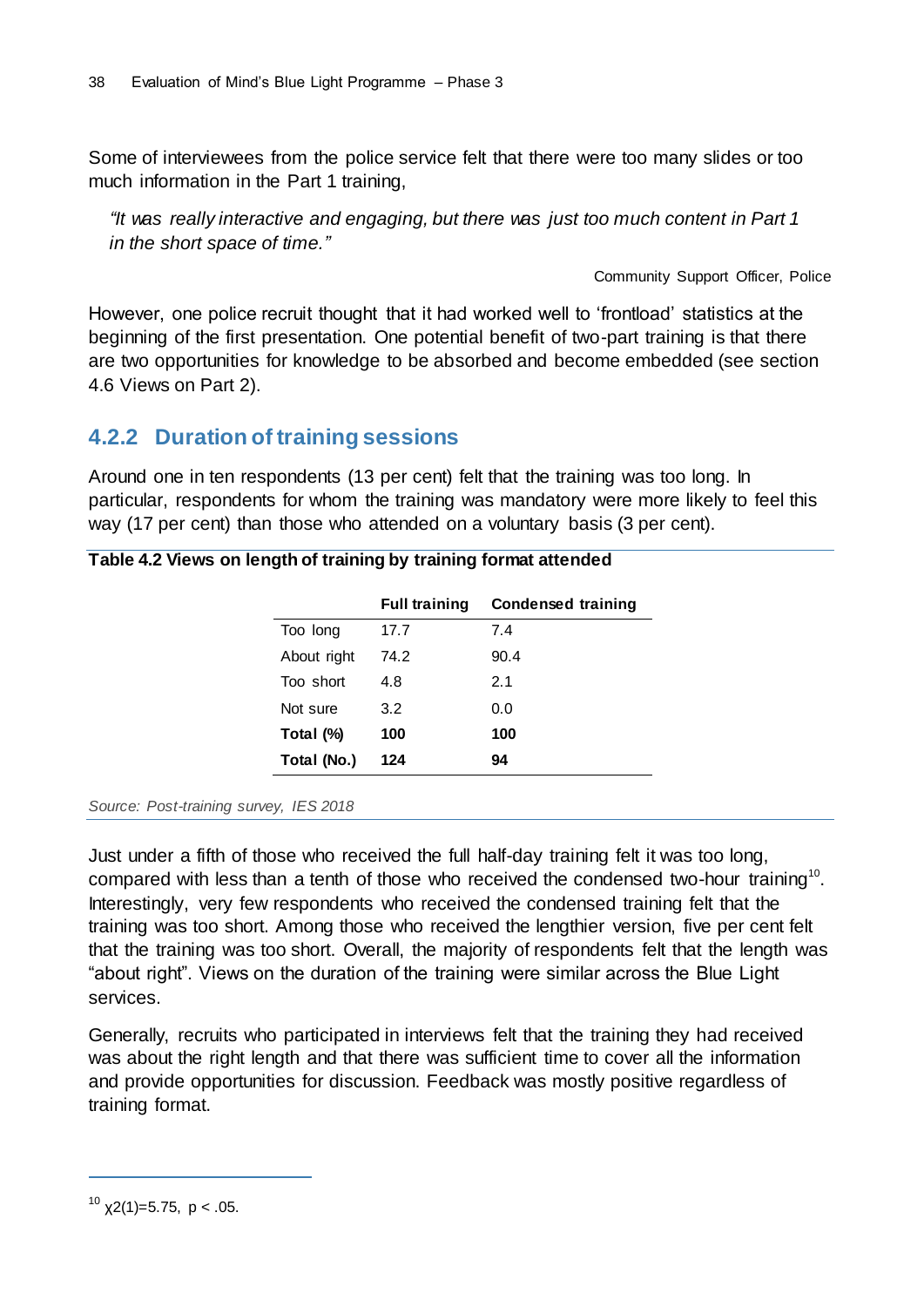*"I think a full day [for Part 1 and 2] is good but anything longer would not add anything new to this because its difficult with any training as people get bored and don't take it seriously enough."*

Constable, Police service

*"I think the length of the training was nice as we had a small group and the sessions went on for about two hours each which was a nice length of time."*

Paramedic, Ambulance service

However, one ambulance recruit reported that some of his colleagues had felt frustrated because they had travelled in for a two-hour training session during their day off. A police recruit who had attended the full half-day training felt that there had been a lot of content to fit into Part 1 and that they would have liked a printed hand-out that they could refer back to in their own time at a later point.

## **4.3 Views about training delivery**

- Recruits were generally positive about how the facilitator delivered their training, especially their role in facilitating open and honest group discussion.
- The delivery approach did not always work for everyone; some recruits found the tone too prescriptive in how individuals should manage their stress.

All but one of the recruits who attended Part 1 agreed or strongly agreed that the information given was clear and easy to understand; the same number agreed or strongly agreed that the information was presented at a pace that they could follow.

Recruits who participated in interviews or focus groups provided largely positive feedback. The opportunity the training provided for open discussion about mental wellbeing was particularly appreciated. Several interviewees commented on how well the trainer engaged with the group and created a comfortable environment for conversations touching on personal experiences, and this opinion was echoed across the services. One recruit from the ambulance service observed that it could be difficult for some people to 'open-up' in a group environment, while another highlighted that discussions with large groups could be challenging.

*"[They] really did try to get us to discuss strategies for looking after our own MH, and offered for the group to stay longer to keep the discussions going, but it's just difficult to do when you're with a large group."*

Constable, Police service

Interview data indicated that Mind's trainers were able to tailor their approach to the needs and interests of the training group. They were seen as knowledgeable about the topic of mental health as well as the work of the Blue Light services. One recruit from the ambulance service described their trainer as 'fantastic' and willing to answer all their questions and a police service recruit felt the trainer was very 'responsive' to the needs of the group. Another interviewee appreciated how the trainer was able to give real-life examples and ad lib around the slides.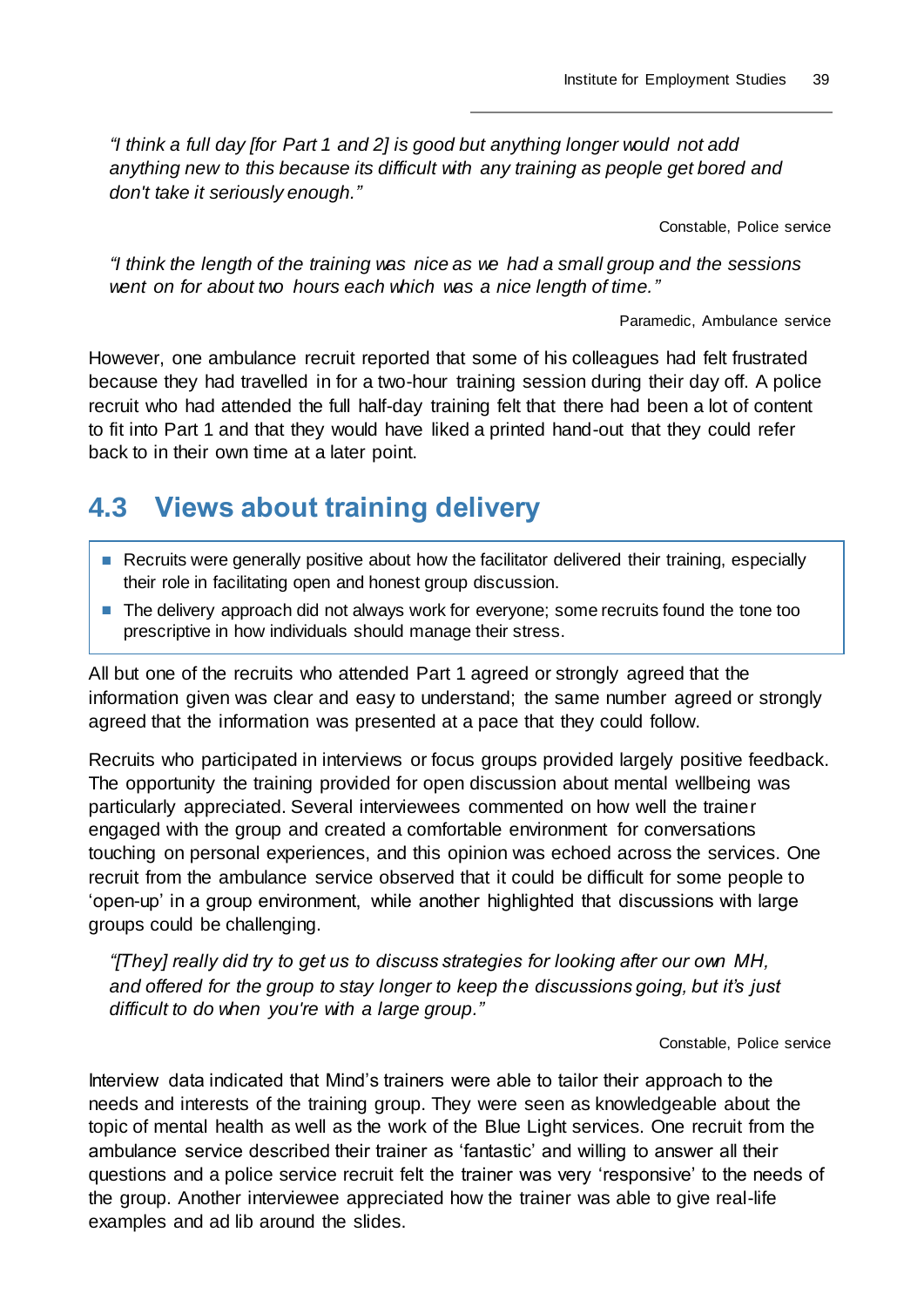*"[They described] really good scenarios and used videos that came to [their] mind bouncing off the group's interest that was not a formal part of the training content."*

Constable, Police service

However, some focus group participants felt that sometimes when the trainer had diverged from the presentation it had not always been relevant and meant that other aspects of the training had felt slightly rushed. Both of the trainers who were interviewed stressed the value of being able to provide relevant examples from the Blue Light sectors, and had found it useful to draw upon their experience of delivering other training in the Mind Blue Light programme. One trainer felt that they might have struggled if they had not had this experience and suggested that it could be helpful to include some examples of relevant scenarios or individual case studies from the different sectors in the presentation materials.

The delivery style did not always work for everyone attending. This is not entirely unexpected for training where attendance was compulsory for the majority of attendees. Some interviewees from the police and ambulance services felt that at some points the training was a bit 'cheesy' or 'wishy-washy'. One recruit from the police service observed that a handful of attendees were not taking the training seriously and one recruit from the ambulance service felt that some attendees on their course were 'not interested'. A few interviewees highlighted the importance of not being too prescriptive when introducing techniques and recognising that different individuals find different techniques and approaches useful.

*"She came across a bit 'hippyish' and a bit too, you know, like 'I need you to sit and listen to this music now and what you should hear is this, that and the other', and that kind of thing doesn't work for everybody."*

Clinical Care Assistant, Ambulance service

One of the trainers observed that some elements of the training felt a bit 'fluffy' for the police and fire services as they were very 'practical' and 'focused' populations. They found that some training participants were 'less accepting*'* of talking about mental health and understood that the way the training was delivered could be seen by some as (in the trainer's words) 'mental health charity-ish'.

Both trainers thought that a level of discomfort with mental health as a topic was inevitable for some individuals. However, they felt it was important to push boundaries to get some points across and ensure that the training challenged misperceptions.

## **4.4 Views on training content**

- Most recruits felt the information provided in the training was relevant and useful to their work and personal lives.
- Some recruits felt it was important for the training to prepare recruits for potentially distressing experiences in their role.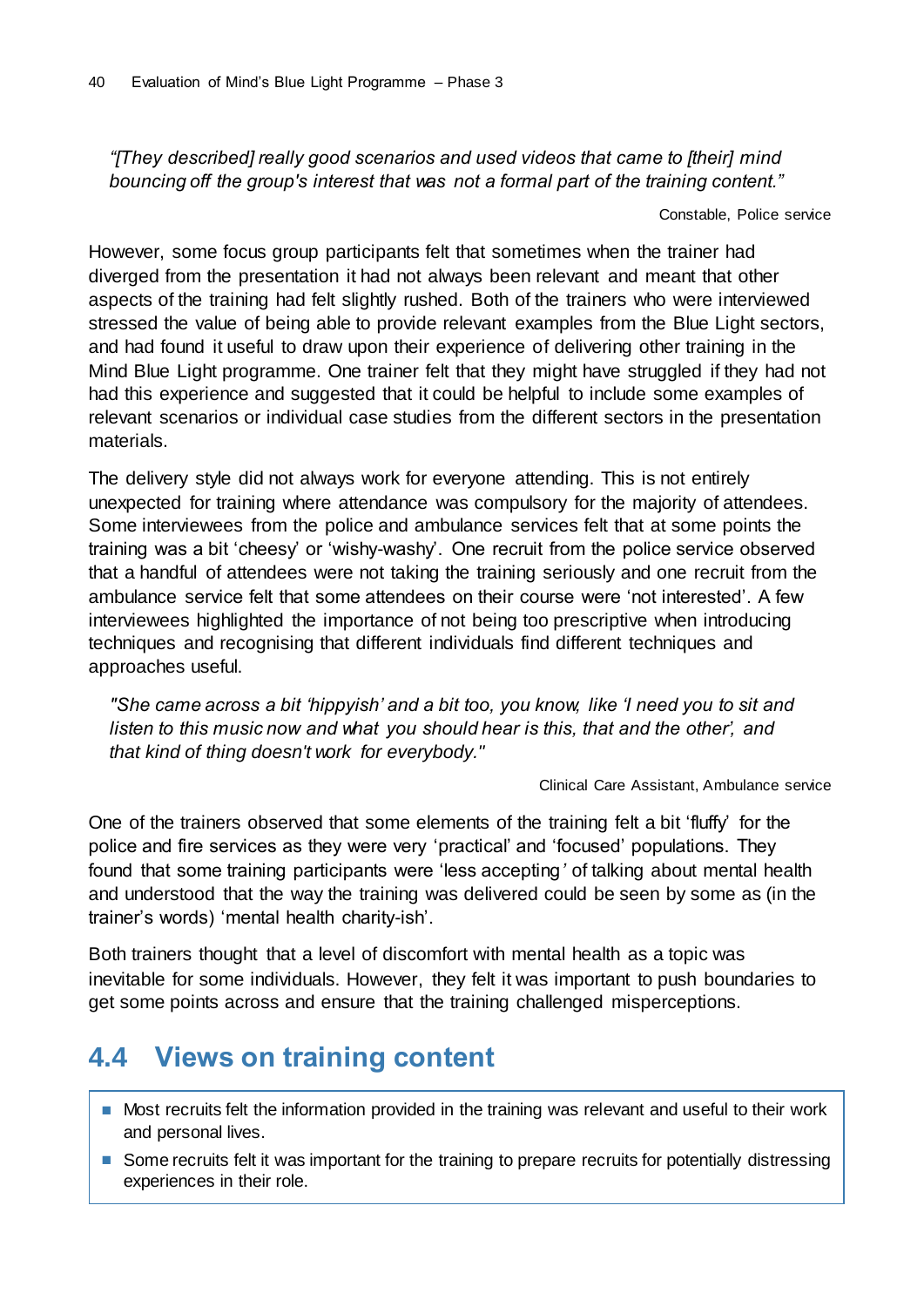■ There were mixed responses to the content about abstract and concrete thinking, however, this does not necessarily mean that there is not value in covering this topic in the training.

The vast majority of those who attended the Part 1 training (91 per cent) agreed or strongly agreed that the information provided was relevant to their workplace. Nearly all (95 per cent) felt that it would be useful in their work and the majority (93 per cent) felt that the information would be useful in their personal lives. Levels of agreement for these questions were similar across the Blue Light services (see Figure 4.3), as well as by whether attendance had been mandatory or not and whether recruits attended the full or condensed training.

#### **Figure 4.3 Views of whether information provided will be useful in my work by Blue Light service**



#### *Source: Post-training survey, IES 2018*

Most interviewees agreed that the training content was relevant to their career stage. However some interviewees felt like they were already familiar with some of the information and ideas presented. For this reason one recruit from the fire service felt that it was not relevant to her personally but may have been more relevant for others. Several interviewees stressed the applicability of the training to preparing new recruits for encountering traumatic or distressing situations. One recruit from the ambulance service felt it was important to normalise these issues and encourage new recruits to talk about them.

*"[The] problem is that you don't really realise the significance and importance of the training until you get out there."*

Constable, Police service

*"I think it's a useful thing to have when you're joining the service because it gives you the important things to think about and how to look after yourself… I think if you*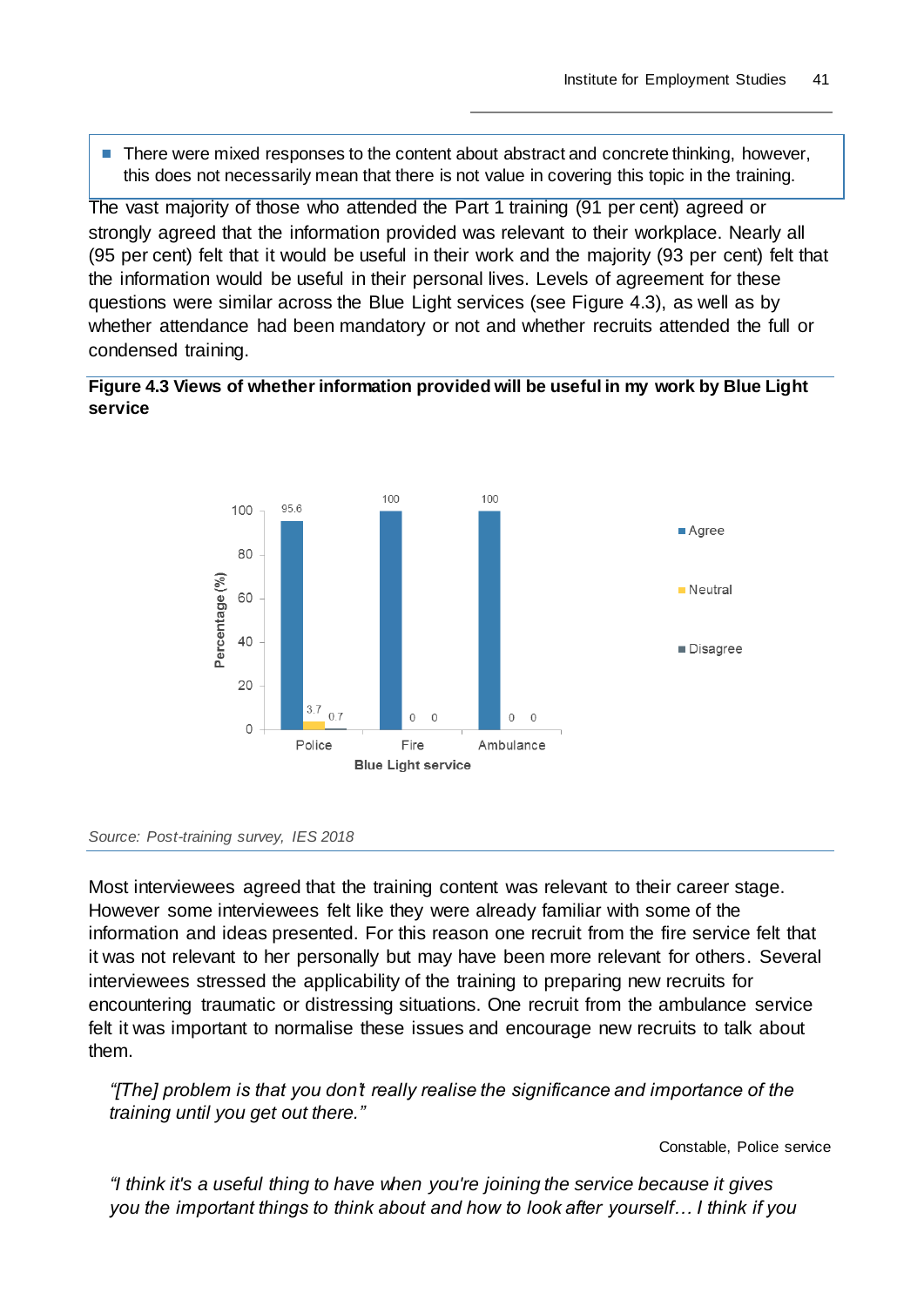*get people that have been in the service for twenty years or so then it is quite easy to get their attitude of 'don't talk about it, it's fine... just soldier on'... it's new people that are more aware that what we see every day is not normal."*

Paramedic, Ambulance service

A recruit from the Ambulance service felt it would be helpful for the course content to cover emergency situations they would be dealing with involving mental health. One police recruit felt that the training had been too general and would have liked it to have been more tailored to his service.

*"I think it would have been good to have given it some context at the time because we don't know when you start what might make you vulnerable. You might say, you know, you're going to obviously have a lot of confrontation, quite a lot of institutional negativity because people have been worn down, you might get a physical injury that causes you mental health problems because it changed your life or you might be exposed to stuff or suffering that it is hard to cope with and that's why resilience is important and here are potential ways that you might want to start thinking about building those into your life, and just kind of say it like that rather than a rather general 'look after yourself' approach because everyone knows that."*

Trainee Detective Constable, Police

### **4.4.1 Feedback on specific elements of the training**

Multiple participants reported that they had found the 'Black Dog' video and exercise particularly helpful. The video (which comprised a ten minute story of an individual overcoming 'the black dog of depression') was followed by a brief discussion of what 'came to mind' for participants while watching the video. One recruit from the police service also found the Black Dog exercise to be triggering due to her father experiencing severe depression but felt that the exercise had been valuable in helping her to understand his experience.

Some interviewees indicated that they had found elements of the training which explored personal experiences of poor mental health, such as the 'Black Dog' video, to be particularly useful in helping them understand others' behaviour and thinking. As a consequence they felt more able to relate and provide advice to someone in distress. One recruit from the police service commented: 'it helps you understand why people behave in a certain way'. Some felt that this had improved their interactions with members of the public.

There were mixed views from interview and focus group participants regarding some interactive aspects. Both Parts 1 and 2 included role-play exercises to demonstrate 'concrete' (ie practical and solution-focused) and 'abstract' thinking, (eg 'why has this happened and could I have done anything to prevent it ?)'. Some recruits struggled to engage with the phenomenon of abstract thinking as they felt it was counter to how they were trained to react in situations. On the other hand, some recruits found it helpful and were able to identify instances of this in their personal or professional lives. One recruit from the ambulance service who was a call handler explained that when a call '*goes*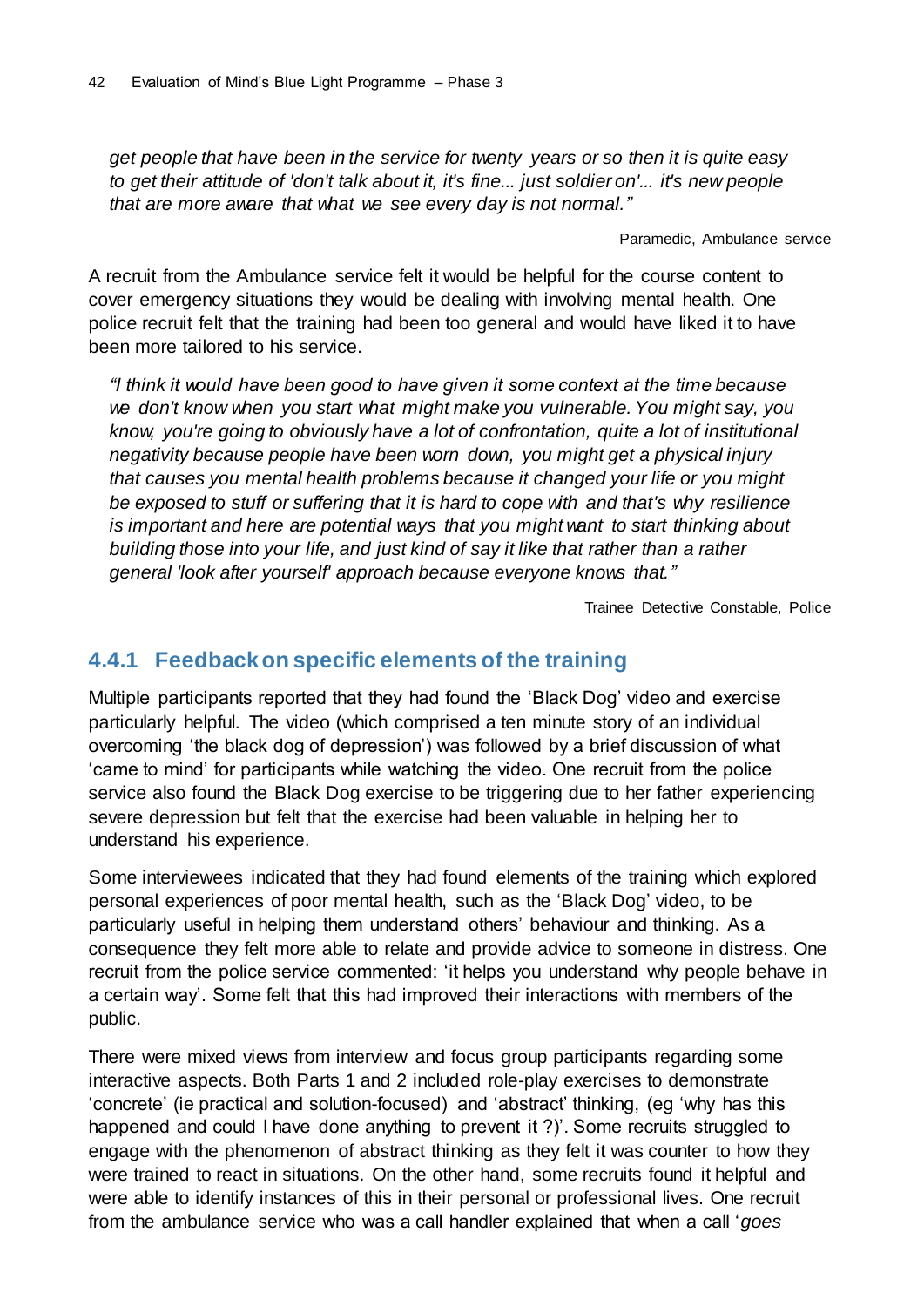*wrong*', (such as when someone dies after a caller has provided insufficient or inaccurate information) this could lead to them 'questioning themselves*'* (as one participant put it) about what happened. Trainers acknowledged that there can be a tendency for some Blue Light staff to assume they are already concrete thinkers. Nevertheless, they felt that it was valuable for recruits to understand these concepts early on in their career, while they are learning about the role and developing their approach to handling adverse situations.

## **4.5 Views about timing of training delivery**

- Most recruits felt that it would be most useful to receive Mind's training in their first year as a new recruit, ideally before they came face-to-face with potentially distressing scenes.
- It was felt that Part 2 training was best delivered several weeks into undertaking their role in the field to optimise application of the training to their own practical experience.

Thoughts about the timing of the training was mixed. Although the majority (57 per cent) of recruits who attended Part 2 training felt that the training was offered to them at the right stage, more than a quarter (29 per cent) disagreed and 15 per cent were unsure. There were no consistent trends across the services with regard to these views.

Among individuals interviewed for the evaluation there was more consensus. All who had been in their role between one and three years felt that the training would have been more useful if they had received it earlier. In contrast, those with less than one year's experience thought that the timing was 'about right'. Several interviewees suggested that the first part should be delivered before recruits went out into the field and witnessed distressing scenes. One police recruit, reflecting on her time in another police force, said she had not received any training on mental health prior to attending scenes. As a result of this she had become traumatised and reported experiencing flashbacks. Similar sentiments were expressed across other services.

*"I think it should be a much higher focus for not just the emergency services to run it but also in the universities and the training schools for these emergency services before they go on their first placement."*

#### Paramedic, Ambulance service

Interviewees who had been in their role for less than six months felt that Part 2 would have been more beneficial after they had acquired practical experience of working in their role, or 'in the field' as some expressed it. Some preferences were specific to particular services. For example, one ambulance service recruit thought that Part 2 of the training should be delivered after a month 'out on the road'; a police service recruit suggested that it be delivered after a three week work placement.

One trainer reported struggling to deliver Part 2 of the training in circumstances where participants had very little operational experience and had found this 'awkward'. Similar views were expressed about a Part 1 session that had been delivered to new recruits on the fifth day of their training; it was felt this had been much too soon.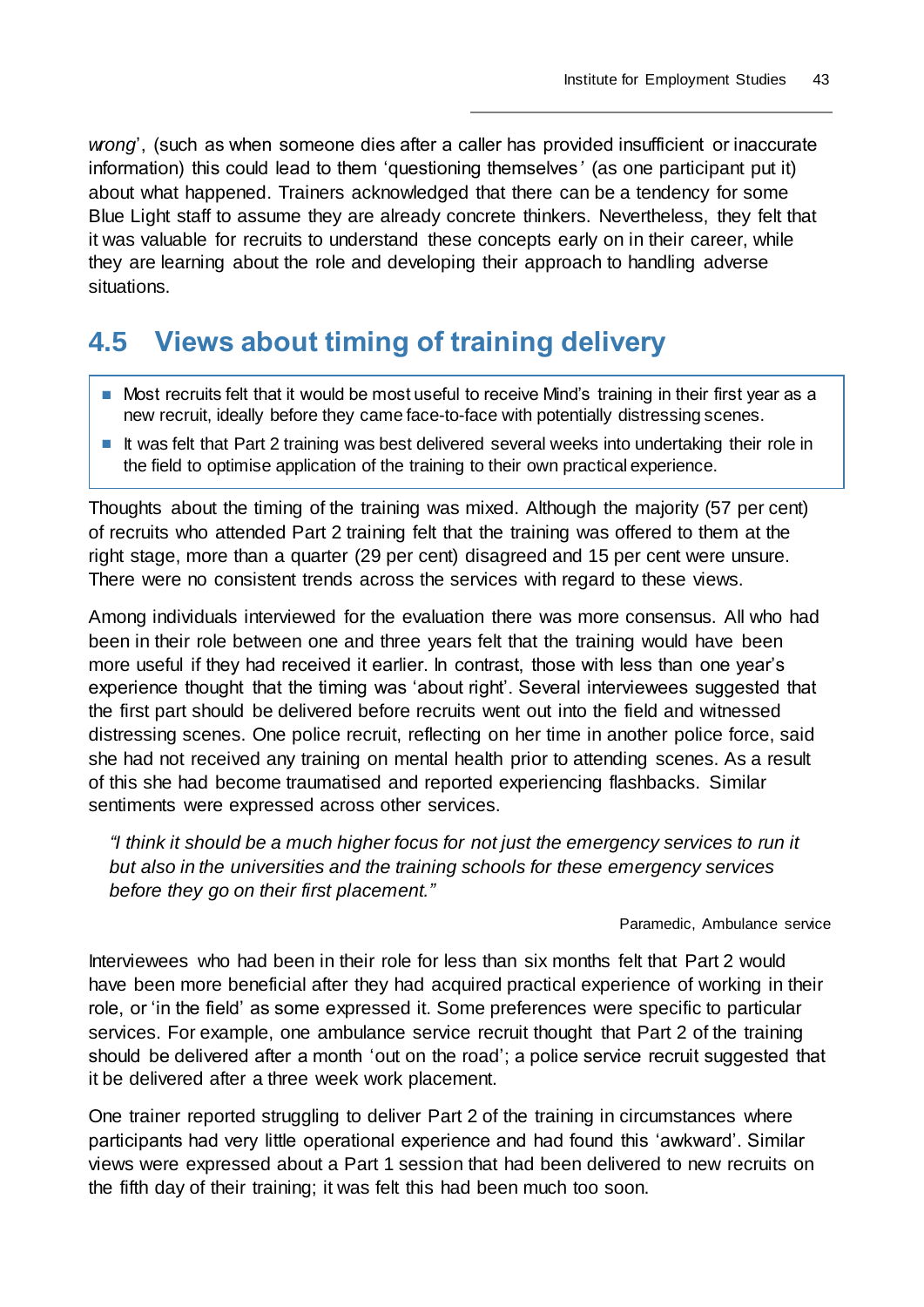## **4.6 Views on Part 2: opportunities for reflection and refreshing learning**

- Where recruits had acquired relevant practical experience, Part 2 was felt to offer valuable opportunities to discuss and reflect on experiences and techniques.
- However, some recruits felt that Part 2 was repetitive and offered little additional benefit.
- The majority of recruits (59 per cent) did feel that it would be helpful to attend training in future to refresh knowledge from the Blue Light training.

Part 2 of the training aimed to refresh recruits' understanding of mental health awareness and techniques for wellbeing and resilience. It also provided an opportunity to reflect on experiences since Part 1, how they had applied any learning and/or how they could use the learning to look after themselves in future.

This section explores recruits' views on how useful they found Part 2 training as an opportunity to refresh learning from Part 1 and reflect on experiences and how they had used learning since participating in Part 1, as well as whether they felt it would be useful to revisit this training again in the future.

### **4.6.1 Refreshing learning in Part 2**

Most recruits interviewed felt that Part 2 had offered them a valuable opportunity to refresh their learning. Several interviewees said they had found it helpful in reinforcing learning from Part 1 and reminding them of elements they had forgotten. Some interviewees highlighted the group discussions as useful in helping them reflect on (i) their experiences and (ii) how they had incorporated learning from Part 1.

*"It gave me a chance to reflect on the models and academic theories that they gave you and recognise them in yourself and out on the job. It's probably made me a better person having the reflection on the second day."*

Constable, Police service

For some, the training had provided much needed space to discuss the impact of their job on their wellbeing. It was felt that there was rarely the opportunity to talk at work as they were constantly being interrupted and 'didn't really talk' during breaks. Most Part 2 attendees had found it easy to re-engage with the training and re-connect with the topic.

A minority of interviewees felt Part 2 was unnecessary. One recruit from the fire service felt that 'it was a bit dry going over the content covered already', and another thought that Part 2 could have been replaced with a booklet or other materials given out at the Part 1 training.

Some recruits described external factors which had contributed to feeling less engaged with Part 2. One recruit from the police service felt that Part 2 had been less helpful as several groups from Part 1 had been combined together and that had made it harder for recruits to share experiences. Another recruit from the ambulance service admitted to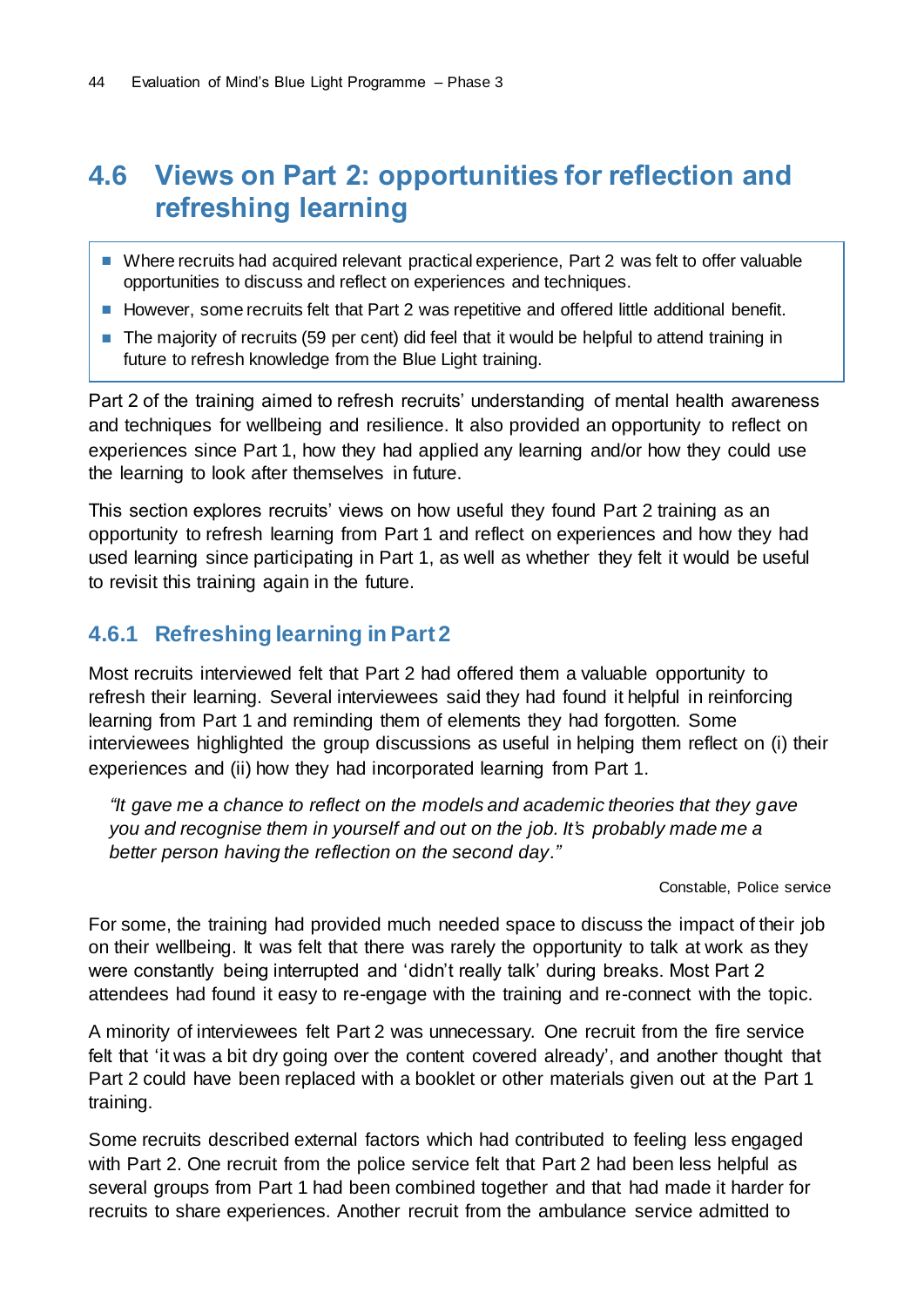feeling somewhat 'blasé' about the training as they had had to come into work on their day off to attend the training. While they felt that the training was valuable, they were less engaged with the training because attending it had intruded into their time off.

### **4.6.2 Refreshing learning in future**

In addition to reflecting on Part 2 learning, recruits who attended Part 2 training were asked whether they felt it would be helpful to attend more training in future to refresh the knowledge from the Blue Light training. The majority (59 per cent) felt it would be useful, while just over a fifth (21 per cent) felt it would not be useful. Levels of agreement for this question were similar across the Blue Light services.

Among recruits who attended Part 2 training, all of those for whom course attendance was voluntary felt it would be useful to refresh their knowledge; while the majority of those for whom the training was mandatory (72 per cent) felt that this would be useful<sup>11</sup>.

Among those who were interested in further training, the majority (67 per cent) wanted to refresh their knowledge after one year. One recruit from the police service felt that one lesson or course wouldn't be sufficiently 'life-changing' and suggested that a longer course was needed. She suggested that the first session could be mandatory and cover 'mental health and your service', and then further sessions could be voluntary. This would allow recruits to implement coping techniques and reflect over a longer period. This was a minority view however, and findings presented in the previous chapter suggest that voluntary attendance is not the best way forward.

## **4.7 Conclusions**

Overall, impressions of the training were very positive. Nearly all recruits across the Blue Light services found the training useful (95 per cent) and would recommend it to others (92 per cent). It was felt that the training was particularly suited to recruits who were new to the Blue Light services or hadn't previously received mental health training which fits well with Mind's aims for the training. As may be expected, recruits who attended voluntarily were more likely to recommend the training than those for whom training was mandatory. It was interesting to note that approval ratings were not affected by the format of the training received, ie full or condensed versions.

The overall training format was also well-received. Almost all recruits who participated in the evaluation felt that the information was clear and easy to understand. Most recruits felt that the training struck a good balance between presentations and interactive elements. In particular, many recruits appreciated having opportunities to discuss issues and themes that the slides had raised. Finally, the majority of recruits were happy with the length of the training including both those who attended the full-length or condensed training.

<sup>&</sup>lt;sup>11</sup> Fisher's Exact test,  $p < .01$ .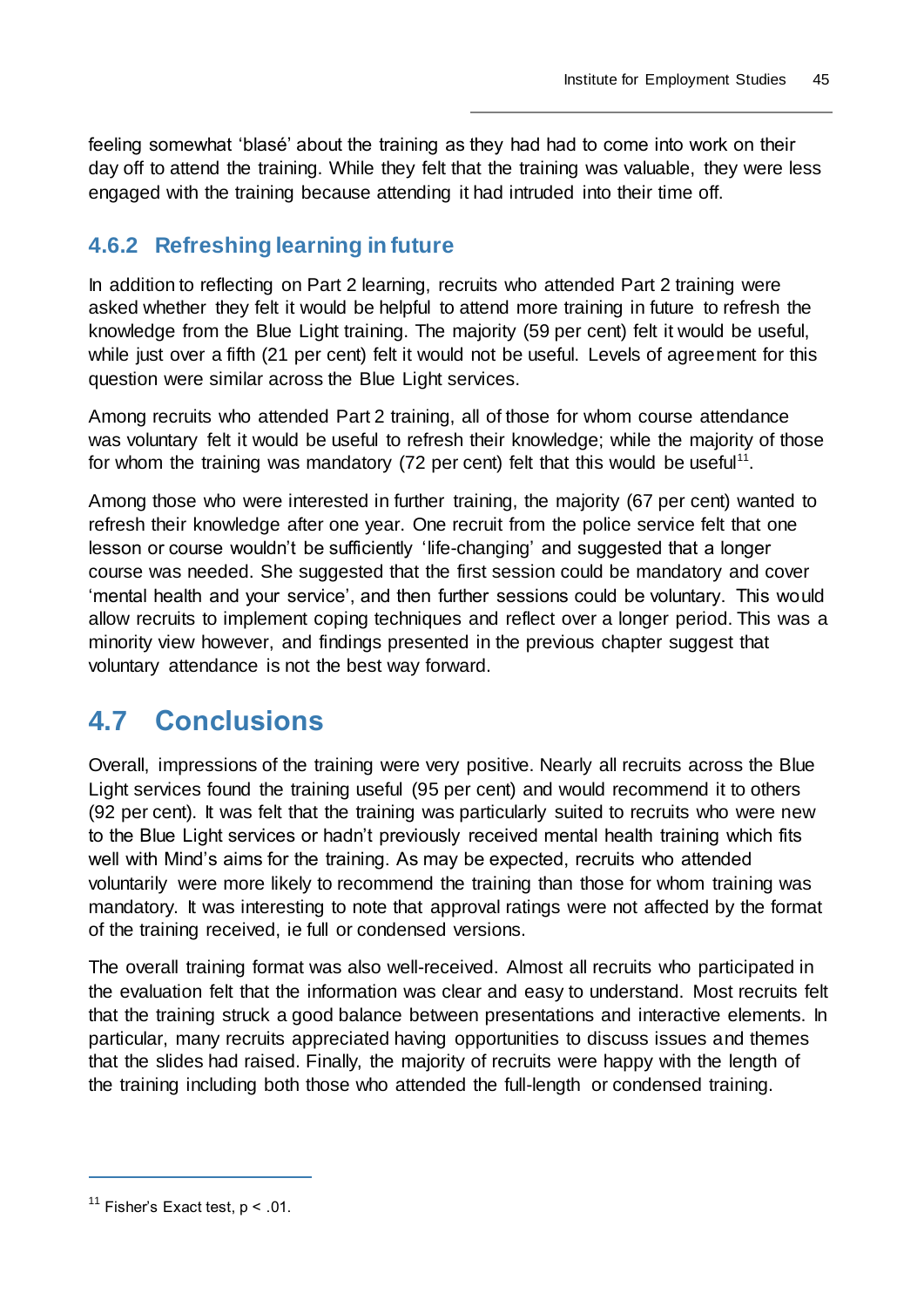Overall, recruits were positive about how the facilitator delivered their training. In particular, they highlighted the facilitator's role in facilitating open and honest discussion among the group. As may be expected, the delivery approach did not always work for everyone. Some recruits found the tone too prescriptive and emphasised that different individuals cope with stress or poor mental health in different ways.

The training was successful in engaging with the needs of new recruits. Nearly all recruits felt the information provided in the training was relevant and useful to both their work and personal lives. Some recruits felt it was especially important for the training to prepare recruits for potentially distressing experiences in their role. However, not all training exercises were universally well-received. In particular, responses to content about abstract and concrete thinking were mixed. This does not necessarily mean that there is no value in covering this topic, and may just signal that this is an area of learning that can be hard to digest. Indeed, some trainers felt that some level of discomfort with open discussion of mental health could be expected, and that it can be important to push boundaries sometimes to challenge misperceptions and communicate new ideas. Trainers' experience of mental health training in the Blue Light sector meant that they were particularly well-positioned to do this.

Recruits' views on the timing of training aligned with Mind's aim of engaging with new recruits early in their career in order to reduce prevalence of mental health problems going forward. The majority of recruits felt that it would be most useful to receive the training within their first year in the services. More specifically, they suggested that the training should take place before they first encounter potentially distressing incidents. In contrast, it was felt that Part 2 training was best delivered several weeks' into undertaking their role in the field. This timing would allow recruits an opportunity to apply Part 1 learning in the field beforehand and to relate the training to their own practical experience.

Views on Part 2 training were more nuanced, although still generally positive. Where recruits had acquired relevant practical experience, Part 2 was felt to offer valuable opportunities to discuss and reflect on experiences and techniques. However, recruits with less or no practical experience of their role felt that they were less able to benefit from these activities. In some cases, recruits felt that Part 2 was repetitive and offered little additional benefit. This does not, however, reflect the view of the majority. Most recruits felt that it would be helpful to attend training in future to refresh knowledge and some felt that having an information booklet or hand-out from the training that they could refer back to would be useful.

In conclusion, recruits found the training engaging and relevant to their needs and were happy with the format. Opportunities for open and honest group discussion were particularly well-received. It was generally felt that the training would be especially beneficial to those new to the Blue Light services or mental health training, which aligns with Mind's aims for this as an early career intervention. The evaluation findings indicate that Part 2 allowed reflection on previous learning and experience, but those who had not yet acquired practical experience in their role found this less valuable.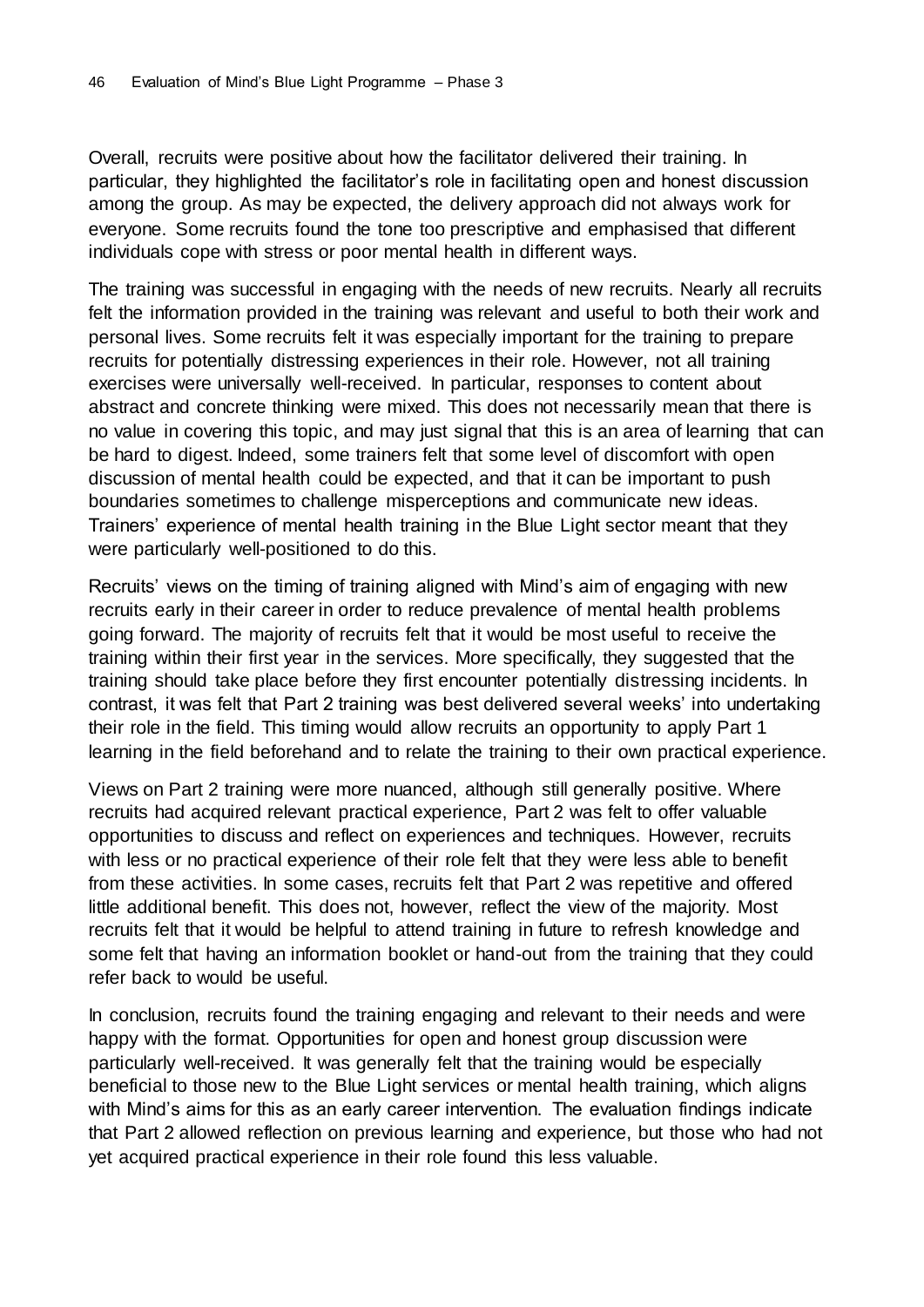# **5 Training outcomes: understanding mental health and resilience**

This chapter presents findings in relation to knowledge changes brought about by the training, essentially covering 'Level 2' training impacts. These include changes to selfreported and actual understanding of issues covered by the training and beliefs about mental health. Due to the way elements of the evaluation were designed (ie different methods to address different questions) this chapter presents quantitative data only.

A comprehensive set of survey questions were developed to detect learning outcomes. These included exam-style questions designed to detect objective changes in knowledge. These required accurate recall of course content. These were scored according to a written protocol. Self-report items were also included to assess subjective perceptions of knowledge. These were worded more generically and in effect detected changes in confidence.

The analysis compared recruits scores throughout the evaluation to measure changes in knowledge and behaviour<sup>12</sup>. In order to identify immediate and short-term outcomes, questions about knowledge, behaviours and beliefs were asked at three timepoints throughout the evaluation. The surveys varied slightly in content to reflect the evaluation context so not all questions were asked at all time points. Also, responses are lower for the final time point as attendance of Part 2 of the training was lower. Table 5.1 provides an overview of the survey waves, timing and type of outcome observed.

| <b>Survey</b>                | <b>Timing</b>                         | <b>Outcome</b>                                                                                                                   |
|------------------------------|---------------------------------------|----------------------------------------------------------------------------------------------------------------------------------|
| Wave 1: baseline             | Immediately prior to                  | Measures 'baseline' knowledge, behaviour and beliefs prior                                                                       |
| survey                       | Part 1 training                       | to receiving Part 1 training                                                                                                     |
| Wave 2: post-                | Immediately after Part                | Measures immediate changes in knowledge and beliefs after                                                                        |
| training survey              | 1 training                            | Part 1 training                                                                                                                  |
| Wave 3: follow-<br>up survey | Immediately before<br>Part 2 training | Measures short-term changes in knowledge, behaviour and<br>beliefs after receiving Part 1 training and before Part 2<br>training |

#### **Table 5.1 Overview of outcomes analysis**

*Source: IES, 2018*

 $12$  Analysis of Variance (ANOVA) was used to compare changes across three time points, and matched pairs analysis was used to compare changes between two time points. Because of the requirements of the test, ANOVA analysis included only data from recruits who participated in both parts of the training.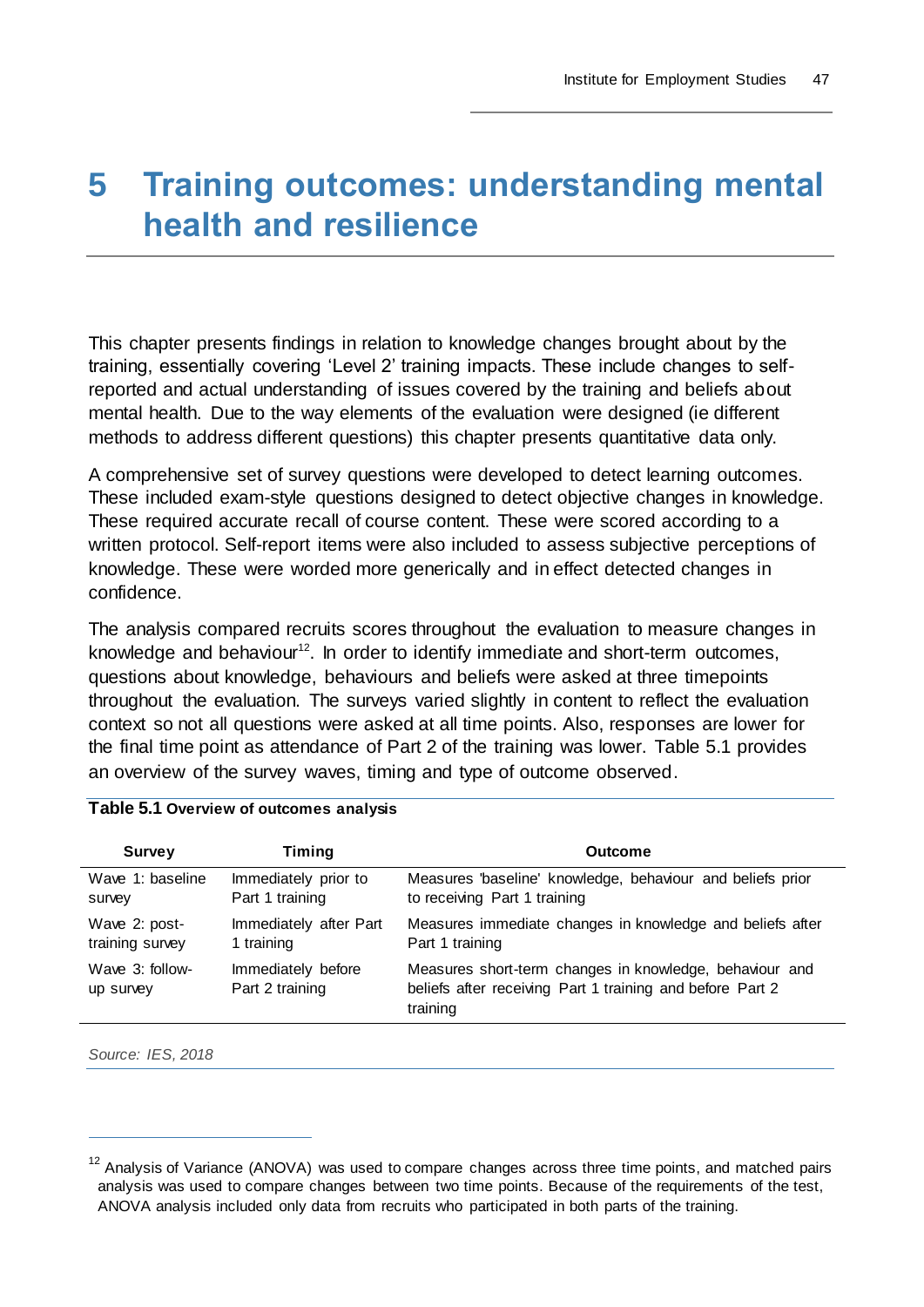The analysis also included comparisons of differences between key groups<sup>13</sup>. These included differences by:

- Blue Light service: ambulance, fire, police and search and rescue.
- Time in training: how long recruits had been in training at the time of Part 1.
- Training format: whether recruits had received the two-hour condensed training or the full half-day training format.

In order to help navigate the findings, key 'take home points' are summarised at the top of each sub-section.

## **5.1 Self-reported knowledge about mental health**

- The training brought about significant positive changes in self-reported knowledge and understanding of facts about mental health
- Notably, the observed improvements after the training all occurred in the context of relatively high baseline scores (more than three quarters of respondents thought they had a good understanding of mental health issues before the training).

| Self-reported knowledge                                                                            | % 'agreeing' or 'strongly agreeing' |                |                |
|----------------------------------------------------------------------------------------------------|-------------------------------------|----------------|----------------|
|                                                                                                    | W <sub>1</sub>                      | W <sub>2</sub> | W <sub>3</sub> |
|                                                                                                    | $(N=222)$                           | $(N=220)$      | $(N=124)$      |
| I have a good understanding of the difference between good<br>and poor mental health <sup>14</sup> | 77.9                                | 96.8           | 91.9           |
| I have a good understanding of some common signs of poor<br>mental health <sup>15</sup>            | 82.4                                | 96.8           | 92.7           |
| I know/understand what factors can have a negative effect on<br>mental health <sup>16</sup>        | 79.3                                | 97.3           | 91.9           |

*Source: Baseline survey, Post-training survey, Follow-up survey, IES, 2018*

 $13$  Mixed factorial ANOVA were used to compare differences between groups over several points in time. Because of the requirements of the test, mixed factorial ANOVA analysis included only data from recruits who participated in both parts of the training.

<sup>&</sup>lt;sup>14</sup> Friedman's chi<sup>2</sup> = 35.6, p < .001; W1 vs W2:  $Z = -7.33$ , p < .001; W2 vs W3:  $Z = -2.97$ , p < .01; W2 vs W3: *Z* = -2.97, p < .01.

<sup>15</sup> Friedman's chi<sup>2</sup>=41.1, p < .001; W1 vs W2: *Z* = -7.27, p < .001; W2 vs W3: *Z* = -2.86, p < .01; W1 vs W3:  $Z = -3.66$ ,  $p < .001$ .

<sup>16</sup> Friedman's chi<sup>2</sup>=47.0, p < .001; W1 vs W2: *Z* = -8.59, p < .001; W2 vs W3: *Z* = -2.64, p < .01; W1 vs W3: *Z* = -4.22, p < .001.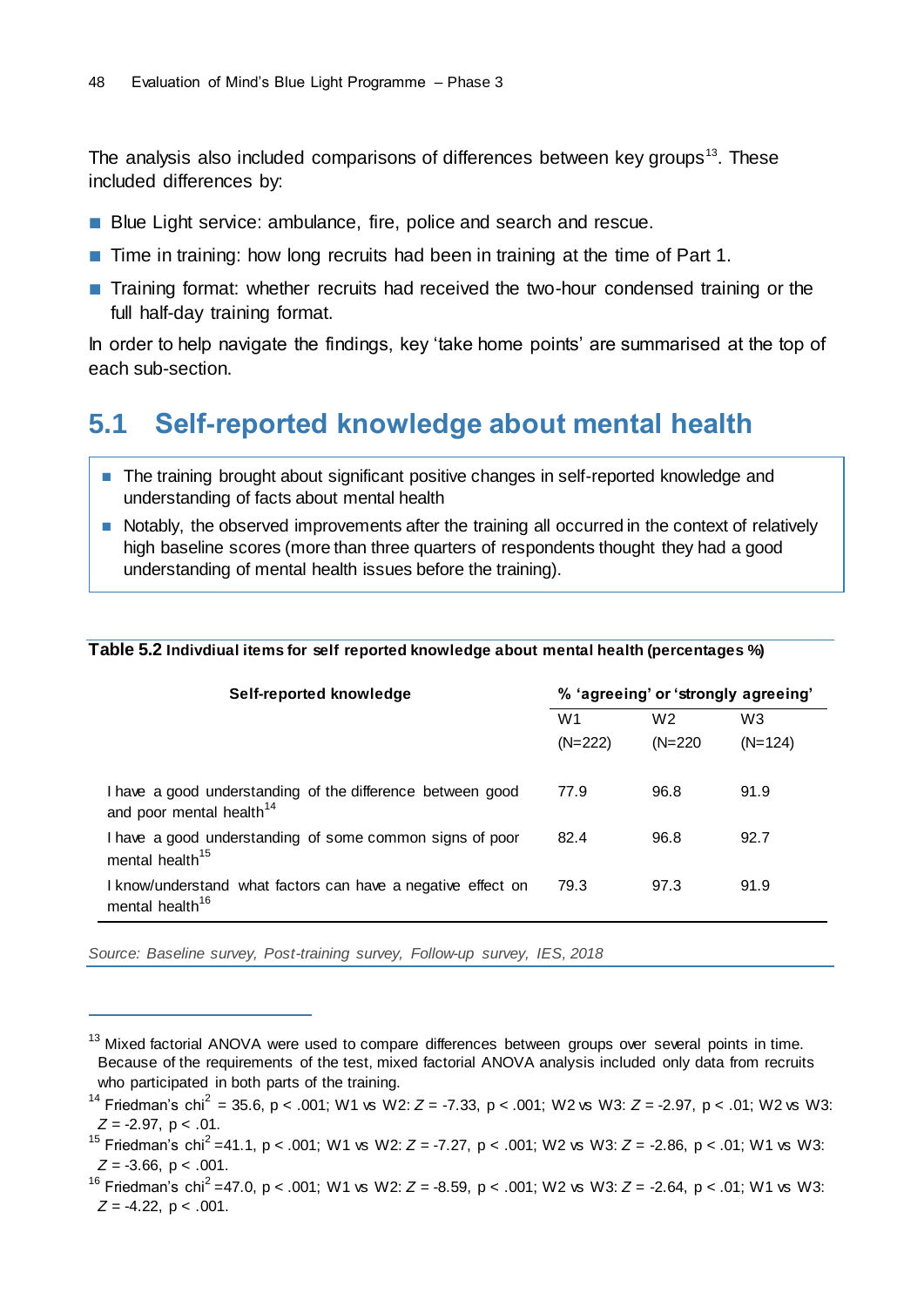Self-reported understanding of the difference between good and poor mental health changed across the evaluation period<sup>17</sup>; most importantly there was a statistically significant improvement following Part 1 of the training. Scores fell significantly between Part 1 and Part 2 training delivery but remained (again significantly so) above baseline.

The same pattern was true for the other two questions in this category, with significant variation across training stages. Notably, the observed improvements after the training all occurred in the context of relatively high baseline scores; more than 75 per cent thought they had a good understanding of mental health issues before the training.

### **5.1.1 Between-group comparisons**

The above items about mental health knowledge were combined into one score so groups could be compared more easily.





*Source: Baseline survey, Post-training survey, Follow-up survey, IES, 2018<sup>18</sup>*

A mixed design, repeated measures ANOVA (three survey waves x four Blue Light services) showed no overall differences between scores obtained across the Blue Light services. Figure 5.1 shows a trend towards higher scores at baseline and follow-up stages in the ambulance service relative to the other services, but these small betweengroup differences were not statistically significant.

<sup>&</sup>lt;sup>17</sup> Friedman's chi<sup>2</sup> = 35.6, p < .001; W1 vs W2:  $Z = -7.33$ , p < .001; W2 vs W3:  $Z = -2.97$ , p < .01; W2 vs W3: *Z* = -2.97, p < .01.

 $18$  Note that there was no data provided by the search and rescue service for this item.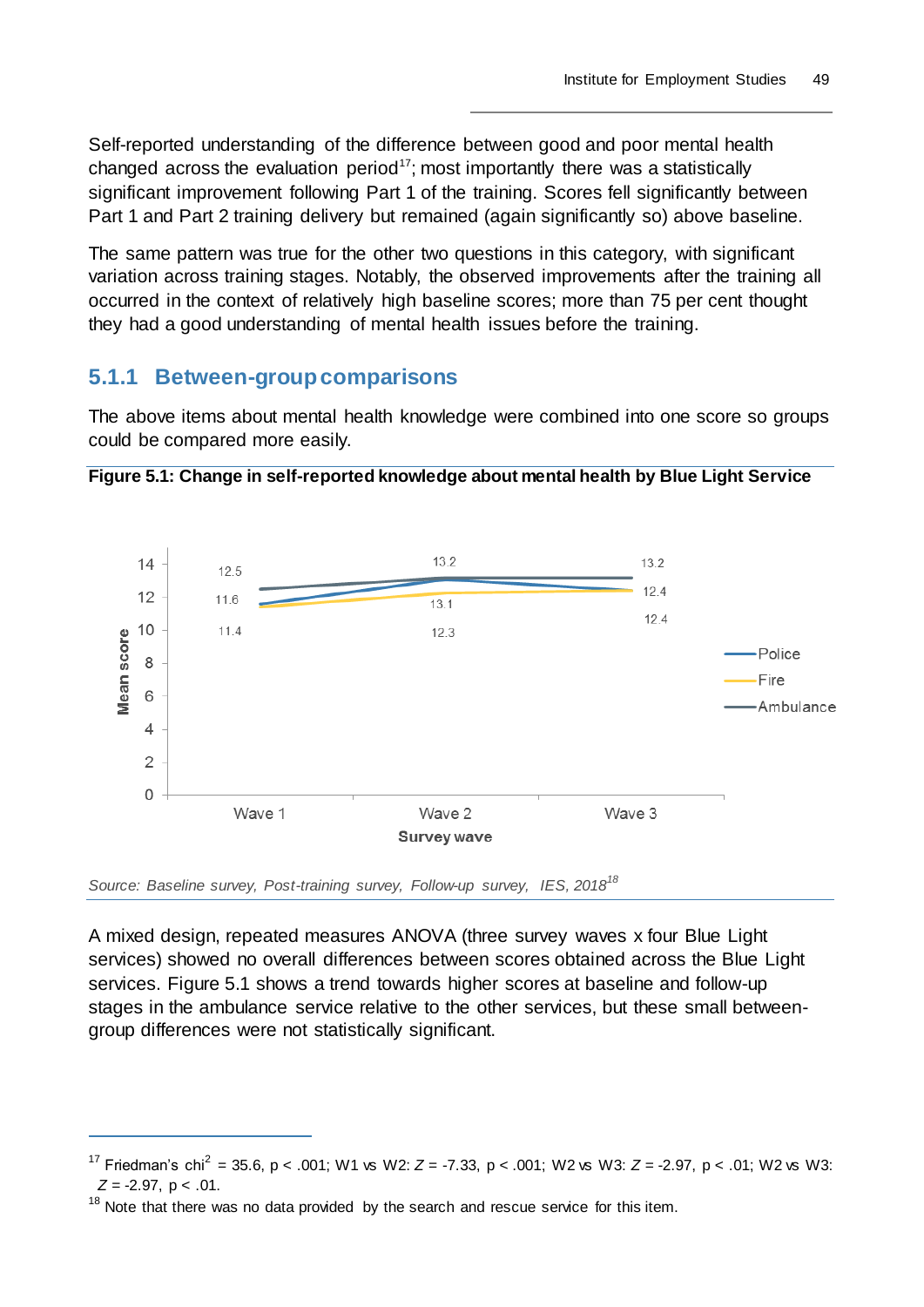Further between-group tests showed no systematic effects of either duration already spent in a Blue Light Service as a recruit<sup>19</sup> or training format (half-day vs. two-hour version).

## **5.2 Self-reported knowledge about resilience and managing stress**

- The training brought about significant positive changes in self-reported knowledge and understanding about resilience and managing stress
- There was a notable improvement in self-reported knowledge of 'ways to build resilience' after the first training session, highlighting the value of the training in this area.
- The large improvements observed in self-reported knowledge on this topic were observed in a consistent way across the Blue Light services.

### **5.2.1 Scores for individual items**

 $\overline{a}$ 

**Table 5.3 Individual items for self-reported knowledge about resilience and managing stress**

| Self-reported knowledge                                                    | % 'agreeing' or 'strongly agreeing' |             |                |
|----------------------------------------------------------------------------|-------------------------------------|-------------|----------------|
|                                                                            | W <sub>1</sub>                      | W2          | W <sub>3</sub> |
|                                                                            | $(N = 220)$                         | $(N = 220)$ | $(N = -120)$   |
| I have a good understanding of what resilience is $20$ .                   | 68.0                                | 97.3        | 83.9           |
| I know ways to build resilience <sup>21</sup> .                            | 47.7                                | 93.2        | 70.7           |
| I know ways to manage stress or difficult emotions at work <sup>22</sup> . | 69.5                                | 95.4        | 83.1           |

*Source: Baseline survey, Post-training survey, Follow-up survey, IES, 2018*

Self-reported understanding and knowledge for all of the above items changed in a consistent way across survey waves $^{23}$ . Scores for each question showed a statistically significant improvement after Part 1 of the training compared with baseline. As with the items in the previous section, scores reduced significantly between Part 1 and Part 2 training delivery but stayed significantly above baseline. It is notable that relatively low numbers of recruits agreed with the statement "I know ways to build resilience" before the

<sup>&</sup>lt;sup>19</sup> There were three levels for this dependent variable:  $\lt$ 3 months, 3 - 6months, > 6 months)

<sup>20</sup> Friedman's chi<sup>2</sup> = 55.2, p < .001; W1 vs W2: *Z* = -8.73, p < .001; W2 vs W3: *Z* = -4.23, p < .001; W1 vs W3: *Z* = -3.58, p , >001.

<sup>21</sup> Friedman's chi<sup>2</sup> = 71.1, p < .001; W1 vs W2: *Z* = -10.00, p < .001; W2 vs W3: *Z* = -4.41, p < .001; W1 vs W3: *Z* = -4.70, p < .001

<sup>&</sup>lt;sup>22</sup> Friedman's chi<sup>2</sup> = 46.2, p < .001; W1 vs W2:  $Z$  = -7.90; p < .001; W2 vs W3: Z = -3.66, p < .001; W1 vs W3: *Z* = -3.08, p < .01.

<sup>&</sup>lt;sup>23</sup> Results of significant ANOVA and paired comparisons for these items are given for each item in the table in the corresponding footnote.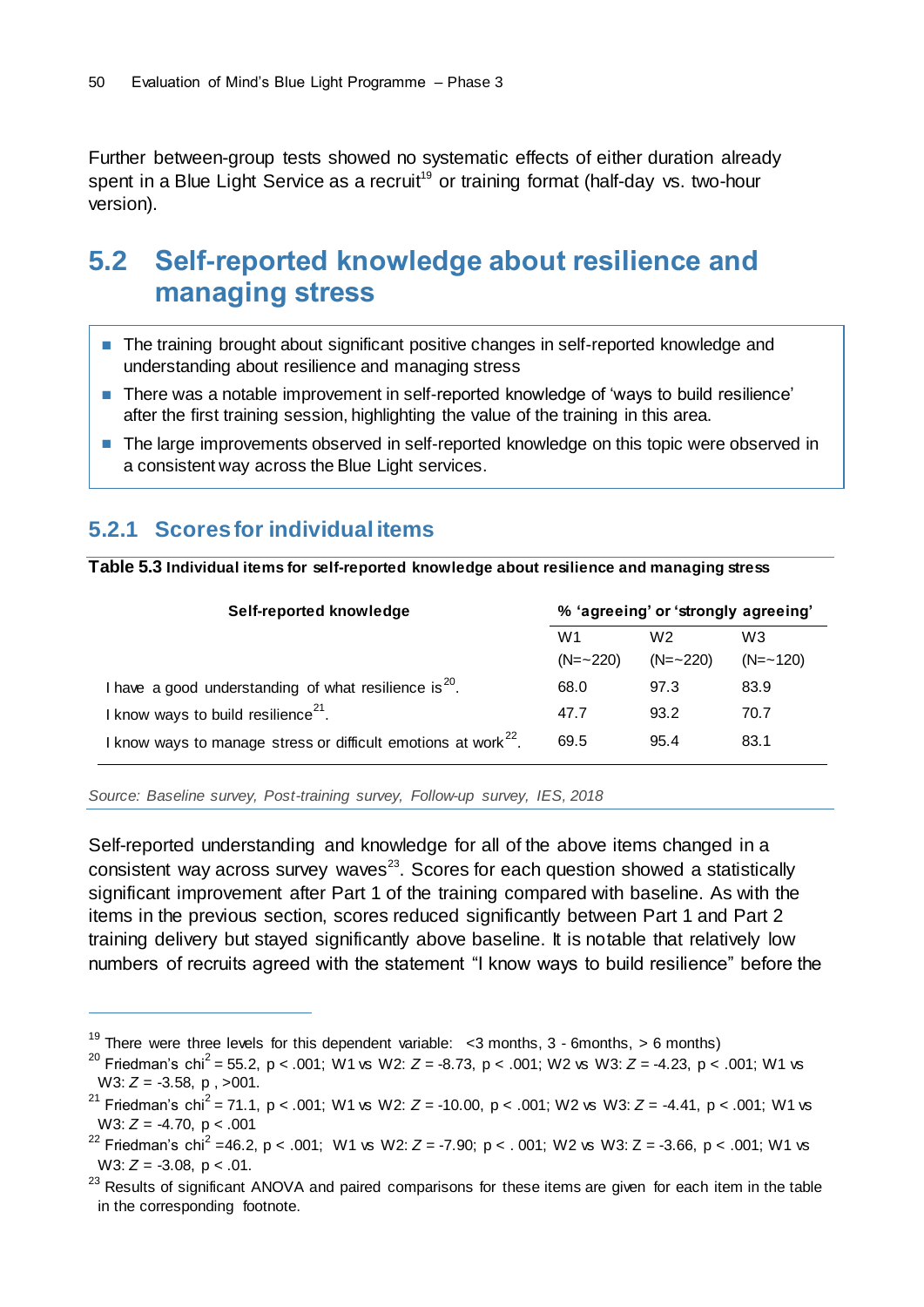training. The jump to almost full agreement is very marked and arguably where the training was most impactful in terms of building knowledge and confidence.

### **5.2.2 Between-group comparisons**

To simplify comparison between different groups of participants, aggregate scores were calculated which combined scores on the three questions above. A series of mixeddesign ANOVAs were applied to these scores; however, these showed no systematic effect of Blue Light service, duration as a new recruit or training format. The consistency across services can be seen clearly in Figure 5.2.

**Figure 5.2 Change in self-reported knowledge about resilience and managing stress by Blue Light Service**



*Source Baseline survey, Post-training survey, Follow-up survey, IES, 2018*

## **5.3 Self-reported knowledge about obtaining support**

- The training resulted in significant positive changes in self-reported knowledge about where to seek help.
- The improvements observed in self-reported knowledge on this topic were observed in a consistent way across the Blue Light services.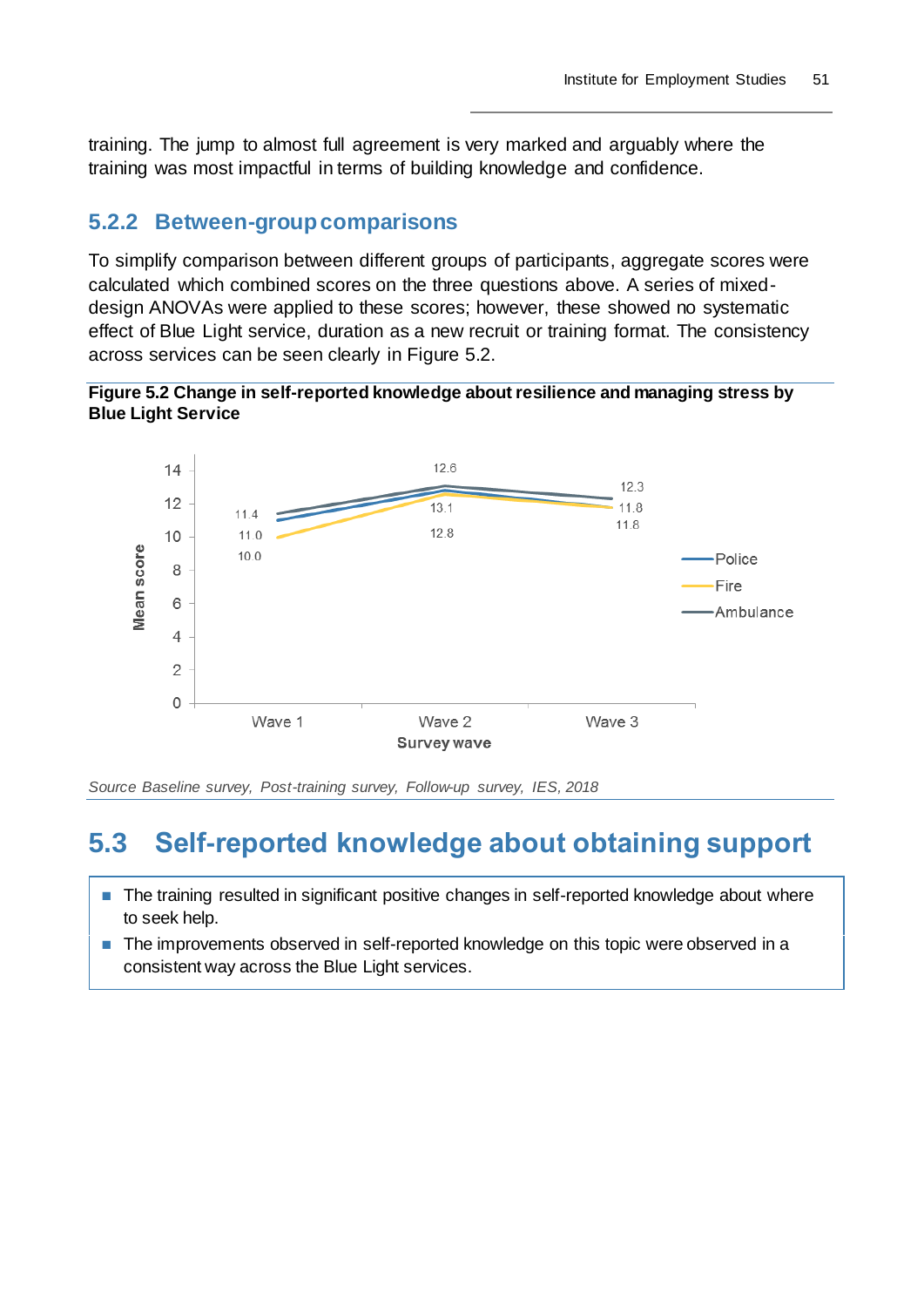| Self-reported knowledge                                                                     | % 'agreeing' or 'strongly<br>agreeing' |                               |                                |
|---------------------------------------------------------------------------------------------|----------------------------------------|-------------------------------|--------------------------------|
|                                                                                             | W1<br>$(N = 220)$                      | W <sub>2</sub><br>$(N = 220)$ | W <sub>3</sub><br>$(N = -120)$ |
| I know where to find information about mental health <sup>24</sup>                          | 78.0                                   | 97.3                          | 91.9                           |
| I know where I can access support or advice regarding my own<br>mental health <sup>25</sup> | 75.7                                   | 97.3                          | 87.1                           |
| I know where I could go for help with a mental health problem                               | 78.3                                   | 98.6                          | 89.4                           |
| Source: Baseline survey, Post-training survey, Follow-up survey, IES, 2018                  |                                        |                               |                                |

#### **Table 5.4 Individual items for self-reported knowledge about obtaining support**

In regard to knowing where to go for help there was pronounced change across survey waves, which reached statistical significance<sup>26</sup>. Scores improved immediately after Part 1, this represented a statistically significant increase. Scores remained above baseline in the follow-up, again significantly so.

### **5.3.1 Between-group comparisons**

To look at between-group comparisons, again, an aggregate score was calculated combining each of the above items. Mixed-design ANOVAs showed no systematic effect of service on the aggregate score. However, those who had been a new recruit for more than six months started and finished with a higher score than those who had been in the various services for a shorter time<sup>27</sup>. There was no reliable effect of training format on this measure.

<sup>27</sup> F (1,2) = 4.04, p < 0.05

<sup>24</sup> Friedman's chi2 =33.1, p < .001; W1 vs W2: *Z* = -7.56, p < .001; W2 vs W3: *Z* = -3.08, p < .01; W1 vs W3: *Z* = -3.08, p < .01.

<sup>25</sup> Friedman's chi2 =46.8, p < .001; W1 vs W2: *Z* = -7.91, p < .001; W2 vs W3: *Z* = -3.97, p < .001; W1 vs W3: *Z* = -3.18, p < .01.

<sup>26</sup> Friedman's chi<sup>2</sup> = 51.5, p < 0.001; W1 vs W2: *Z* = -8.43, p < .001; W2 vs W3: *Z* = -4.81, p < .001; W1 vs W3: *Z* = -3.33, p < .01.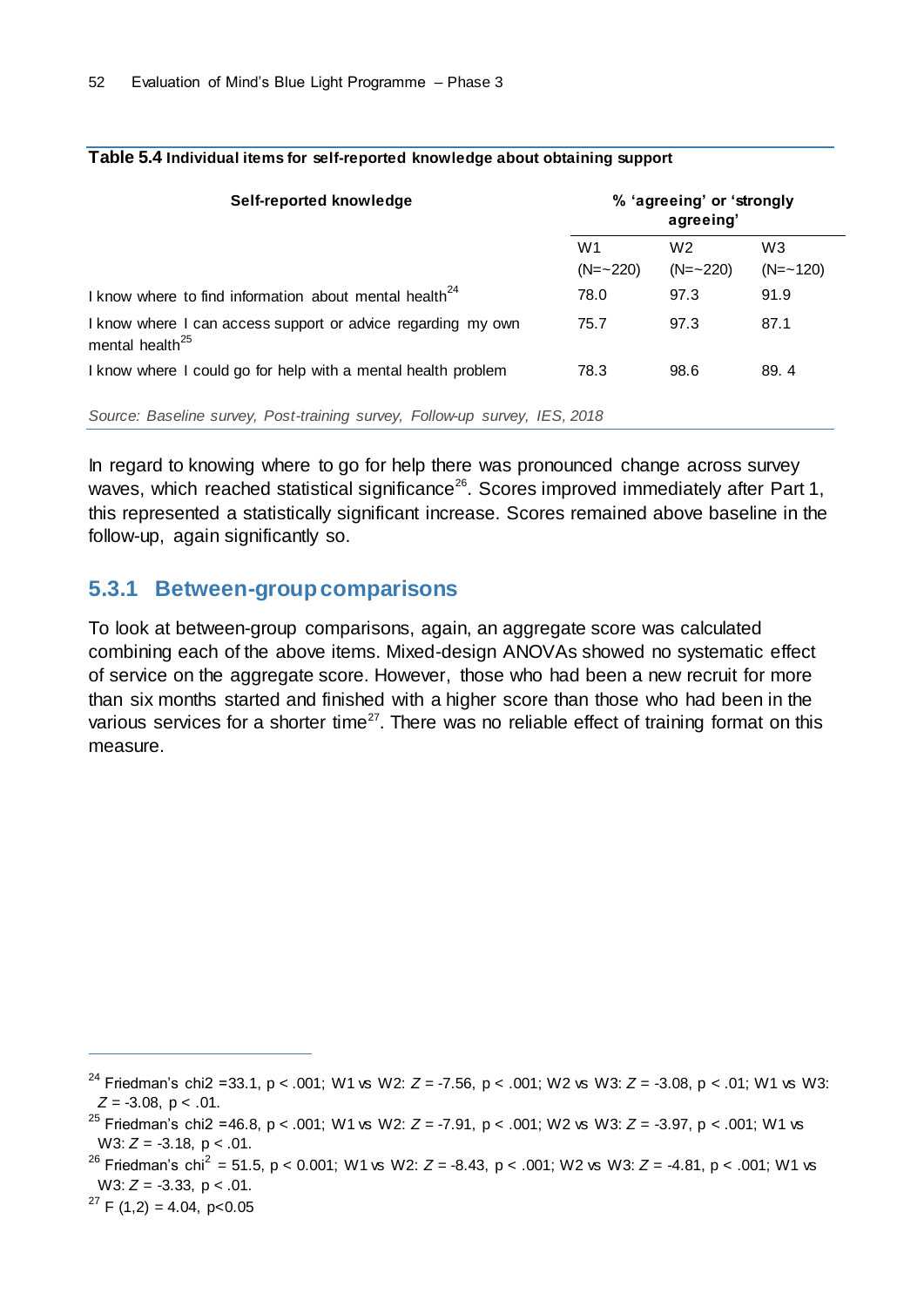

**Figure 5.3 Change in self-reported knowledge about obtaining support by Blue Light Service**

*Source: Baseline survey, Post-training survey, Follow-up survey, IES, 2018*

## **5.4 Knowledge recall about mental health**

### **5.4.1 Scores on individual items**

- Surprisingly, knowledge scores about mental health did not change after the training; many participants had good general knowledge about the topic at the outset.
- There was a trend towards the fire service scoring less well; this could reflect the differences in the nature of their job or the training they receive.

#### **Table 5.5 Individual items for knowledge recall about mental health**

| Knowledge recall                                                                                  | Average score                 |                               |                               |
|---------------------------------------------------------------------------------------------------|-------------------------------|-------------------------------|-------------------------------|
|                                                                                                   | W <sub>1</sub><br>$(N - 200)$ | W <sub>2</sub><br>$(N - 200)$ | W <sub>3</sub><br>$(N - 100)$ |
| What do you understand by the term 'mental health'?<br>$(max score = 2)$                          | 1.09                          | 1.19                          | 1.09                          |
| What life events and experiences can cause poor mental health?<br>$(max score = 10)$              | 6.45                          | 6.19                          | 6.01                          |
| Can you provide some examples of common symptoms of poor<br>mental wellbeing<br>$(max score = 8)$ | 4.94                          | 5.00                          | 4.95                          |

*Source: Baseline survey, Post-training survey, Follow-up survey, IES, 2018*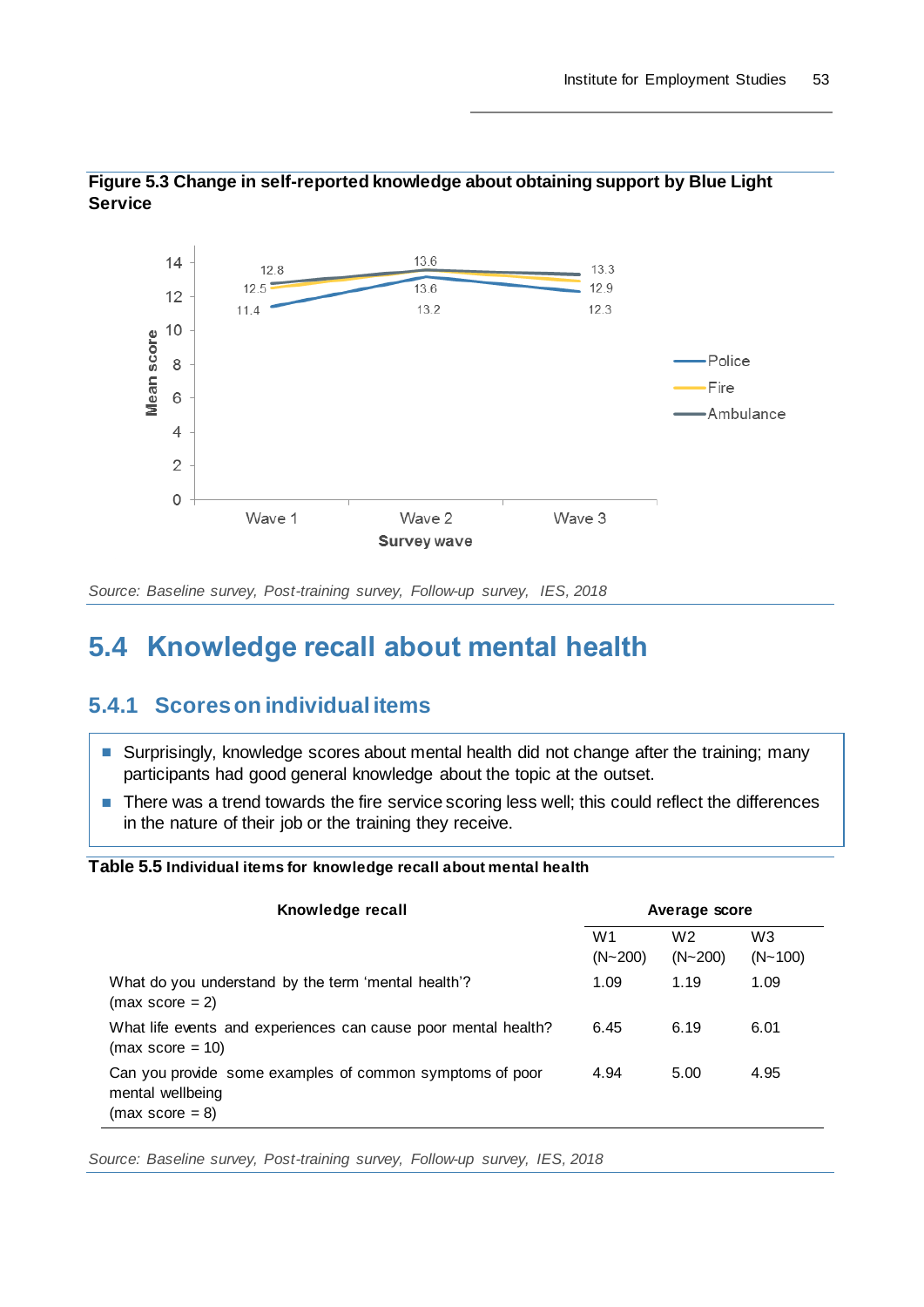The average scores shown in Table 5.5 show an overall trend for scores to improve immediately after Part 1. Scores subsequently fell at follow-up at stage, but remained similar to baseline. None of these changes, however, were statistically significant.

### **5.4.2 Between-group comparisons**



**Figure 5.4 Change in knowledge recall about mental health by Blue Light Service**

*Source Baseline survey, Post-training survey, Follow-up survey, IES, 2018*

A series of mixed-design ANOVAs showed no systematic differences by service on these measures, and no significant effects of duration as a recruit or training format. There was a tendency for lower scores among fire service new recruits (particularly at baseline) but these differences were not statistically significant. It is only possible to be speculative about the reasons for (small) differences in trends across the services; they could reflect the differences in career background or the training they receive.

## **5.5 Knowledge recall about resilience**

- The training resulted in some small but significant changes in knowledge about resilience.
- The largest training-related improvement was seen in self-reported knowledge of techniques to build resilience' after the first training session, highlighting the value of the training in this area.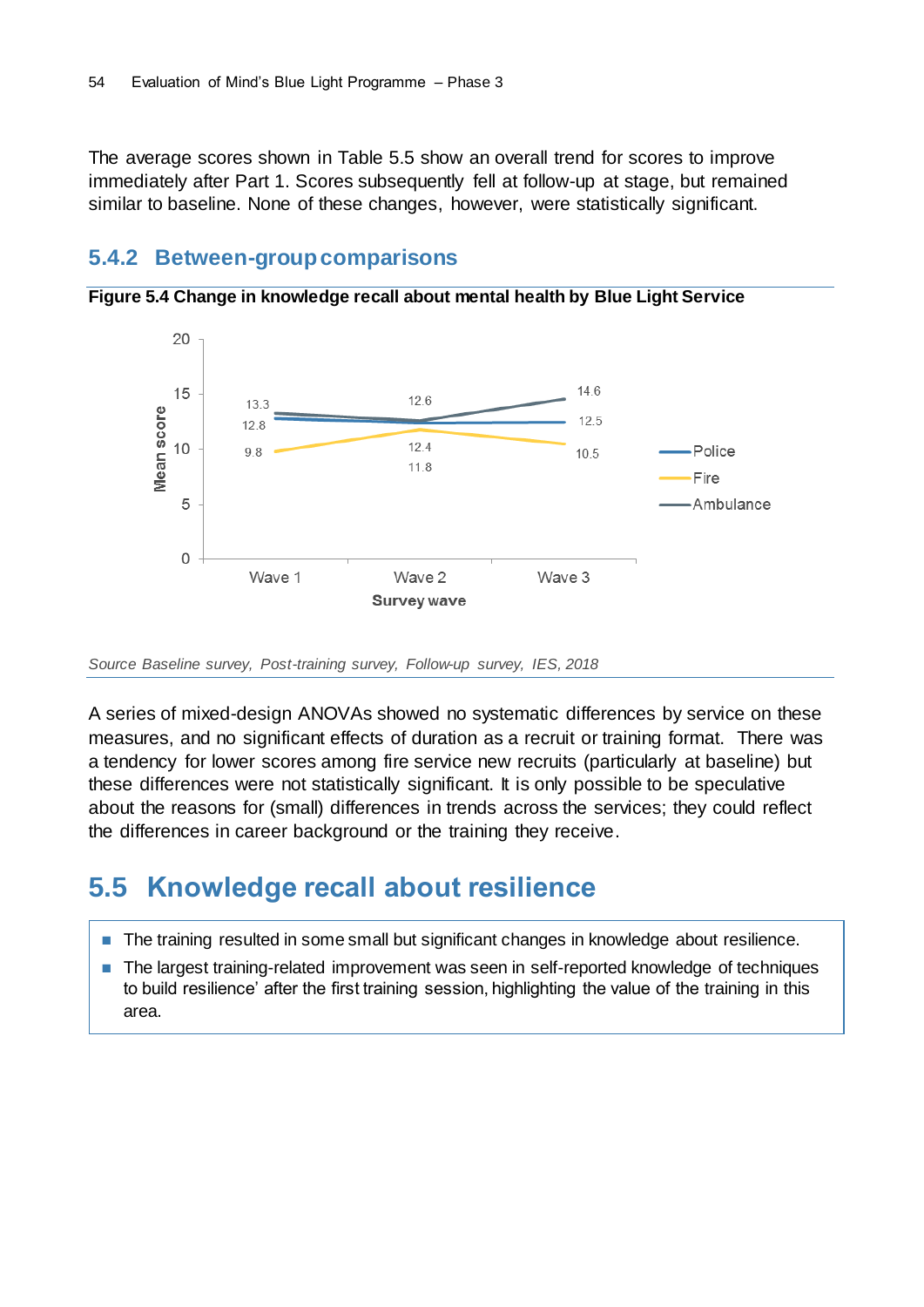## **5.5.1 Scores for individual items**

#### **Table 5.6 Individual items for knowledge recall about resilience**

| Knowledge recall                                                                                    |                             | Average score               |                             |  |
|-----------------------------------------------------------------------------------------------------|-----------------------------|-----------------------------|-----------------------------|--|
|                                                                                                     | W <sub>1</sub><br>$(N=223)$ | W <sub>2</sub><br>$(N=221)$ | W <sub>3</sub><br>$(N=125)$ |  |
| What do you understand by the term 'resilience'? <sup>28</sup><br>$(max score = 2)$                 | 0.87                        | 1.00                        | 0.96                        |  |
| Please list some tools and techniques that can be helpful for building<br>resilience. <sup>29</sup> | 3.60                        | 4.95                        | 3.89                        |  |
| $(max score = 10)$                                                                                  |                             |                             |                             |  |

*Source: Baseline survey, Post-training survey, Follow-up survey, IES, 2018*

In contrast with the findings described in the previous section, above Table 5.6 shows a tendency for scores to improve between baseline and Part 1. For both questions this improvement was statistically significant<sup>30</sup>. At follow-up, average scores were lower, and for the second question this represented a significant deterioration in performance between training Parts 1 and  $2^{31}$ .

### **5.5.2 Between-group comparisons**

An aggregate score for each of these three items was calculated to look at between-group comparisons. Knowledge scores on this topic across the various services are shown in Figure 5.5. This shows a trend towards lower scores among the fire service, both before and after the training<sup>32</sup>. However, a three-way mixed ANOVA showed the differences noticed by service were not quite statistically significant<sup>33</sup>. There was also no systematic effect of duration as a new recruit on resilience recall. There was, however, a small effect of training format, but counter intuitively those attending the shorter model obtained significantly higher scores<sup>34</sup>.

 $33$  F(1,2) = 3.85, p < 0.05

 $\overline{a}$ 

 $34$  F(1,1) = 4.39, p<0.05

<sup>&</sup>lt;sup>28</sup> Friedman's chi<sup>2</sup> = 7.00, p < .05; W1 vs W2:  $Z$  = -2.48, p < .05; W2 vs W3: not statistically significant; W1 vs W3: not statistically significant.

<sup>&</sup>lt;sup>29</sup> Friedman's chi<sup>2</sup> = 18.68, p < .001; W1 vs W2: Z = -4.39, p < .001; W2 vs W3: Z = -3.40, p < .001; W1 vs W3: not statistically significant.

 $30$  W1 vs W2 resilience: Z = -2.48, p< 0.05; W1 vs W2 tools and techniqies: Z= 4.39, p<0.01

 $31$  W2 vs W3: Z = -3.60, p<0.01

 $32$  Post-hoc comparisons using the Games-Howell test indicated that fire service mean scores were significantly lower than police service scores: Mean difference = -1.83,  $SE = .64$ ,  $p < .05$ .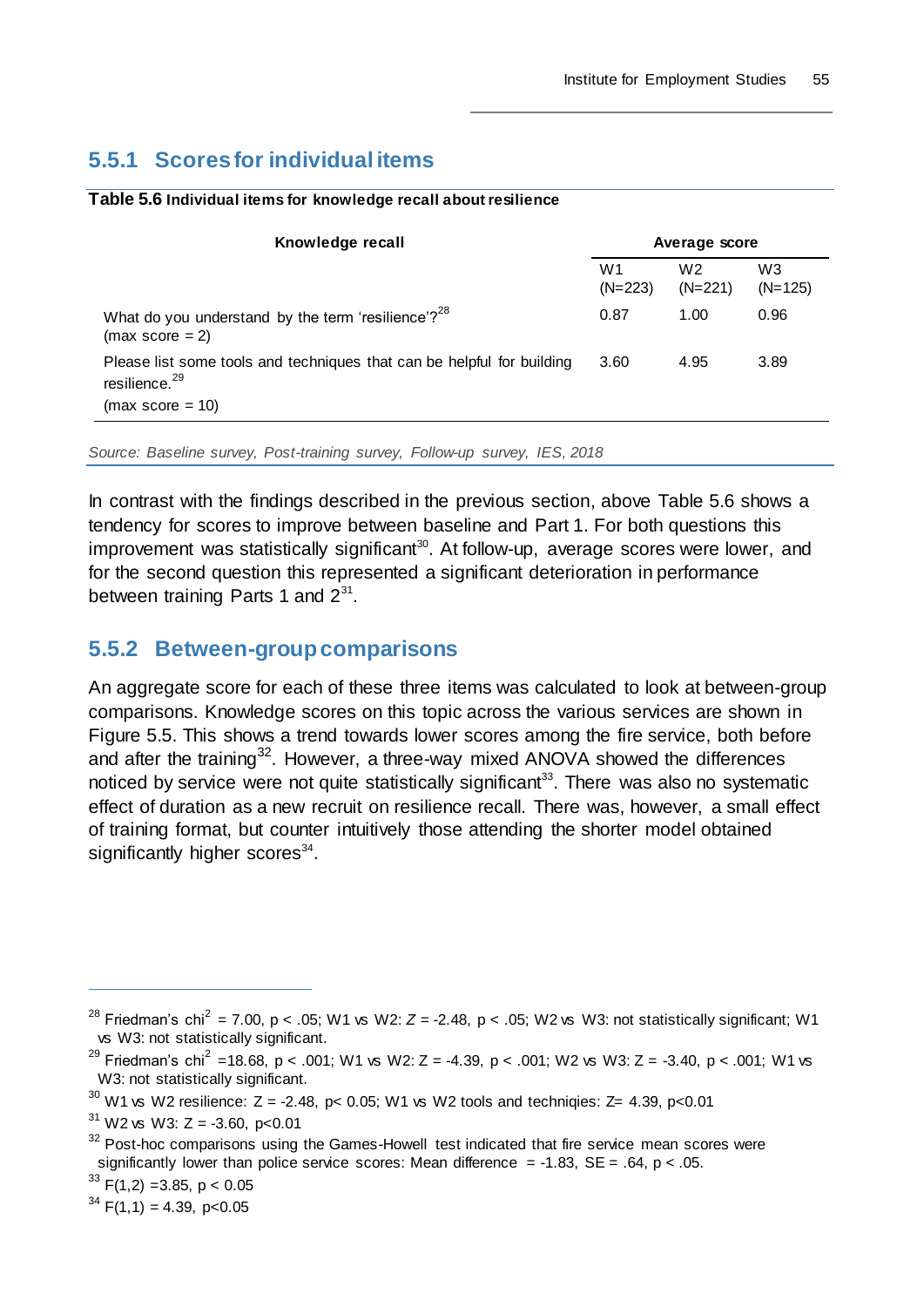

**Figure 5.5 Change in knowledge recall about resilience by Blue Light Service**

## **5.6 Beliefs about mental health**

### **5.6.1 Scores for individual items**

Five items altogether were used to assess perceptions about mental health. These included items from the Mental Health Knowledge Schedule (MAKs) as well as a question to test beliefs about prevalence of mental health problems in people working for the emergency services.

- Positive shifts in belief about mental health were seen after the training, although baseline measures suggested that many new recruits were relatively well-informed at the outset.
- Relative to the other services, ambulance recruits demonstrated more informed beliefs at all stages of the evaluation.

*Source Baseline survey, Post-training survey, Follow-up survey, IES, 2018*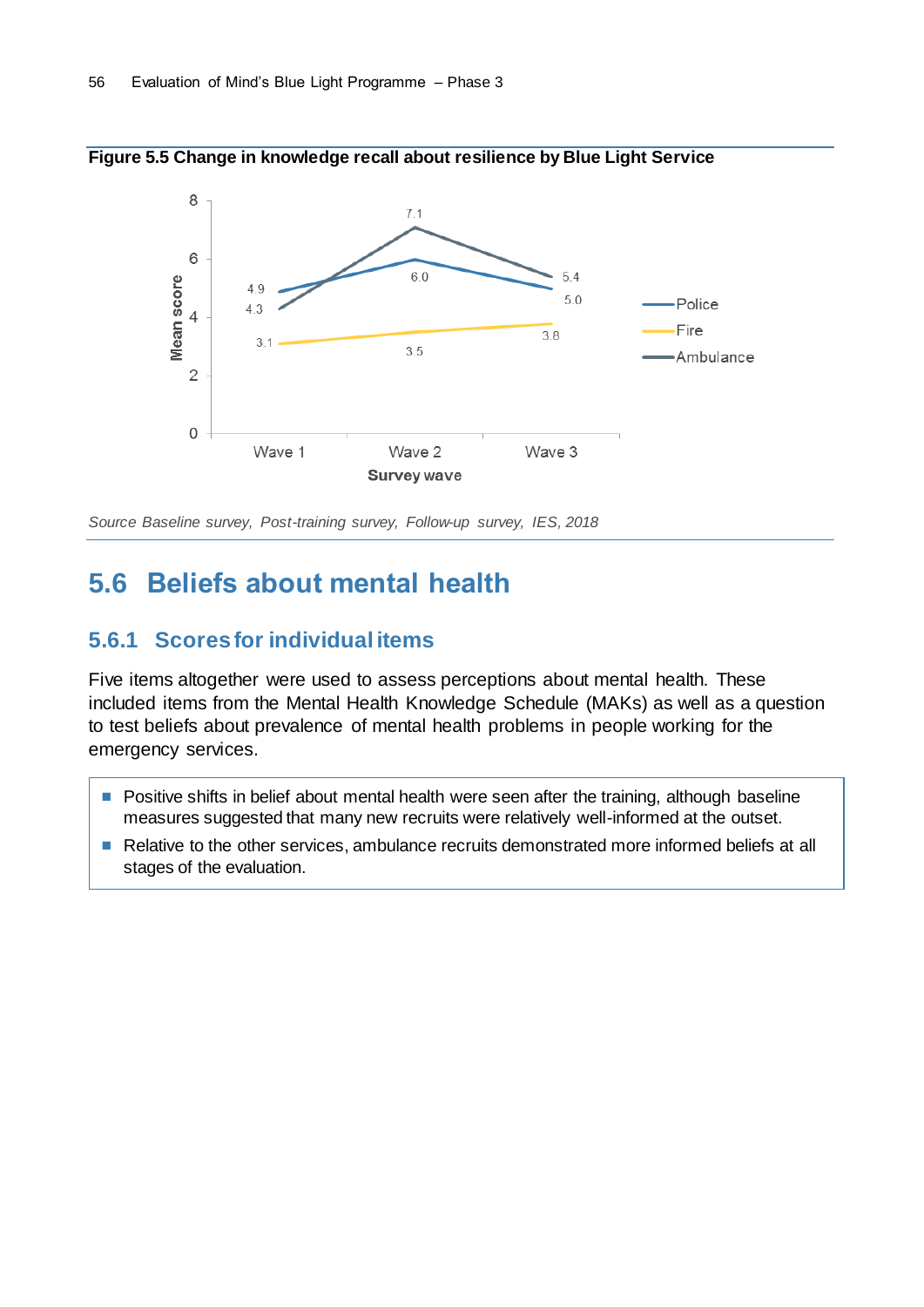| <b>Beliefs about mental health</b>                                                                                                                                   | % 'agreeing' or 'strongly<br>agreeing' |                |                |
|----------------------------------------------------------------------------------------------------------------------------------------------------------------------|----------------------------------------|----------------|----------------|
|                                                                                                                                                                      | W <sub>1</sub>                         | W <sub>2</sub> | W <sub>3</sub> |
|                                                                                                                                                                      | $(N = 220)$                            | $(N = 220)$    | $(N = -120)$   |
| I know where I could go for help with a mental health problem <sup>35</sup>                                                                                          | 76                                     | 99             | 89             |
| Medication can be an effective treatment for people with mental<br>health problems <sup>36</sup> .                                                                   | 62                                     | 81             | 71             |
| Psychotherapy (eg talking therapy or counselling) can be an<br>effective treatment for people with mental health problems <sup>37</sup> .                            | 89                                     | 97             | 87             |
| It's not always possible to identify the cause of someone's mental<br>health problem <sup>38</sup> .                                                                 | 79                                     | 85             | 82             |
| Do you think people working in the emergency services are more or<br>less likely to experience a mental health problem than the general<br>population? <sup>39</sup> | 90                                     | 93             | 92             |
|                                                                                                                                                                      |                                        |                |                |

#### **Table 5.7 Individual items for beliefs around mental health**

*Source: Baseline survey, Post-training survey, Follow-up survey, IES, 2018*

Table 5.7 shows the change in responses over time. Agreement with the statements (signifying more informed approach) increased markedly between baseline and immediately after the first part of the training but these fell back towards baseline at follow up.

In regard to knowing where to go for help there was pronounced change across survey waves which showed statistical significance<sup>40</sup>. This was also the case for the questions about medication, psychotherapy and identifying the cause of mental health problems $41$ . For the first four items there was a trend towards increasing agreement immediately after Part 1 of the training and dropping towards baseline at follow up.

As one might expect, the slight changes in agreement for the item about mental health among emergency services staff were not statistically significant.

<sup>38</sup> Friedman's chi<sup>2</sup> = 9.3, p < 0.01;  $Z = -2.2$ , p < .05; W2 vs W3:  $Z = -2.38$ , p < .05; W1 vs W3: not statistically significant

<sup>35</sup> Friedman's chi2 =51.5, p < .001; W1 vs W2: *Z* = -8.4, p < .001; W2 vs W3: -4.81, p < .001; W1 vs W3: *Z* =  $-3.33$  p < .01.

<sup>&</sup>lt;sup>36</sup> Friedman's chi2 = 23.0, p < .001;  $Z = -5.5$ , p < .001; W2 vs W3:  $Z = -3.01$ , p < .01; W1 vs W3: not statistically significant.

<sup>&</sup>lt;sup>37</sup> Friedman's chi2 = 27.4, p < .001;  $Z = -6.5$ , p < .001; W2 vs W3:  $Z = -3.56$ , p < .001; W1 vs W3: not statistically significant.

 $39$  No significant effect when comparing raw scores

 $40$  Please refer to item in Table 5.7 and corresponding footnote listing significant results.

<sup>&</sup>lt;sup>41</sup> Respectively: Friedman's chi<sup>2</sup> = 23.0, p < 0.01, Friedman's chi<sup>2</sup> = 27.4, p < 0.01, Friedman's chi<sup>2</sup> = 9.3, p  $< 0.01$ .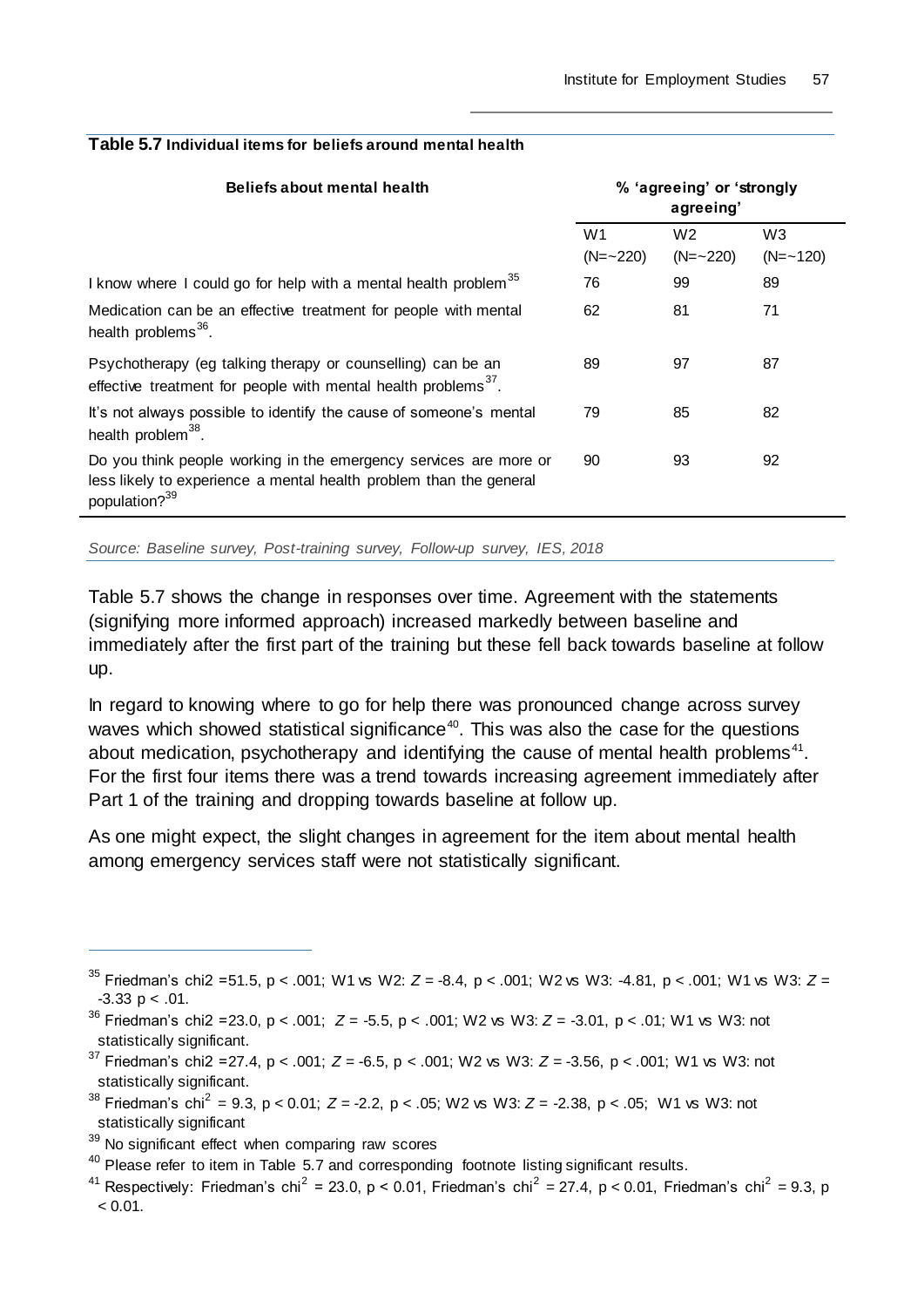### **5.6.2 Between-group comparisons**

To facilitate comparison between different groups of training participants, a single aggregate score was calculated for these items. There was no systematic effect of service on these scores or duration as a recruit, or of training format.

**Figure 5.6 Changes in beliefs about mental health by Blue Light Service**



*Source Baseline survey, Post-training survey, Follow-up survey, IES, 2018*

## **5.7 Concluding comments**

For most of the measures reported in this chapter there is a general pattern of scores improving immediately after Part 1 of the training and then dropping to a lower level a few weeks afterwards. This arguably supports the usefulness of Part 2 in helping consolidate earlier learning.

The stand out finding from this chapter is the large improvement observed in self-reported understanding about resilience and coping with stress. Improved scores were sustained between Parts 1 and 2 of the training.

The findings in this chapter are important but principally centre on acquisition of theoretical knowledge and confidence about that knowledge. A key aim of the two part programme was to help embed practical learning; more applied aspects of learning are addressed in the next chapter.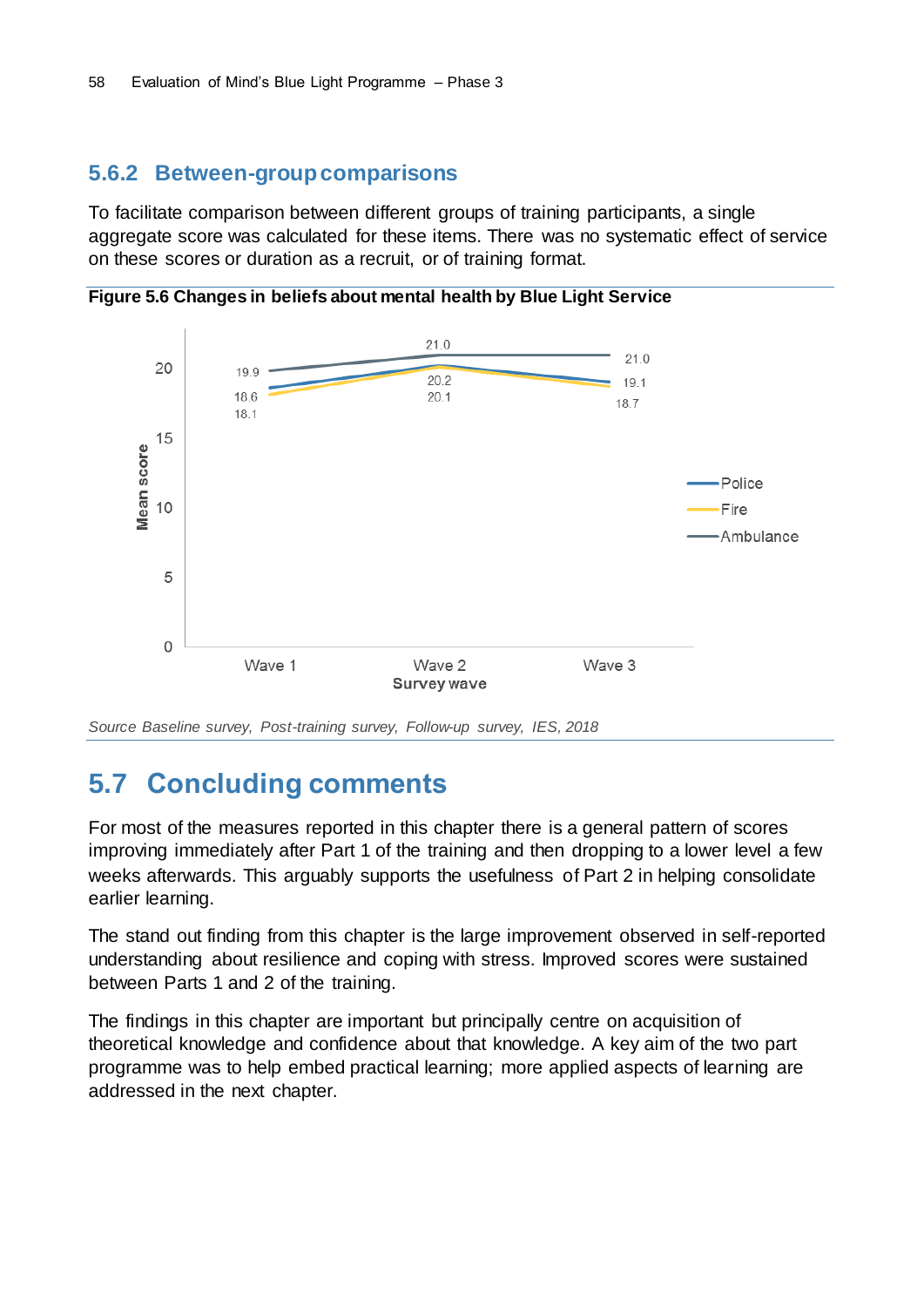# **6 Training Outcomes: seeking support and coping**

This chapter focuses on practical outcomes of training, ie recruits applying their learning to managing the pressures of their job and maintaining wellbeing. Interview data is presented alongside survey data; qualitative data was important in understanding small, short-term changes that could manifest in long-term benefits to individuals.

Because behaviour changes would only be expected to occur some time after training (ie not immediately), this chapter concentrates on changes between baseline and follow-up. The effects reported here therefore refer to the period between parts 1 and 2 of the training, and focus on data obtained from participants who completed the whole course. Please see Chapter 5 for an overview of the outcomes analysis approach and evaluation context.

## **6.1 Paying attention to health and wellbeing**

- The proportion of new recruits paying attention to health and wellbeing (of self and others) at work were high at baseline, ie prior to receiving any training on the topic.
- This may reflect the partially self-selected nature of the training sample but could also signify that new recruits across all the Blue Light services have an interest in and are concerned about these issues.
- Some participants reported taking more breaks and focussing on self-care. There were also anecdotal examples of participants successfully identifying when their own thinking style was not conducive to good mental wellbeing.

The evaluation surveys asked three questions which centred on thinking about one's own and colleague's mental health while at work.

## **6.1.1 Scores on individual survey items**

#### **Table 6.1 Paying attention to mental health**

| Paying attention to mental health                                             |           | % saying yes   |  |
|-------------------------------------------------------------------------------|-----------|----------------|--|
|                                                                               | W1        | W <sub>3</sub> |  |
|                                                                               | $(N=221)$ | $(N=124)$      |  |
| I pay attention to my mental health and wellbeing at work.                    | 76.5      | 77.4           |  |
| I take steps to manage stress and look after my health and wellbeing at work. | 70.1      | 72.6           |  |
| I pay attention to the mental health and wellbeing of my colleagues at work.  | 81.0      | 82.3           |  |

*Source:,Baseline survey, Follow-up survey, IES 2018*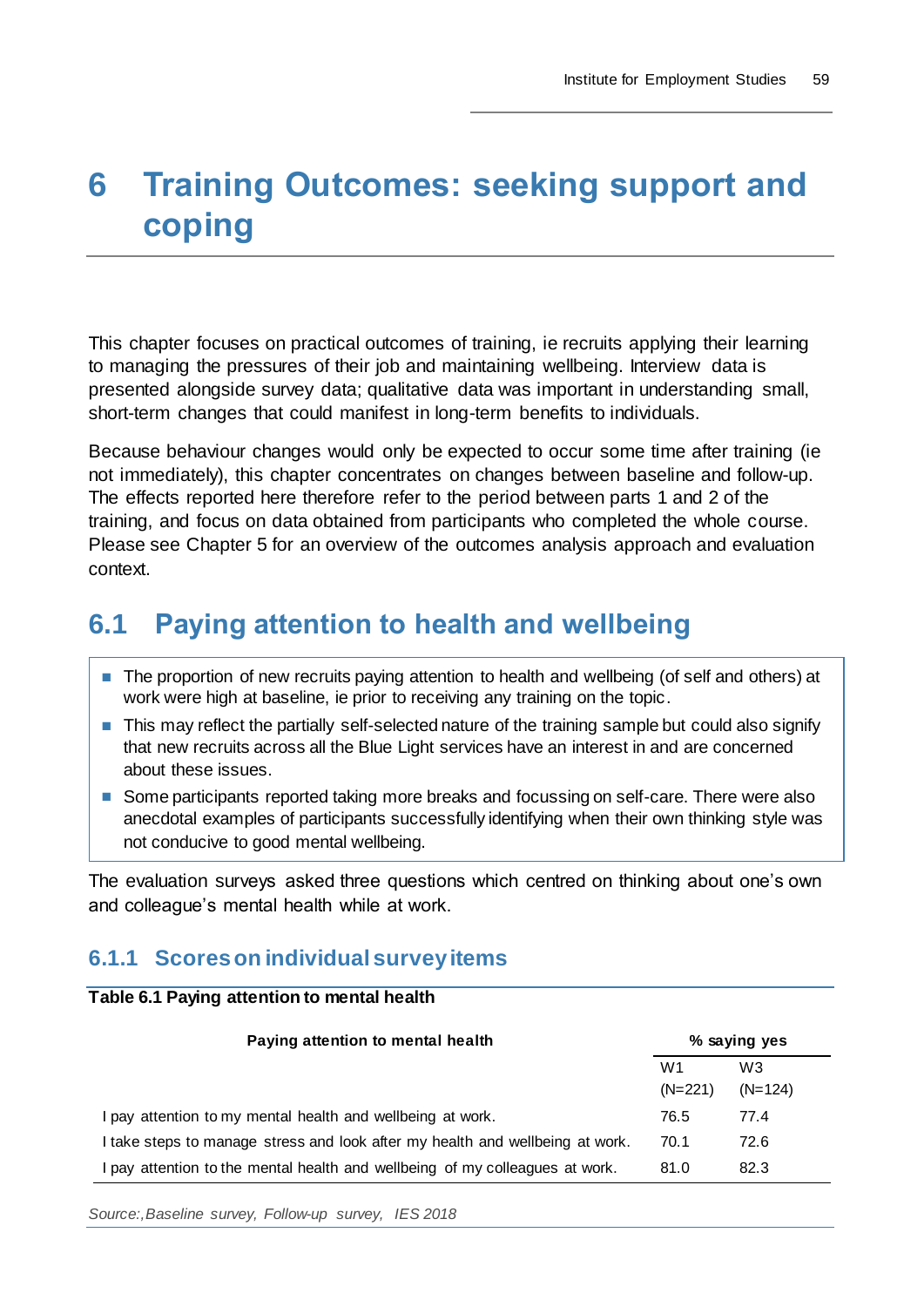Interestingly the proportion of new recruits paying attention to their own health and wellbeing at work were high prior to the training and only small, non-statistically significant changes were reported over time for each of the items shown in Table 6.1. This may indicate that those who attended the training were already concerned about their own mental wellbeing and that of colleagues prior to the training.

It is worth noting that these questions required a 'yes/no' response and therefore could not capture qualitative changes in relation to these behaviours or application of new strategies. Participant interviews (reported on below) were able to shed light on more nuanced changes, such as an increased tendency to question their thinking style. Note that one approach for paying attention to mental health is mindfulness: specific techniques like this are discussed later in the chapter (see Section 6.4 which addresses coping techniques).

### **6.1.2 Between-group comparisons**

To facilitate comparison between different groups of training participants, a single aggregated score was calculated from responses to all three items. Interestingly, a series of mixed-design ANOVAs did not show any systematic between-group effects: Figure 6.1 shows the relative homogeneity of responses across the services as well as the small amount of change between baseline and training follow-up.



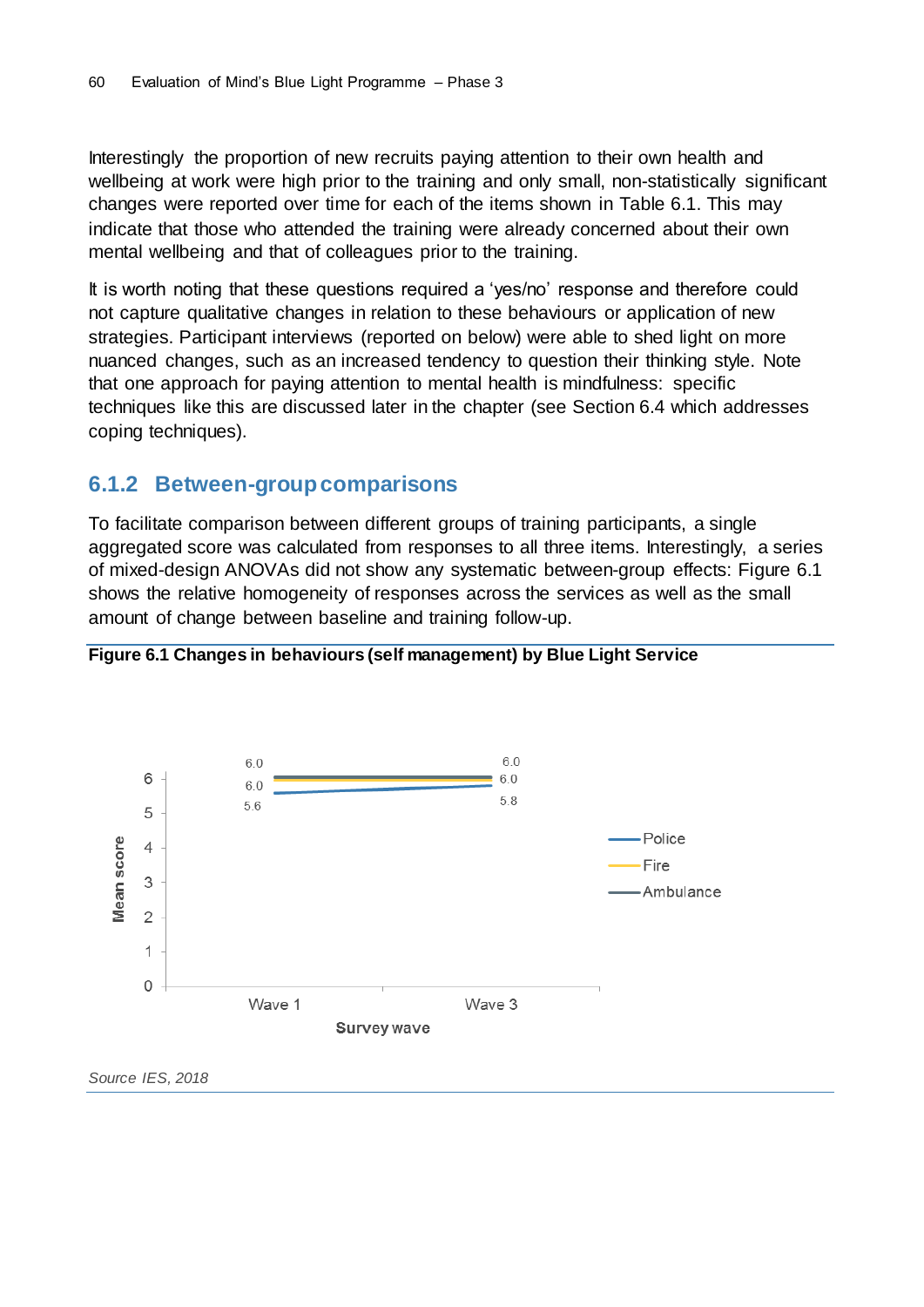## **6.1.3 Insights from interviews**

#### **Lifestyle changes**

It was usual for interviewees to single out one or two small changes they had made as a result of lessons from the training. Some participants had reflected on their wellbeing in a broad sense, and questioned whether they were doing all they could to stay physically as well as mentally well. It was noted that there can be a tendency among those in first response roles to neglect one's own wellbeing.

*"In this role you tend to put other people above yourself and forget that you need a good night's sleep and a proper meal."*

PCO, Police Service

There were several examples of interviewees taking more notice of what worked for them as an individual. In particular there was renewed awareness of the health benefits of breaks and some reports of altered behaviour.

*"I have noticed that if I am having a particularly stressful day then I need to take five minutes to grab a coffee and carry on rather than plough through like I would normally do."*

Paramedic, Ambulance Service

*"I realise now that a biscuit and a chat can be a real way to manage your mental health, whereas before I just thought that it was just tea and biscuits".*

Constable, Police Service

The importance of having a life outside work was a message that hit home with some recruits. A police forensic examiner who had been struggling with negative thoughts reported that as a consequence of the training she had been trying to keep more active and took up a new hobby (needlework) outside of work to help maintain good mental health. Several participants however, especially those with families at home, felt that their working hours prevented them from finding the time they needed for self-care. For example, a problem identified by ambulance call handlers was the incompatibility of their shifts with gym or swimming pool opening hours. In the police it was reported that it could be difficult to access healthy food during shifts; obtaining fast-food was often the most practical option.

#### **Changed style of thinking**

For some participants the main point they had taken away was to exercise more selfcompassion on a daily basis. Those with a 'driven' personality who thrived on the challenge of their role admitted the flip side of this was that they could be hard on themselves. For some the training course was the first time they had considered this.

*"I've realised that 'it's ok to take time for me to do something that I want to do, if I don't want to wash the pots right this minute, nothing's going to happen."*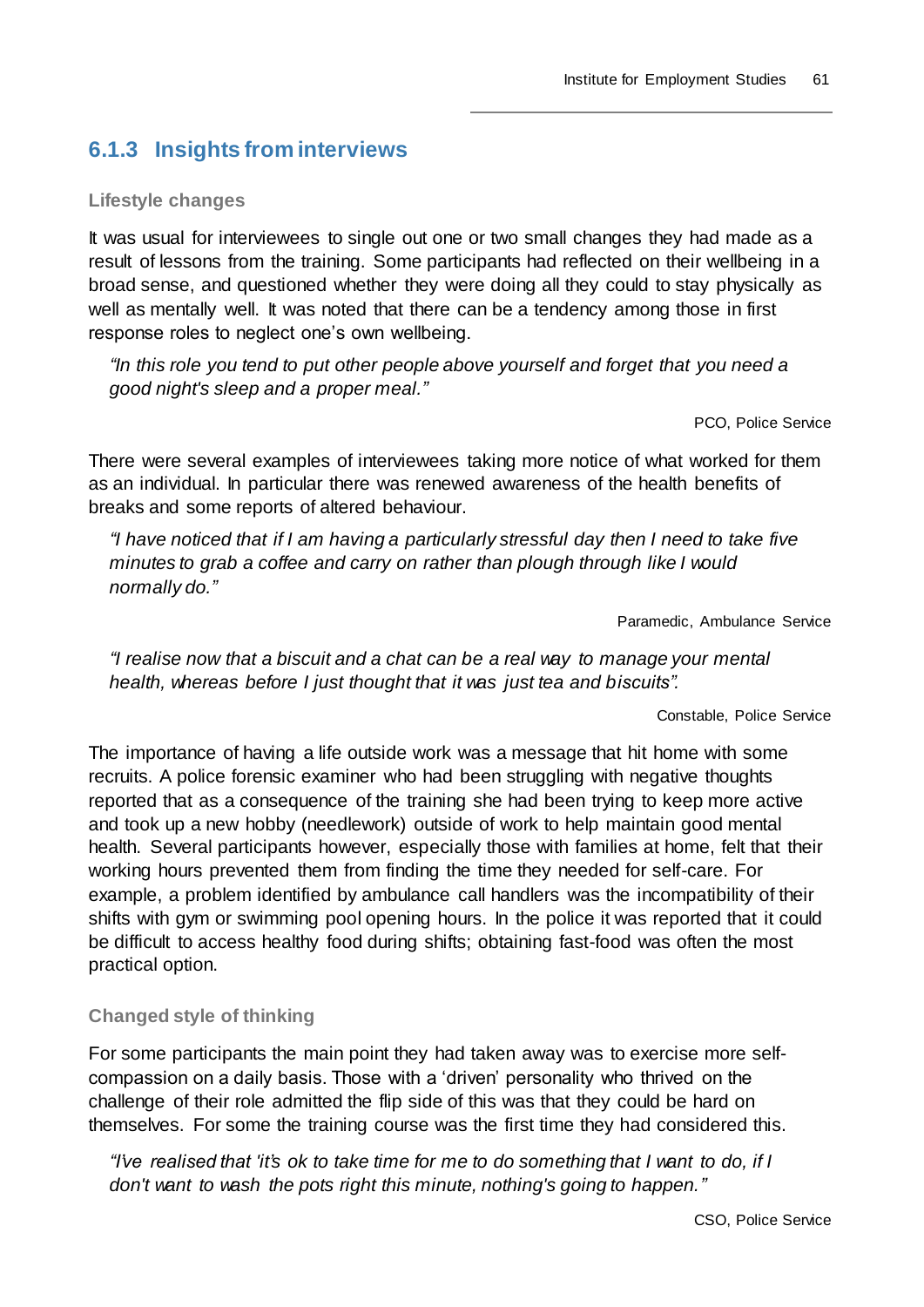There were other important ways participants had learned to challenge their own thinking style. As identified earlier in the report a key aim of the training was to build resilience and a central component of this was recognising how abstract thinking (eg analysing why something is happening, its implications, and asking 'what if' questions with no obvious answer) could lead to low mood.

Some participants were able to see how they habitually lapsed into abstract thinking and recognised the value of the distinction between this and more concrete thinking.

*"We're all guilty in the police force of thinking in a one-track mind of "what if", and "if I'd only".*

Community Support Officer, Police Service

## **6.2 Awareness of Blue Light services**

- Awareness of Blue Light resources was very low among new recruits before they received the training.
- This raises the possibility that new recruits outside the training pilot areas may miss out altogether on hearing about the information and support provided by Mind.
- More broadly the training was successful in promoting available support and raising awareness of local Blue Light activities.

### **6.2.1 Scores on individual survey items**

#### **Table 6.2 Awareness of Blue Light services**

| <b>Awareness of Blue Light services</b>                                                                                               | % responding yes              |                                |
|---------------------------------------------------------------------------------------------------------------------------------------|-------------------------------|--------------------------------|
|                                                                                                                                       | W <sub>1</sub><br>$(N = 220)$ | W <sub>3</sub><br>$(N = -120)$ |
| I have heard about the Blue Light Infoline                                                                                            | 42.7                          | 90.3                           |
| I have accessed the Blue Light Infoline (phone/text/email) for myself/ for a<br>friend'                                               | 1.9                           | 2.9                            |
| I have accessed/used Mind Blue Light information booklets.                                                                            | 8.7                           | 20.4                           |
| I have attended mental health awareness training (provided either by Mind or<br>another organisation) when working in a previous role | 31.4                          | 42.7                           |
| My organisation has signed up to the Blue Light pledge.                                                                               | 49.0                          | 85.4                           |
| My organisation has one or more Blue Light Champions                                                                                  | 42.7                          | 86.3                           |

*Source: Baseline survey, Follow-up survey, IES, 2018*

Across the services the percentage who had heard of the Blue Light Infoline rose from 43 per cent at baseline to 90 per cent at the time of attending Part 2 of the training. Numbers accessing Blue Light booklets rose from 9 to 20 per cent. Interestingly those reporting their organisation had signed up to the Blue Light Pledge rose from 49 to 85 per cent; this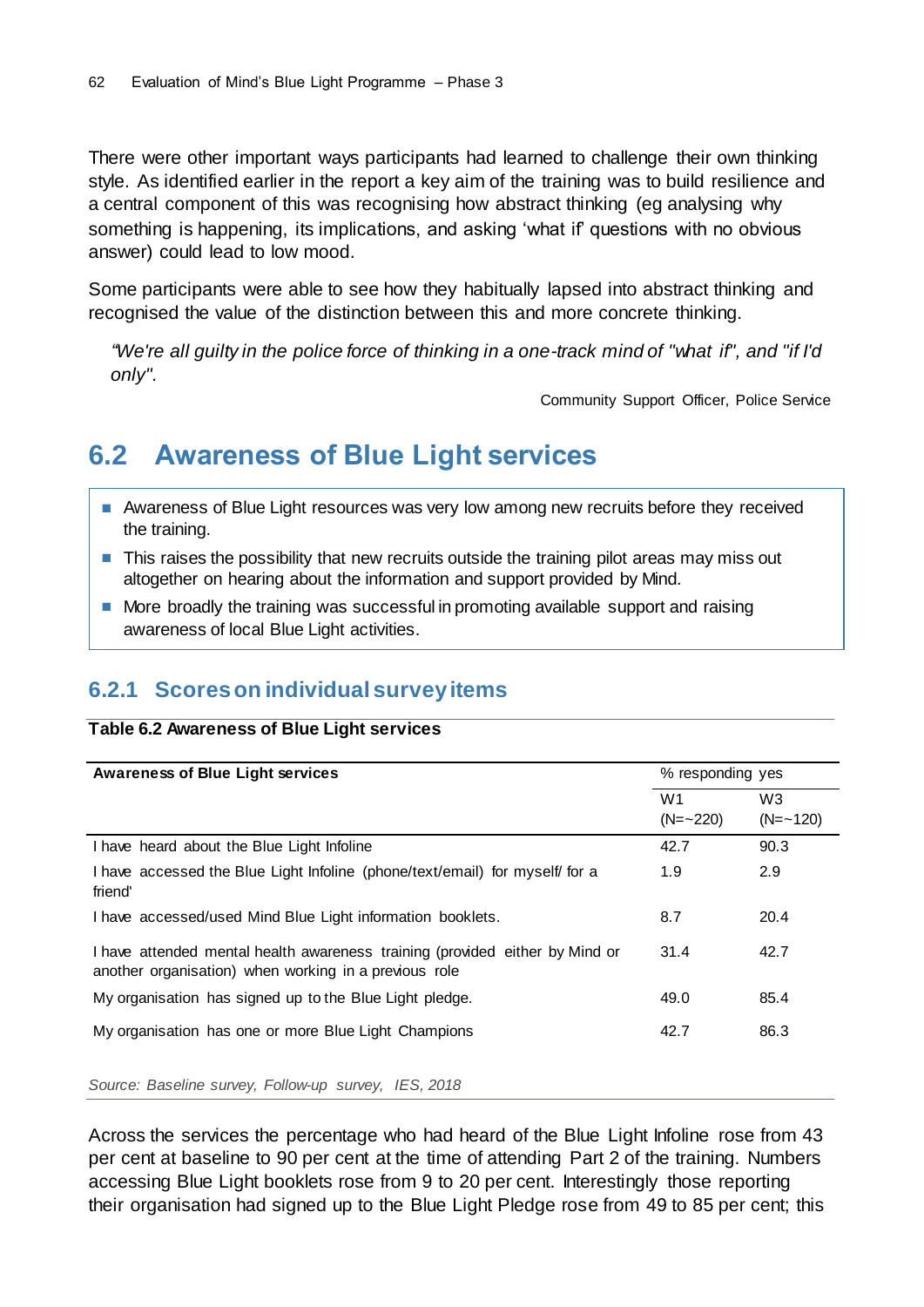presumably reflected better awareness of their organisation's activities rather than actual change. Similarly the proportion reporting their organisation had one or more Blue Light Champions rose from 43 to 86 per cent.

Awareness of the various initiatives launched under Mind's Blue Light programme was relatively low before the training. Given the early career stage of most of the target group this low level of awareness might be expected. Nevertheless these findings suggest that a briefing on Mind's Blue Light programme is not a standard part of induction for most new recruits, so those in other parts of the UK, ie those outside pilot areas, may miss out on important sources of information and support.

## **6.2.2 Insights from interviews**

Not surprisingly interviews confirmed that there was less potential for the training to make an impact on Blue Light awareness among participants whose services already prominently displayed posters and signposting information. For those who already had basic knowledge the training was able to provide additional detail about the campaign such as the criteria to become a Champion. Interestingly there a mix of views about approaching BL Champions: one trainee expressed a preference to talk to 'someone who knew what s/he was going through', perhaps reflecting a view that the role of a trainee can only be understood properly by a peer.

There was no notable change in numbers accessing the Blue Light Infoline (a change from 2 to 3 per cent) but, given the relatively short timeframe of the evaluation that would be expected. Some interviewees mentioned that it was something they would consider now they were aware of it.

Because of the short timeframe of the evaluation the potential for participants to apply what they had learned to support colleagues was limited. However some interviewees reported they would be more likely to encourage a peer to seek help (and/or speak to a Blue Light Champion); this included a fire service worker who said she might still feel reticent about seeking help herself.

## **6.3 Approaching others for help and supporting colleagues**

- There was no evidence that preferred sources of support had changed as a result of the training.
- However, new recruits pointed out that [people in] their organisation would need to change for them to reconsider who they approached for help.

Respondents were asked who they would be likely to approach for support. Table 6.3 shows responses at baseline and follow-up. No significant changes were seen between baseline and follow up. Between-groups analysis showed no reliable trends in regard to these responses.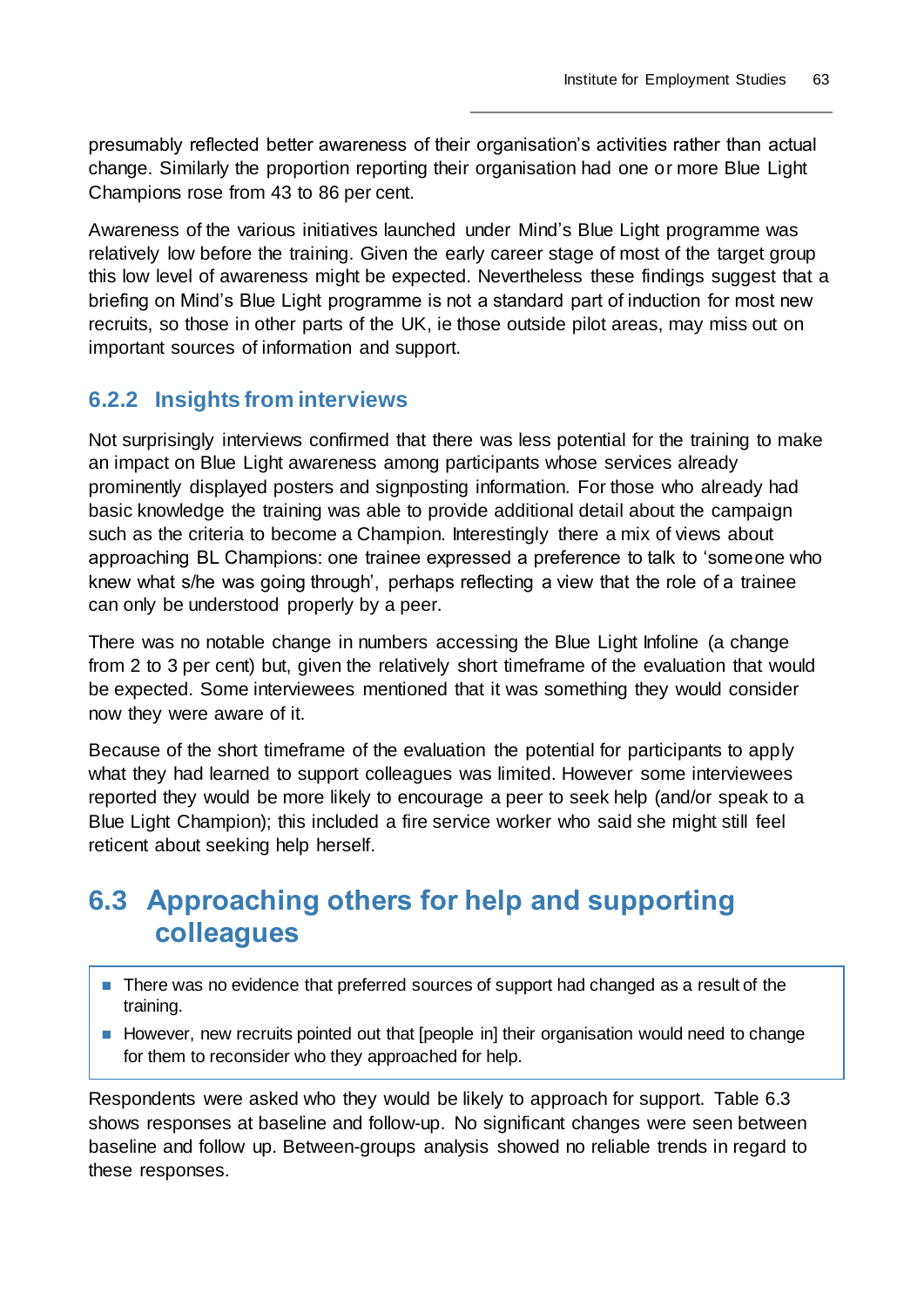### **6.3.1 Scores on individual survey items**

#### **Table 6.3 Seeking support**

| Seeking support                                     | W <sub>1</sub><br>$(N - 200)$ | W <sub>3</sub><br>$(N - 100)$ |
|-----------------------------------------------------|-------------------------------|-------------------------------|
| Another new recruit                                 | 24.2                          | 24.0                          |
| Other person I work or train alongside              | 44.7                          | 54.9                          |
| Person who supervises my work/training              | 66.2                          | 61.0                          |
| Person who delivers my workplace/induction training | 39.2                          | 32.5                          |
| HR                                                  | 36.3                          | 38.7                          |
| Occupational Health                                 | 71.4                          | 63.7                          |
| Chaplain                                            | 27.0                          | 12.1                          |

*Source: Baseline survey, Follow-up survey, IES 2018*

### **6.3.2 Insights from interviews**

The interviews provided some level of explanation for the survey findings, ie the apparent lack of change in this area. Several new recruits felt that the culture within their organisation would need to change for them to reconsider who they approached for help. There was a view (as mentioned in Chapter 4) that providing training to line managers (and senior staff more generally) would help achieve the changes that many participants wanted to see.

Nonetheless the training served as a useful reminder of existing support for some participants: one reported placing a list of useful numbers and organisations in her work locker and at home in case she ever needed help. Perhaps more importantly the training was valuable in reinforcing the message that it is acceptable to ask for help when struggling, and that support is not there solely for people who have become seriously unwell. There were indications that the messages about the importance of early intervention had been taken on board.

*"Everyone goes through 'ups' and 'downs' but when you can't get out of the down…[and] if I am having these thoughts for more than a couple of weeks then it is time to seek help."*

Forensic Examiner, Police Service

*"I learned that it's ok to need some support, and that you're not going to be judged or penalised. We all go through things in life that ultimately build up… and then mental wellbeing is not as it should be."*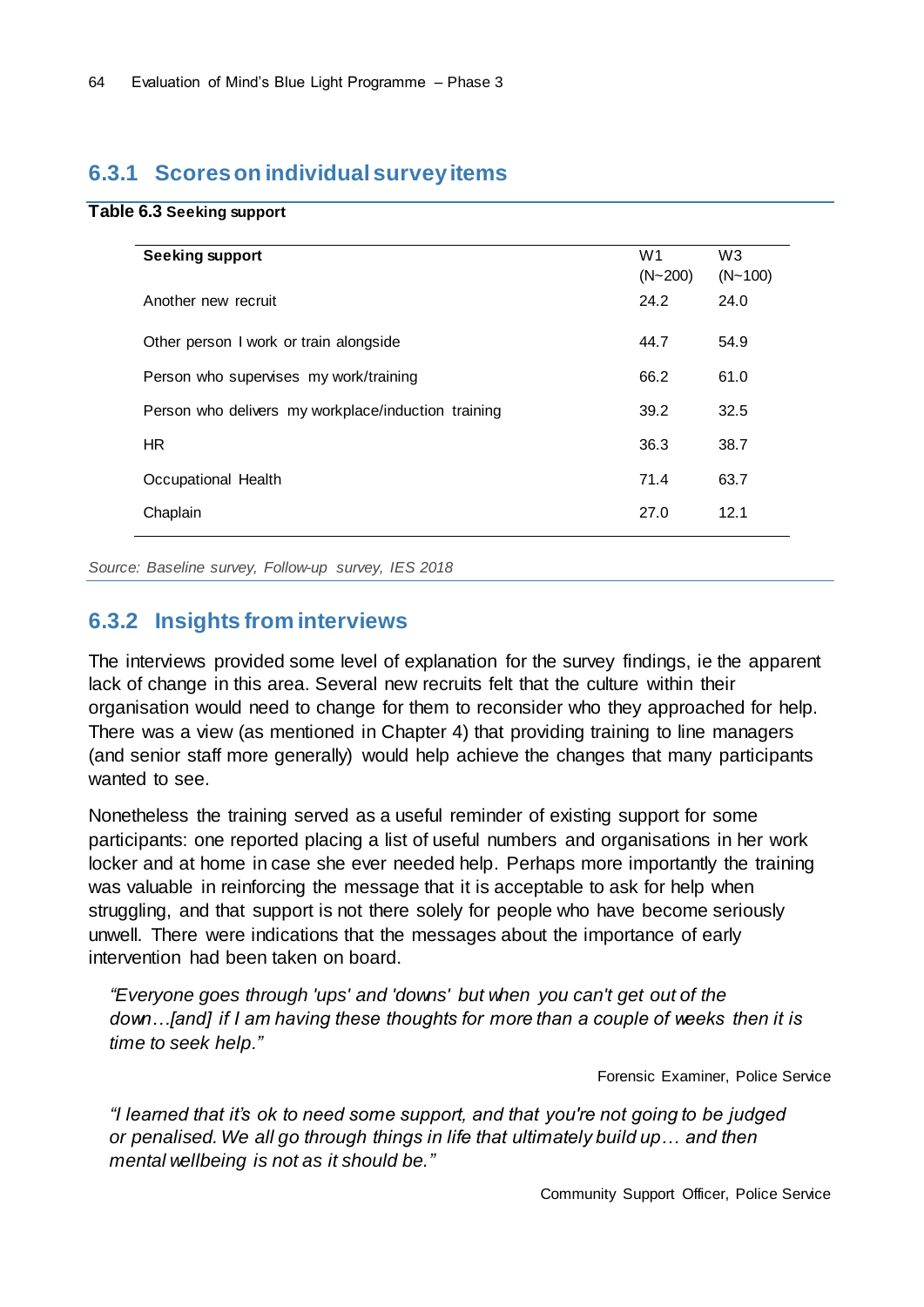A student paramedic felt he could now make a distinction between the circumstances of when he would use work based support (via a Blue Light Champion or other designated peer supporter) and those in which he would go to his GP. He felt that his initial step would be to approach someone within his workplace and that seeing a GP would only be necessary if there was 'a bigger issue'. After the training he realised that the ambulance service were more understanding about the need to talk than he had previously thought. This realisation was informed both by the approachability of his peers in the training group, and their willingness to share their own experiences of the need to talk.

One of the trainers felt that it was important to increase the social acceptability of speaking out within the emergency services and thought that discussion among peers in the training session had more potential to influence mindsets than she did.

*"It's messy and hard to change cultures, and it takes somebody in the room to say "yes I contacted them [BL] and it was really good" to challenge thinking, and I can't replicate this as a trainer."*

Blue Light trainer, Mind

As might be expected there were beneficial knock-on effects to some new recruits' home lives and some reported improved coping with relatives with poor mental health. Learning the difference between abstract and concrete thinking had proved useful in approaching different scenarios at home.

*"It's helped me to stop asking 'why is [my dad] like this?' 'Why isn't therapy working?' 'How long will this go on?' and instead try to focus on dealing with the existing situation."*

Forensic Examiner, Police Service

Participants who had benefited in this way felt there were consequences for their mental wellbeing more generally. Some interviewees thought the difference the training had made to their coping skills outside work was more impactful than any changes they were able to report in their working lives.

## **6.4 Putting new techniques into practice**

- Around a third of survey respondents had applied coping techniques they had learned in Part 1, often more than one. A further fifth said they intended to try new techniques.
- The most popular techniques to try had been mindfulness, meditation and sharing experiences with colleagues.
- This indicates a willingness to try new things among the new recruit population and indicates Part 2 was likely to have been useful in embedding new habits.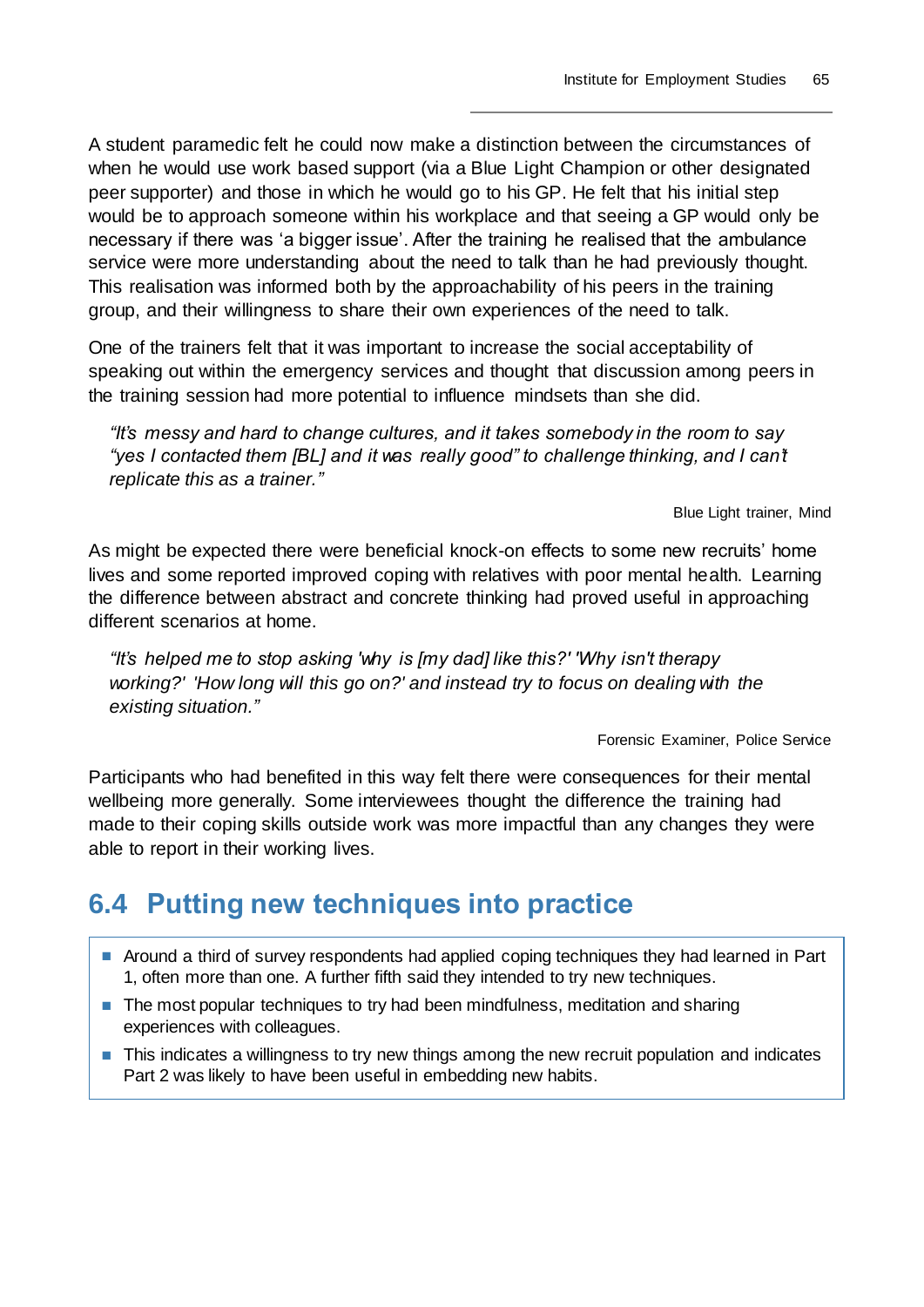### **6.4.1 Scores on individual survey items**

**Table 6.4 Have you used any techniques from Part 1 of the training to manage your mental health or wellbeing?**

| Have you used any techniques from Part 1 of the training to<br>manage your mental health or wellbeing? | <b>Number</b><br>responding yes | <b>Number</b><br>responding<br>'no but intend<br>to' |  |
|--------------------------------------------------------------------------------------------------------|---------------------------------|------------------------------------------------------|--|
| Police                                                                                                 | 24                              | 16                                                   |  |
| Fire                                                                                                   | 1                               | 4                                                    |  |
| Ambulance                                                                                              | 7                               |                                                      |  |
| All services                                                                                           | 32                              | 21                                                   |  |

*Source: Baseline survey, Follow-up survey, IES 2018*

The largest number of participants who have used techniques from the training were recruits from the police service. Furthermore, across the three services 21 recruits reported that they intended to use techniques in the future.Thirty two per cent of survey respondents had tried to put techniques in practice that the first training session had covered. The majority of those (49 per cent) had opted to try mindfulness. Other techniques that were common included speaking with friends, family and colleagues about issues that are impacting on wellbeing (28 per cent) and general lifestyle choices to support general and mental wellbeing such as sleeping well (21 per cent). However it was common for participants to take many suggestions on board and some open text responses in the survey comprised lists.

*"Looking after my general wellbeing: eating properly, sleeping, relaxation technique, enjoying open spaces and music, spending quality time with family and talking, sharing more with others."*

Anonymous survey respondent, Ambulance Service

*"I have tried mindfulness although it was not for me. I have tried increasing my social life and taking more time to relax."*

Anonymous survey respondent, Ambulance Service

Interestingly, possibly because of the way questions were asked (ie in an open style), interviewees tended to describe how they were changing their everyday habits rather than name specific techniques. For example (as detailed in Section 6.1), several participants spontaneously mentioned their efforts to switch from abstract to concrete thinking but did not refer to it in those terms, instead using phrases like 'dwelling on things less'.

## **6.5 Coping with everyday working life and beyond**

■ Although the follow-up period for the evaluation was relatively short more than a third of survey respondents thought the training made a difference to how they performed their role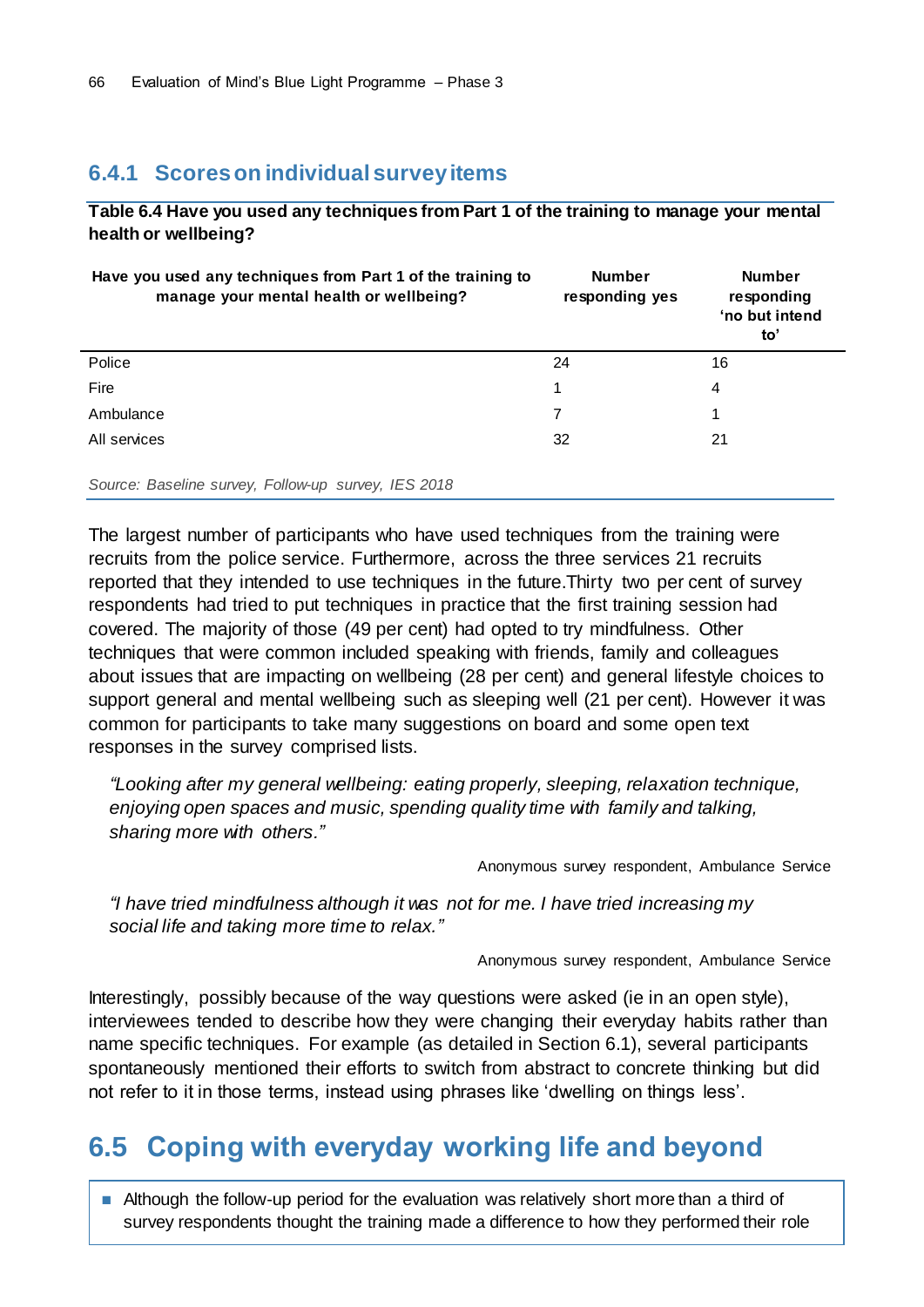- There was increased understanding of the support needs of people with mental health problems but, with that, appreciation of the boundaries of their role, ie that it lay beyond them as individuals to 'fix everything'.
- Among a cohort whose working life is focused on rescuing, this was arguably one of the most important learning points of the training.

## **6.5.1 Scores on individual survey items**

#### **Table 6.5 Training impacts on carrying out work by Blue Light service**

| Has the training made a difference to                    | % responding yes |               |      |                          |       |
|----------------------------------------------------------|------------------|---------------|------|--------------------------|-------|
|                                                          | Fire             | <b>Police</b> | Amb  | S&R                      | Total |
| How you perform your role                                | 60.2             | 34.2          | 50.0 | $\overline{a}$           | 36.1  |
| How you interact with people you work or train alongside | 60.0             | 41.3          | 50.0 | $\overline{\phantom{a}}$ | 43.1  |
| How you interact with members of the public              | 60.0             | 37.5          | 60.0 | $\blacksquare$           | 41.0  |
| Total                                                    | 10               | $-80$         | 10   | 0                        | ~100  |

#### *Source: Follow-up survey, IES, 2018*

When asked whether they felt the training had made a difference to how they performed their role, 36 per cent of all respondents said they thought it had. Forty-three per cent thought they interacted with people they worked or trained alongside differently as a result of the training. Forty-one per cent of respondents said they interacted differently with members of the public after their training.

The interviews shed more light on the different ways participants from the various services had benefited. In contrast to the ambulance services, individuals from the police and fire services did not have a background of medical training, so generally there was more new, factual information for them to take on board about mental health. In some cases, that had been particularly helpful when dealing with members of the public and communicating sympathetically yet also with the right amount of professional distance.

*"It's helped me to take a step back and look outside the box and choose your words differently like not saying "I understand", when you don't fully understand."*

#### Community Support Officer, Police Service

A female firefighter thought that she had a tendency to get 'too bogged down' by other people's situations. The training had helped her realise the need to be supportive but also to accept that she could not 'resolve everyone's issues' personally. After the training she said she was able to appreciate more fully that some individuals with acute support needs were best handled by specialised mental health services. There were several other comments that indicated participants had become more self-aware about the language they used. There was also greater acceptance among several interviewees of their professional limitations, ie they couldn't offer solutions all the time and that when dealing with someone in a crisis it was more appropriate to provide guidance focusing on the present rather than identify what they needed to do to change their situation in the longer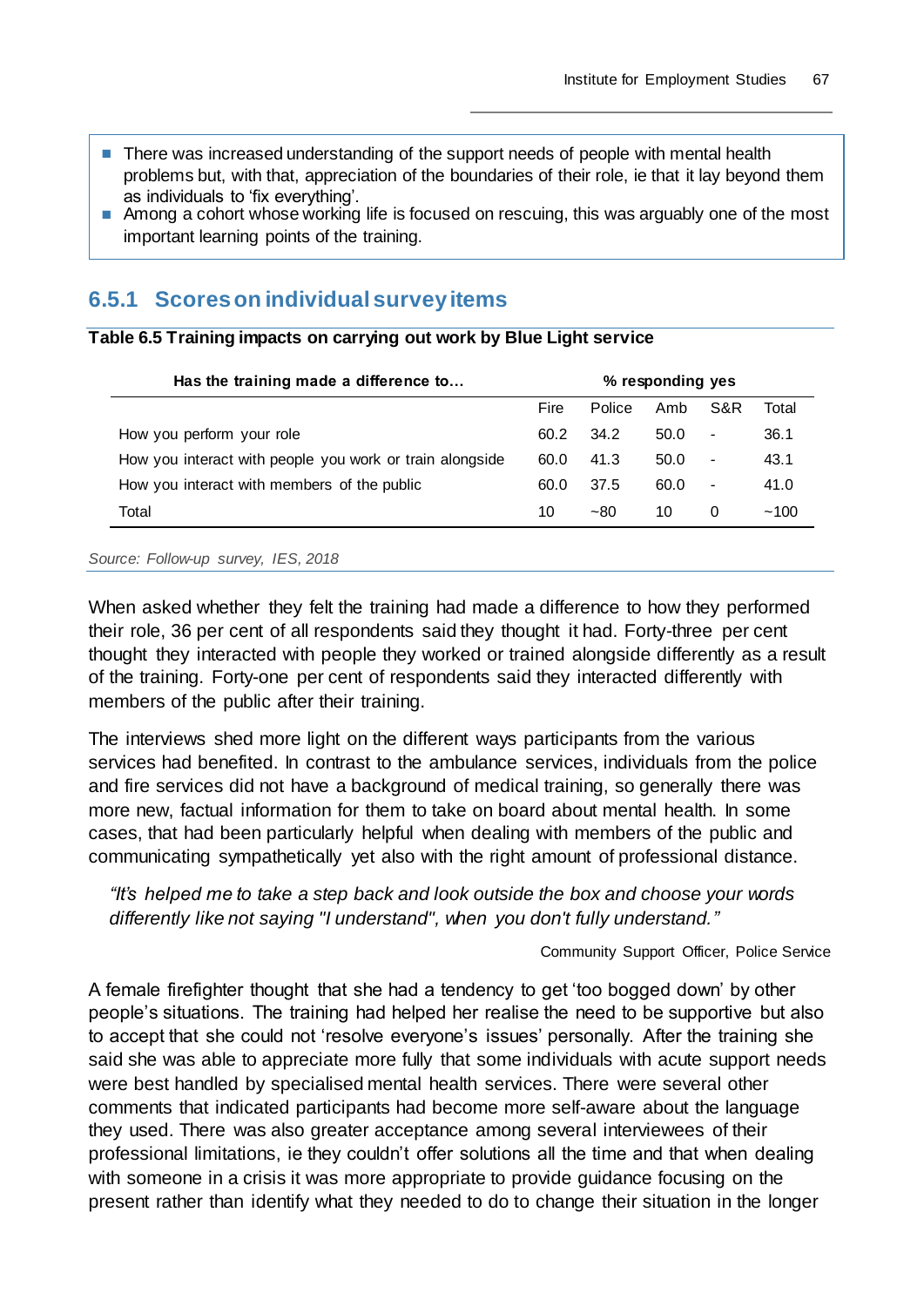term. Among a cohort whose working life is focused on rescuing, this was arguably one of the most important learning points of the training.

## **6.6 Concluding comments**

This chapter showed several important outcomes of the training which signal its potential to bring about behavioural change and improved coping styles among Blue Light new recruits.

An interesting finding is that, among those responding to the baseline survey, the proportion of new recruits paying attention to health and wellbeing (of themselves and others) was relatively high before receiving any training on the topic. Nevertheless the training had a discernible impact on self-care and participants reported taking more breaks than before and questioning thinking styles that were not helpful, especially when outcomes of incidents were distressing.

Awareness of Blue Light services was lower than one might presume considering all pilot groups belonged to services who had made the Blue Light Pledge. Although the training was successful in alerting participants to sources of support, responses at follow-up indicated that attitudes towards approaching various other in-house sources of support had not changed. Those interviewed felt that wider organisational change was needed to alter this; one suggestion was that Mind should offer training to new recruits' managers.

Around a third of survey respondents had applied coping techniques they had learned in Part 1, with many more intending to and there appeared to be a general openness to try new things. Although the follow up period was short it was notable that a sizable proportion of participants felt the training had brought about positive changes in their working lives and also equipped them with more knowledge and confidence when dealing with the public. Some felt that they applied professional boundaries more effectively and saw where mental health support needs lay outside their own expertise and training.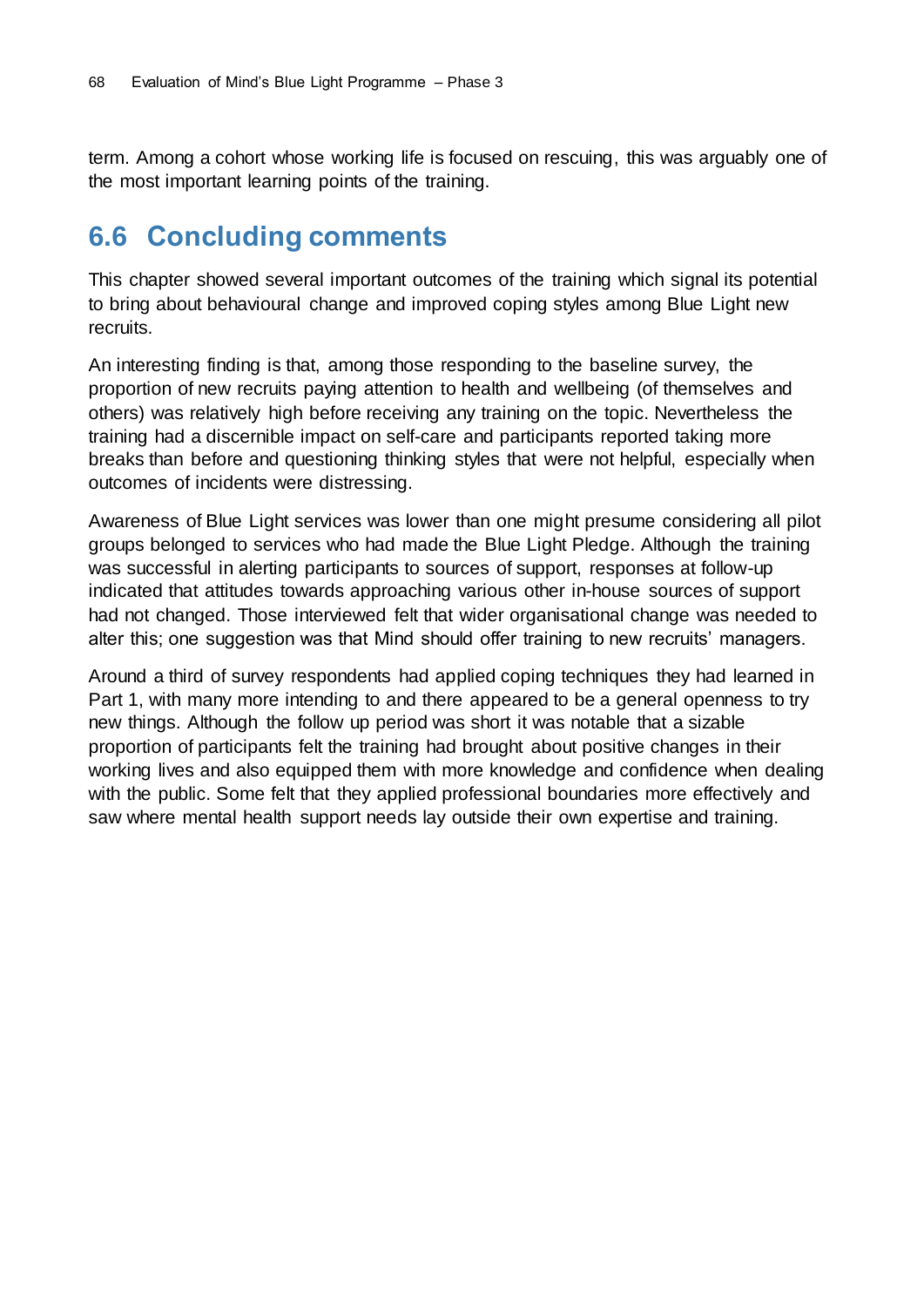# **7 Conclusions and learning points**

This chapter starts by addressing the research questions specified by Mind. We have also made some additional observations and recommendations, since plans to roll out the training more widely are under consideration. These are intended to inform future decision-making regarding this.

# **7.1 Research Questions**

### **7.1.1 How can the course be made most relevant and engaging to new recruits and their employers?**

Approval ratings for the course were high; 94 per cent of new recruits attending Part 1 agreed it was useful. The training materials were felt to be relevant as well as of high quality. Mind's experienced trainers were successful in engaging participants and feedback was particularly positive regarding their ability to facilitate open and honest group discussion, as well as responding to the groups' interests and needs.

In line with Mind's aims the training was felt to be particularly beneficial for recruits who were new to working in Blue Light services, especially those who had not previously received any mental health awareness or resilience training. Nearly all recruits who attended Part 1 (91 per cent) felt the information was relevant to their workplace. Although participants were generally satisfied that the training was highly tailored to their role some felt there could have been more of an explicit focus on preparing new recruits to deal with potentially distressing aspects of incidents they attended.

Unsurprisingly participants were not wholly in agreement about the elements that worked well or less well; however, the 'Black Dog' video stood out as a universally-liked element which was successful in depicting the experience of depression. The 'Planet' role-play exercise, which focused on concrete versus abstract thinking, received a mixed reception. Many participants felt they could have grasped the concepts it intended to demonstrate without the task, which was regarded by some as overly artificial. Others thought this aspect of the training was slightly redundant as their role had already trained them to respond to situations in a practical, solution-focused way. However, some new recruits were able to report that they had applied their new understanding of different thinking styles and found it beneficial.

Contrary to expectation, the evaluation did not yield clear, consistent messages about what worked/worked less well for specific Blue Light services. This was surprising given that the cohorts across the services were quite different in terms of demographic composition (for example in terms of gender balance and career histories) but this arguably illustrates the wide appeal and relevance of the training. However, some aspects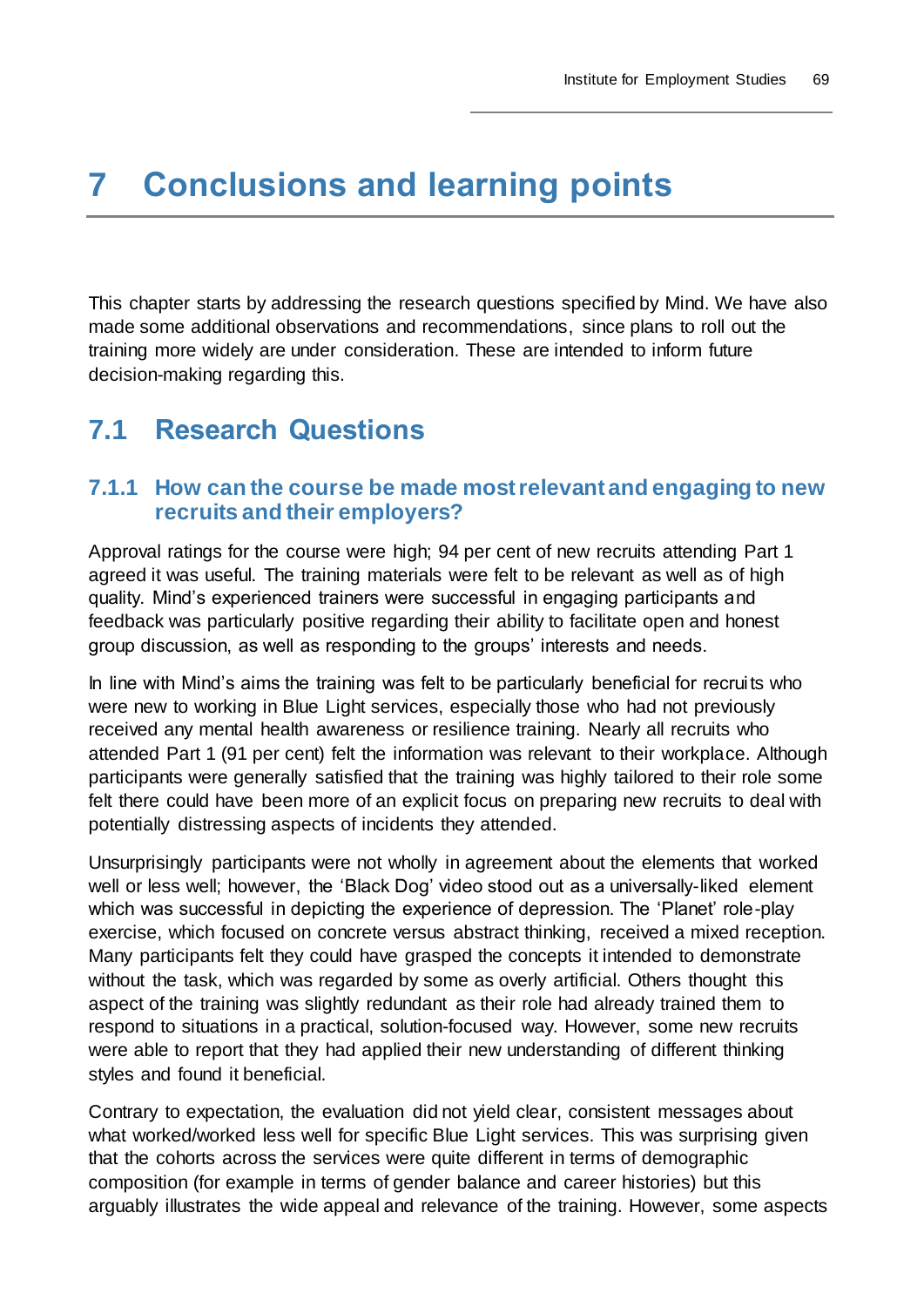of the training did not always hit the right tone for all participants. Some recruits found elements of the training ''preachy' or overly prescriptive about the right ways of coping. A small minority disengaged because they felt uncomfortable, but Mind's trainers felt that this was an inevitable consequence of nudging some participants out of their comfort zone and challenging misperceptions, ie not an indicator of lack of success.

Fewer participants attended Part 2 (only 55 per cent of the 223 who attended Part 1) but those who did were generally positive about that experience. There was no evidence that 'no-shows' at Part 2 stemmed from lack of satisfaction of Part 1 or rejection of the material. It seems likely that many participants simply had competing priorities or felt free to drop out of training that was not compulsory. Among recruits at Part 1, 71 per cent stated that it was compulsory and 19 per cent had cited personal interest as one of their reasons for attending. However the evaluation design did not enable researchers to reach non-attendees or take a systematic approach to understanding the reason for their absence.

Recruits who had acquired some practical experience in their role were especially positive about the opportunities provided by Part 2 to discuss and reflect on their experiences and wellbeing techniques. Those with little or no experience 'in the field' felt that they had not had much opportunity to utilise techniques from Part 1. Some new recruits indicated that they had found some aspects of Part 2 repetitive but this was a minority.

There was a general consensus that the training should be delivered during the first year of a recruit's training journey, preferably before they had attended incidents that could cause distress or trauma. More than half of recruits who attended Part 2 training (57 per cent) felt that the training had been offered to them at the right time. However, it was felt that Part 2 would offer most benefit if it were delivered after recruits had acquired experience of responding to incidents for at least a few weeks.

The alteration of training format for some participants allowed the evaluation team to test whether a more concise course could achieve the same results. Findings were interesting in this respect; objective data suggested learning outcomes did not differ but research interviews with both trainers and trainees suggested that this reduced the time available for spontaneous queries, disclosure and discussion. This pacing issue is important in training on potentially emotive issues where some participants may benefit from the opportunity to gain peer support, or hear about others' experiences during the session.

Overall, participants did not in general find fault with any aspect of the training and the level of apparent relevance and engagement. This would suggest that Mind do not need to reconsider their approach. The course as it stands appears to be sufficiently relevant and engaging without any major review or significant change of approach.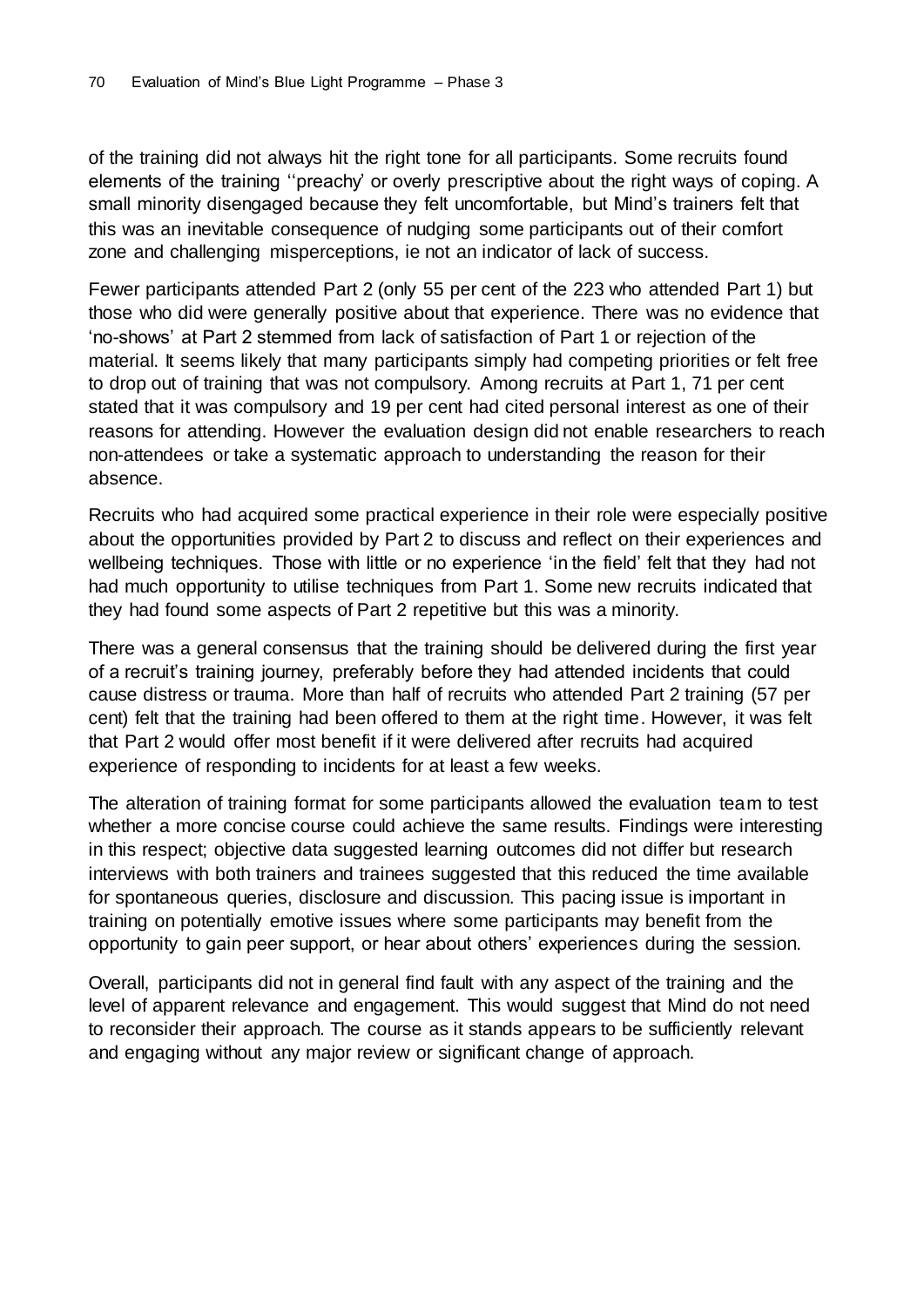## **7.1.2 How can we most effectively increase new recruits' mental health knowledge, help-seeking behaviour, and use of coping skills?**

The training demonstrated impacts both in terms of understanding and knowledge, and initiating changes in behaviour during the training period. The research signalled strongly where the training was most effective.

#### **Changes in knowledge**

Recruits' demonstrated relatively good levels of knowledge and understanding of mental health prior to Part 1 training: 78 per cent reported that they had good understanding of the difference between good and poor mental health and this increased to 97 per cent immediately after Part 1. Self-reported measures of understanding mental health all increased after Part 1 training and while these decreased between Parts 1 and 2, they still remained above baseline levels. However, measures of actual knowledge showed limited impact: while there were slight changes in scores, there were no statistically significant changes. It should be noted that, as baseline levels of knowledge were already high, there was limited potential for scores to improve further. For example more than threequarters of participants (82 per cent) reported that they already had a good understanding of some common signs of poor mental health prior to Part 1.

The most impact was found with regards to understanding resilience and knowing ways to build personal resilience. There were significant increases in both self-reported and actual knowledge of this. Self-reported understanding and knowledge of resilience, as well as recall of course content on this, increased substantially after Part 1 (the proportion who felt they had a good understanding of what resilience is rose from 68 per cent to 97 per cent) and although this fell over the course of the follow up period, participants were still reporting higher levels of knowledge and understanding than they started with (84 per cent in the previous example). Measures of actual knowledge of resilience building techniques also showed increases.

Whereas recruits tended to have relatively high levels of understanding around mental health, self-reported and actual measures indicate that knowledge around resilience was lower. Prior to Part 1 training, only 48 per cent of recruits agreed or strongly agreed that they knew ways to build resilience, whereas this increased to 93 per cent immediately after Part 1 training. This suggests that training on resilience and psychological coping strategies offers the most potential for impact; this is one of the key findings of the evaluation.

The training resulted in significant positive changes in self-reported knowledge about where to seek help. Recruits who had been in their service for more than six months reported better awareness of sources of support than more recent recruits, suggesting that this is an important topic to cover for the newest recruits.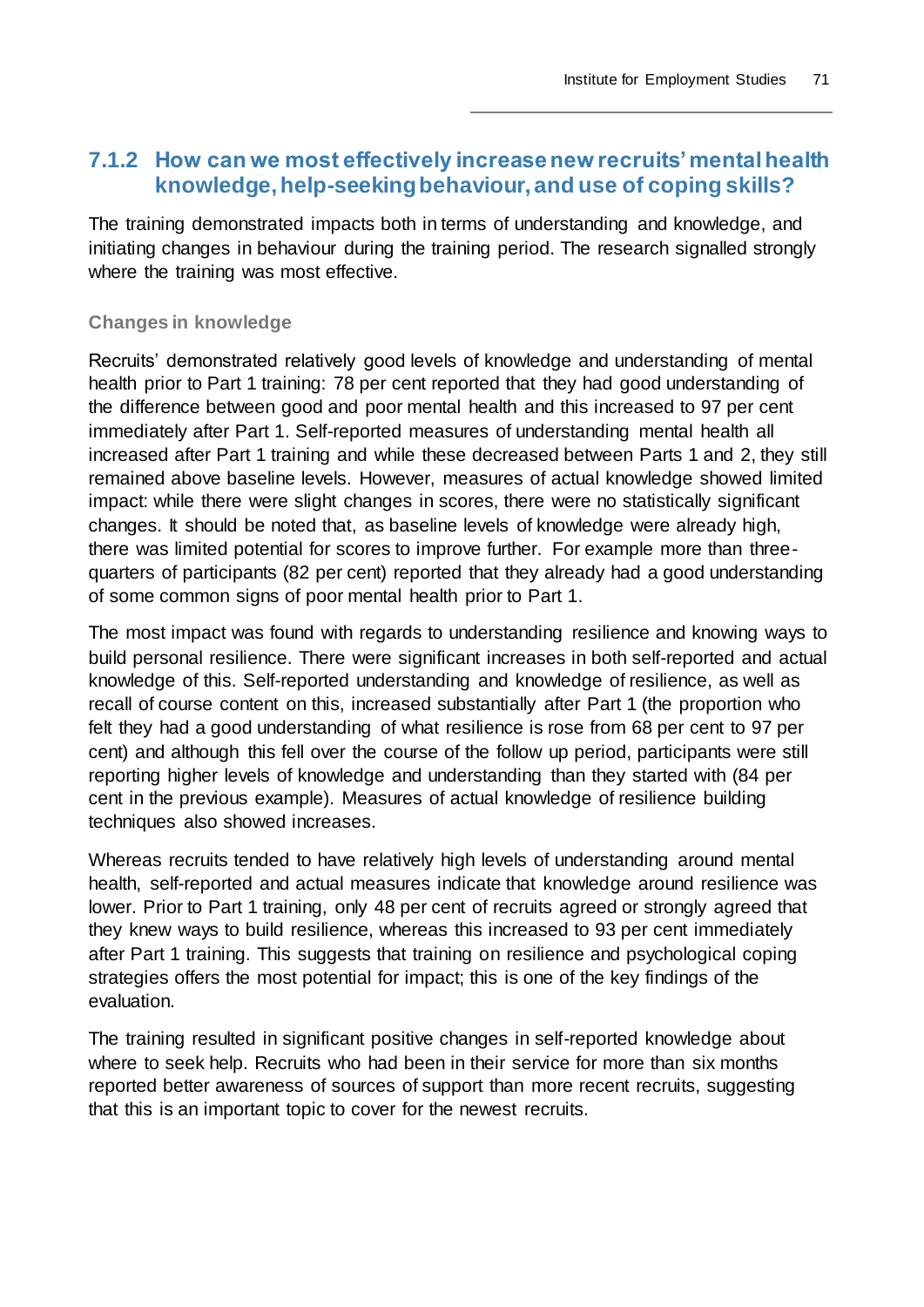#### **Changes in behaviour**

There was limited evidence of changes in behaviour during the training period. However, the period between Part 1 and Part 2 of the training ranged from eight to sixteen weeks which is a relatively short time to allow for any changed behaviours to emerge.

At the start of Part 2, some recruits had already started incorporating techniques or ideas from Part 1 into their working lives. More than a third (32 per cent) had applied a coping technique that they had learned in Part 1 and a further fifth (20 per cent) intended to try. The most popular techniques were mindfulness, meditation and sharing experiences with colleagues. Similarly, more than a third (36 per cent) felt that the Part 1 training had already made a difference to how they performed their role. There was increased understanding of the support needs of people with mental health problems but also a recognition of the boundaries of their role, ie not having the expectation that they should be able to 'fix everything'.

Part 1 of the training was also successful in raising awareness of and engagement with Mind's Blue Light resources. Between Part 1 and 2, awareness of the Blue Light Infoline rose from 43 per cent to 90 per cent. Furthermore, the proportion of recruits who had accessed Blue Light booklets increased from nine per cent prior to Part 1 training to 20 per cent by the start of Part 2 training.

There were no changes in self-reported behaviours around recruits paying attention to their own mental health and that of colleagues. As may be expected from staff in the Blue Light sector, baseline figures suggested that recruits were already concerned about their own mental wellbeing and that of colleagues: 81 per cent reported that they paid attention to colleague's mental health and wellbeing, and levels are similar immediately prior to Part 2 training (82 per cent). However, anecdotally there was evidence that training participants had made small changes in approaches or techniques for managing their mental health such as recognising the importance of a coffee break when they felt stressed.

There was also no evidence that recruits changed their preferences regarding who they would approach for support at work. Prior to Part 1 training, recruits were most likely to consider approaching an occupation health professional (71 per cent) or someone who supervises their work or studies (66 per cent). During interviews, some recruits voiced reservations about confidentiality or the culture at their organisation which may contribute to the lack of change. However, there was evidence that recruits fully took on board the message that it was acceptable to ask for help if you were struggling and that you didn't need to wait until you were at crisis point.

Mind's current approach appears to increase understanding and knowledge around mental health, resilience building and help-seeking behaviours at least in the short- to medium-term which was the period that the evaluation was able to address.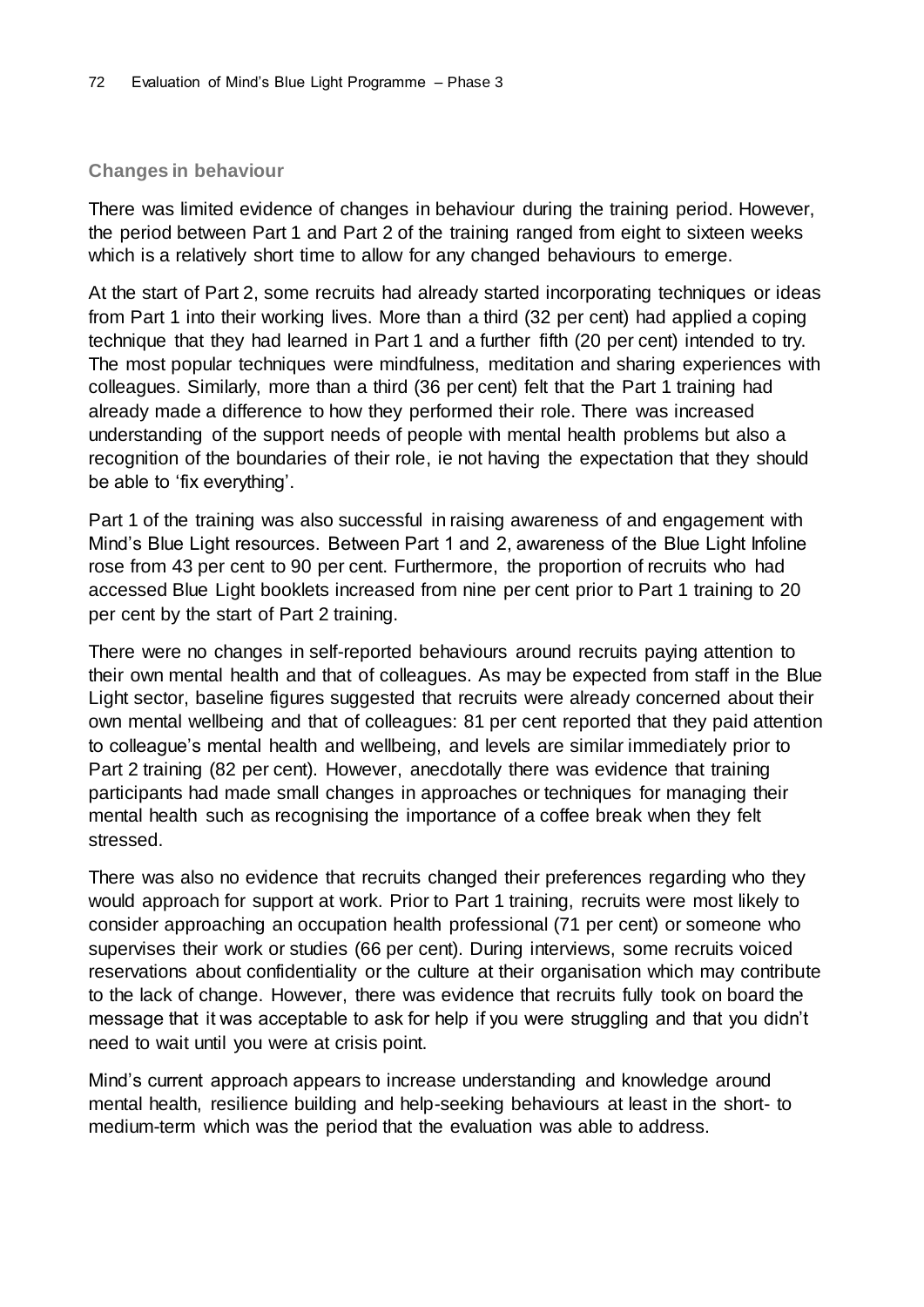### **7.1.3 If there are any changes, how long are these sustained?**

The evaluation investigated outcomes over the period that training was delivered; the time between recruits receiving Part 1 and Part 2 training ranged from eight to sixteen weeks. For this reason, it has only been possible to investigate medium-term impacts of the training; short-term measures of impact show increased levels of knowledge between Parts 1 and 2 but there was some deterioration from the levels recorded immediately after Part 1 training.

It is interesting to note that some measures of knowledge dropped back to baseline levels between Part 1 and Part 2. However, there was a lot of variation in individual recall, as would be typical of any diverse training audience. Nevertheless, this suggests that for some people it is difficult to retain new knowledge for more than 8-16 weeks. Learning styles vary considerably, some good 'rote learners' can retain large amounts of new knowledge with relative ease.

Reflecting on the second session, participants thought that it had helped cement their learning and hence raised the likelihood of them making changes in the longer term. It also provided a second opportunity to reflect as a group (not always the same group) on what had been learned and how much difference it had made in a work context.

However, retaining facts is less consequential to wellbeing than adopting minor lifestyle changes which have the potential to become entrenched habits. The most powerful changes appeared to be about prompting individuals to reflect on their domain of control: what problems they can (or should) realistically intervene to solve and what is best left to other professionals. These changes were particularly impactful when working with the public. If new approaches and behaviours can become successfully embedded as changes in practice, then this increases the likelihood of long-term change.

It is relevant to consider that there was considerable variation in baseline knowledge. People started at different learning points and those new to mental health as a topic, especially individuals without prior inclination to reflect on their mood or state of mind, may need more reminders to do this.

Achieving long-term impact is a challenge for any training provider but the two-session model appears to enhance the potential for meaningful change. Some participants felt that sustained and impactful change could be more effectively achieved if their line managers had been trained also; they felt a 'whole-organisation' approach (which the Blue Light programme has arguably taken throughout its delivery) would be ideal so that they felt supported in adopting healthy coping strategies.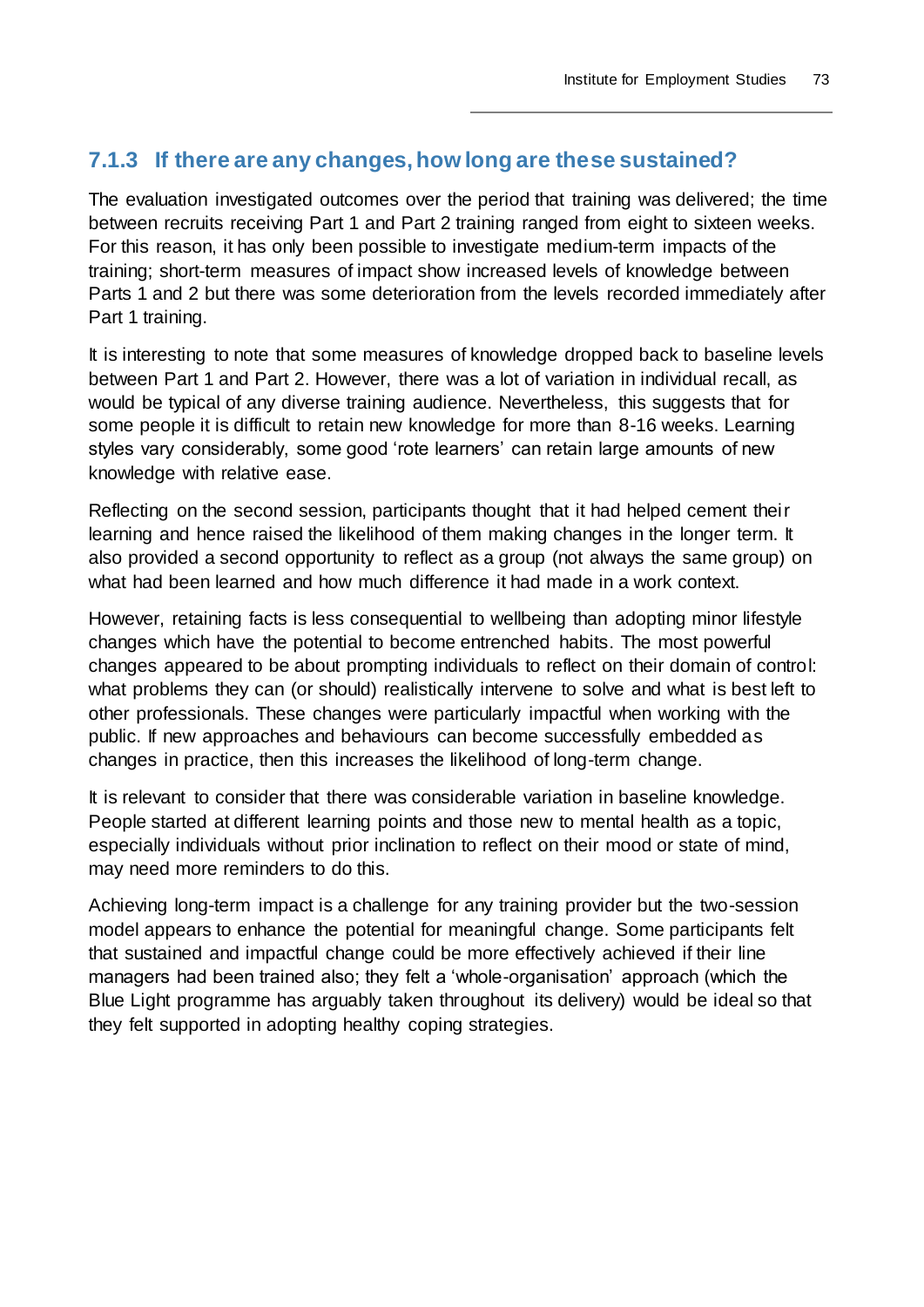# **7.2 Final reflections and recommendations**

- The 'Mental Health and New recruits' training was delivered to more than two hundred recruits, more than double Mind's originally projected numbers. This suggests that there is a strong appetite among the Blue Light services for this training. Therefore, this supports the idea that a wider roll-out would be well-received and we strongly recommend this.
- Our findings show that the two-session training package is an effective one. However, any future roll out should be accompanied by a requirement to attend both sessions as there was substantial drop-out between Part 1 and Part 2 of the piloted training. Ideally this would have the backing of senior management within services. Work pressures and scheduling was an issue for some recruits and there was anecdotal evidence that some organisations had chosen to make Part 2 attendance voluntary.
- Evidence suggests that making training compulsory may help achieve a more representative balance of genders. Among those who attended Part 1 on a voluntary basis almost three-quarters were female. In contrast, women made up only a minority of those mandated to attend. It is important to recognise that the basis upon which the training is offered affects the composition of training groups.
- Findings suggest recruits with less personal familiarity with mental health and its impacts were under-represented among groups attending voluntarily. Mandatory training would ensure that all recruits, regardless of their background, would be able to benefit from the course content. Ideally, senior management within services would endorse the requirement to attend.
- There is a strong indication that refresher training would be beneficial. However, it lies beyond the scope of the evaluation to be prescriptive about the form refresher training should take. For example, e-learning or webinars could be an effective mode of delivery. Mind should also consider the possibility of issuing prompts and reminders to new recruits about sources of support via routine Blue Light themed emails or briefings.
- Improvements in confidence to cope are particularly important to sustain; as careers progress and responsibilities are stepped up it is essential Blue Light professionals maintain the ability to deploy strategies that work for them. In the longer term refresher training would need to have an approach that took professional development (ie beyond the new recruit stage) into account.
- Baseline knowledge and understanding of mental health was high among recruits; some recruits received training on aspects relevant to their role. Due to this, impacts around mental health knowledge were limited, whereas understanding of resilience building showed larger impacts. Mind could consider shifting the emphasis of the course to where there is most potential for new learning, ie psychological coping and resilience.
- An additional suggestion would be to emphasise the coping skills content more strongly when promoting the course to recruits and services; a change in title could overcome